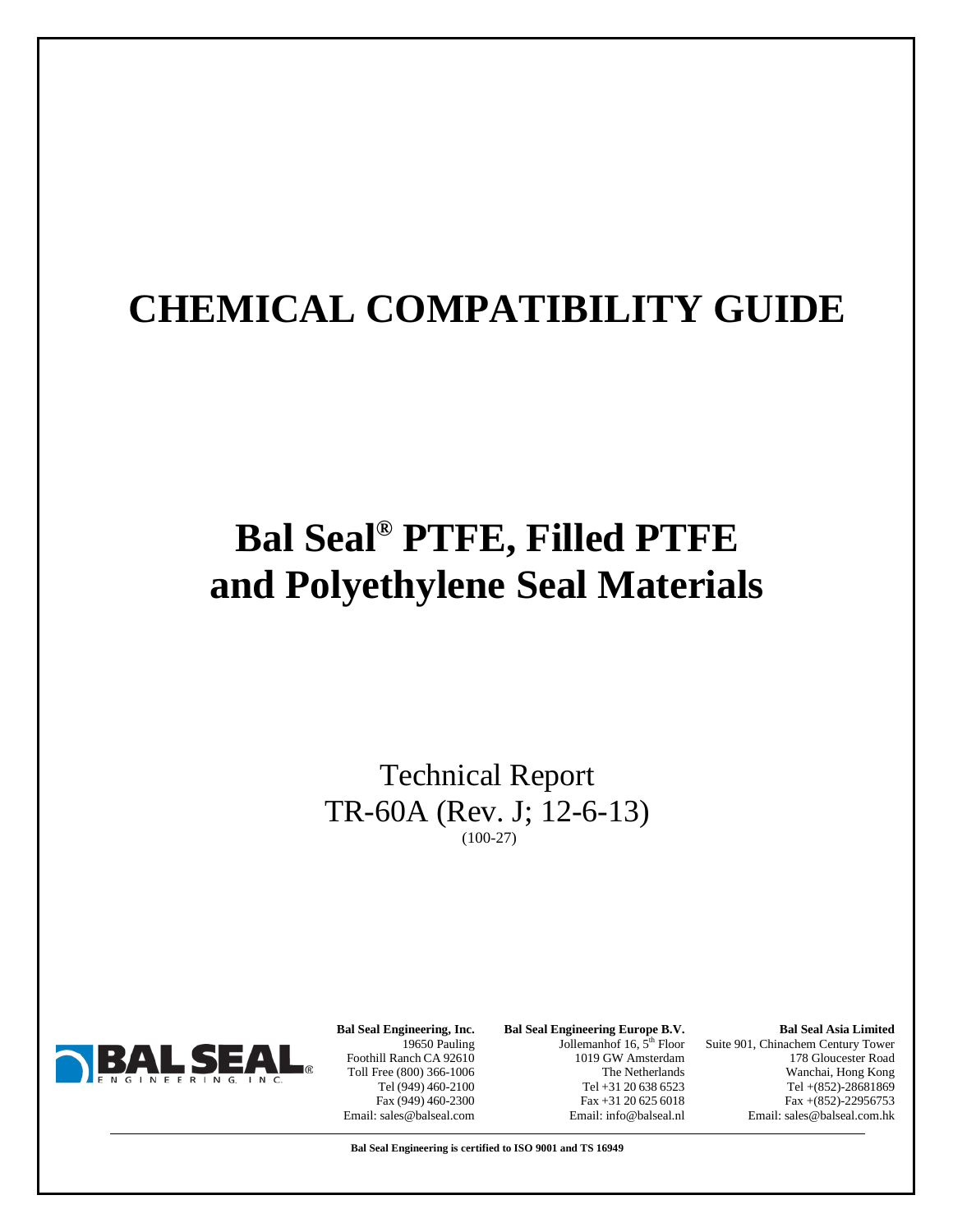

## **TABLE OF CONTENTS**

- 1.0 Overview
- 2.0 Discussion
- 3.0 Table of Various Bal Seal**®** Materials
- 4.0 Guide to Compatibility Key
- 5.0 List of Chemicals and Bal Seal Materials

PATENTS: The items described in this report include products that are the subject of the following issued United States patents: 5,979,904; 5,992,856; 6,050,572; 5,984,316; 6,161,838 and others, as well as foreign patents or products where patents are pending. (LE-88G) ©Copyright 2014 Bal Seal Engineering, Inc. U.S.A. TR-60A Rev.J, 12-6-13 (RR# 100-27)

**www.balseal.com**

*Use or disclosure of data contained on this sheet is subject to the restrictions contained in the disclaimer located in the Table of Contents of this report.* Bal Seal Engineering, Inc.: 19650 Pauling • Foothill Ranch, CA 92610-2610 • Tel: (949) 460-2100 • Fax: (949) 460-2300<br>18 Bal Seal Engineering Europe B.V.: Jollemanhof 16, 5<sup>th</sup> floor • 1019 GW Amsterdam • The Netherlands Bal Seal Asia Limited: Suite 901, Chinachem Century Tower 178 Gloucester Road, Wanchai, Hong Kong • Telephone: +(852) 28681860 • Telefax: +(852) 22956753

The information, descriptions, recommendations and opinions set forth herein are offered solely for your consideration, inquiry, and verification and are not, in part or in whole, to be construed as constituting a warranty, expressed or implied, nor shall they form or be a part of the basis of any bargain with Bal Seal Engineering. If any sample or model was shown to or provided by Buyer/User, such sample or model was used merely to illustrate the general description and type of goods. Such use is not to be construed as a warranty that the goods will conform to the sample or model. Furthermore, THE IMPLIED WARRANTY OF MERCHANTABILITY AND FITNESS FOR A PARTICULAR PURPOSE AND ALL OTHER WARRANTIES, IMPLIED OR EXPRESSED, ARE EXCLUDED AND SHALL NOT APPLY. This document provides product options for further investigation by Buyers/Users having technical expertise. The Buyer/User, through its own analysis and testing, is solely responsible for making the final selection of the products and for assuming that all performance, safety and warning requirements for the application are met. It is recommended that Buyers/Users run evaluation testing under actual service conditions to determine whether proposed Bal Seal products are suitable for the intended purpose. Nothing contained herein or in any of our literature shall be considered a license or recommendation for any use that may infringe patent rights. (LE-17)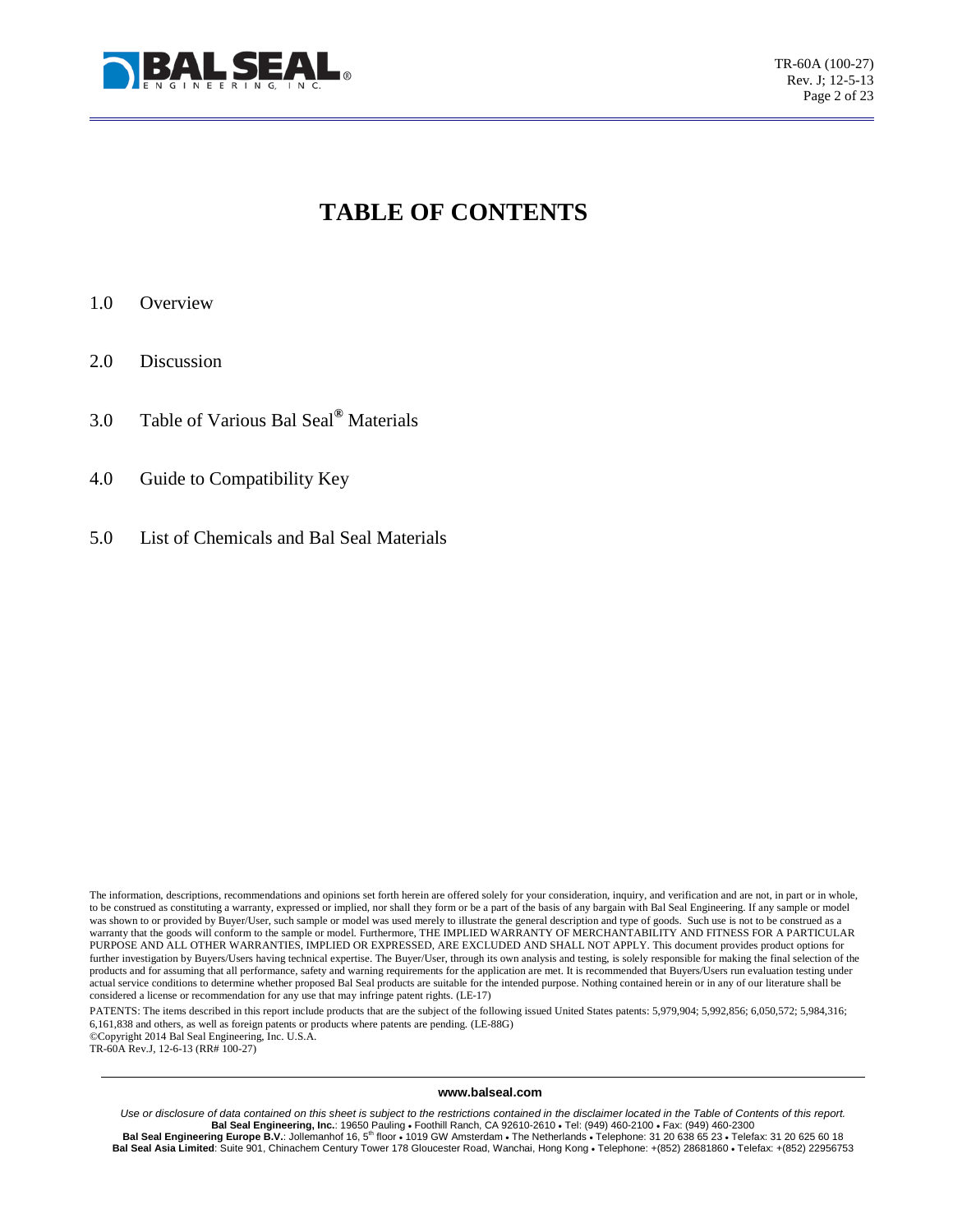

### **1.0 OVERVIEW**

The information in this report is a guideline to determine the static corrosive effects of certain liquids and gases with our standard materials at ambient temperatures (73°F/23°C). In addition, data for material P 40, P 41, P 43 and P 69D, high performance polymers, includes chemical compatibility at moderate to high temperatures ( $212^{\circ}F/100^{\circ}C$ ).

### **2.0 DISCUSSION**

Although industry sources provided the source data, this chart should be use as a reference only. Though some materials are rated acceptable (A), other conditions such as pressure, temperature, speed, lubricating properties and surface tension have an effect in dynamic situations. Testing under actual service conditions is most important in determining material and design suitability.

It is essential that the customer run evaluation testing under actual service conditions with a sufficient safety factor to determine if the proposed, supplied or purchased Bal Seal Engineering, Inc. products are suitable for the intended purpose and to confirm expected results. Bal Seal Engineering, Inc. shall not be liable for any loss or damage of any kind or nature that may result from the use of, reference to, or reliance on the information contained herein, including but not limited to consequential, special (including loss of profits) direct, indirect, incidental or similar damages, even if Bal Seal Engineering, Inc. has been advised of the possibility of such damages. Products described herein may be covered all or in part by various existing and/or pending U.S. Patents.

Bal Seal defines "FDA Compliant" as materials that have been found by the FDA to be "safe for use in food contact" or "acceptable for use in food contact."

"FDA Compatible" is defined by Bal Seal as: "compositions where the majority (97% or more) of the ingredients have received an FDA "safe for use in food contact" and contain no ingredient listed in the California Code of Regulations Hazardous Substance List.

#### **www.balseal.com**

Use or disclosure of data contained on this sheet is subject to the restrictions contained in the disclaimer located in the Table of Contents of this report. **Bal Seal Engineering, Inc.**: 19650 Pauling • Foothill Ranch, CA 92610-2610 • Tel: (949) 460-2100 • Fax: (949) 460-2300 Bal Seal Engineering Europe B.V.: Jollemanhof 16, 5<sup>th</sup> floor • 1019 GW Amsterdam • The Netherlands • Telephone: 31 20 638 65 23 • Telefax: 31 20 625 60 18 Bal Seal Asia Limited: Suite 901, Chinachem Century Tower 178 Gloucester Road, Wanchai, Hong Kong • Telephone: +(852) 28681860 • Telefax: +(852) 22956753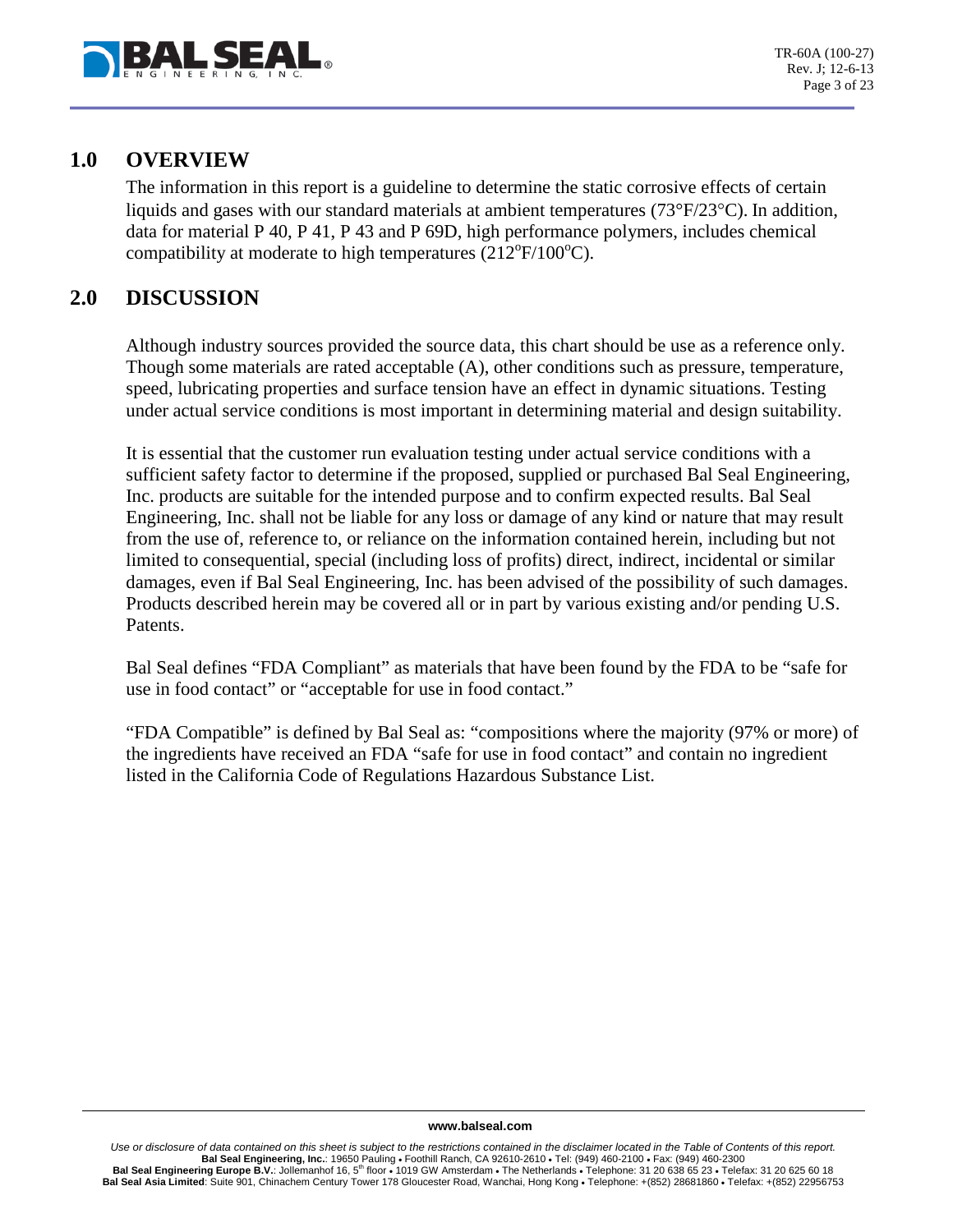

## **3.0 TABLE OF VARIOUS BAL SEAL® MATERIALS**

NOTE: If the application requires it, all the materials listed below can be also obtained as heat treated, adding the code HT after the material code.

| <b>FC10</b>       | Filled PTFE; FDA compliant; primarily for dry applications.                                                                                                                              |
|-------------------|------------------------------------------------------------------------------------------------------------------------------------------------------------------------------------------|
| G                 | Graphite-filled PTFE; general purpose use; greater extrusion and wear resistance<br>than PTFE. Diameters below 22 in. (558.8 mm) OD.                                                     |
| G <sub>5</sub>    | Graphite-filled PTFE; general purpose use; greater extrusion and wear resistance<br>than PTFE. Diameters above 22 in. (558.8 mm) OD.                                                     |
| GC                | Graphite-carbon-filled PTFE; high chemical resistance; moderate duty service.<br>Diameters below 22 in. (558.8 mm) OD.                                                                   |
| GC <sub>5</sub>   | Graphite-carbon-filled PTFE; high chemical resistance; moderate duty service.<br>Diameters above 22 in. (558.8 mm) OD.                                                                   |
| <b>GF</b>         | Graphite Fiber Reinforced PTFE; good wear resistance in liquids and humid<br>conditions; moderate duty service. Diameters below 22 in. (558.8 mm) OD.                                    |
| GF <sub>5</sub>   | Graphite Fiber Reinforced PTFE; good wear resistance in liquids and humid<br>conditions; moderate duty service. Diameters above 22 in. (558.8 mm) OD.                                    |
| <b>GFP 55</b>     | Graphite-fiber-filled PTFE; high-pressure, temperatures, speeds, and long-term<br>performance. Replacement material for GFP.                                                             |
| <b>GFPM 55</b>    | Molydisulfide-filled PTFE; vacuum/inert gas service; excellent wear resistance; high<br>extrusion resistance.                                                                            |
| GLMO <sub>4</sub> | Glass-fiber-filled PTFE with lubricant; good wear resistance in severe conditions,<br>including vacuum and inert gas, but abrasive to counter surface.                                   |
| <b>MOS</b>        | Self-lubricating Molydisulfide filled PTFE. Good wear resistance.                                                                                                                        |
| P 170             | High performance PEEK blend designed for high temperature glue dispensers. Good<br>chemical resistance.                                                                                  |
| P 40 / P 41/ P43  | High performance polymer with and without blended lubricants with good chemical<br>resistance, high temperature, excellent wear and scraping resistance.                                 |
| <b>P</b> 69D      | Fiber Reinforced High Performance Polymer; lubricated for improved wear<br>resistance in high temperature, high pressure applications. Normally used as a<br>backup or support material. |

#### **www.balseal.com**

*Use or disclosure of data contained on this sheet is subject to the restrictions contained in the disclaimer located in the Table of Contents of this report.* Bal Seal Engineering, Inc.: 19650 Pauling ∙ Foothill Ranch, CA 92610-2610 • Tel: (949) 460-2100 • Fax: (949) 460-2300<br>Bal Seal Engineering Europe B.V.: Jollemanhof 16, 5<sup>th</sup> floor • 1019 GW Amsterdam • The Netherlands • T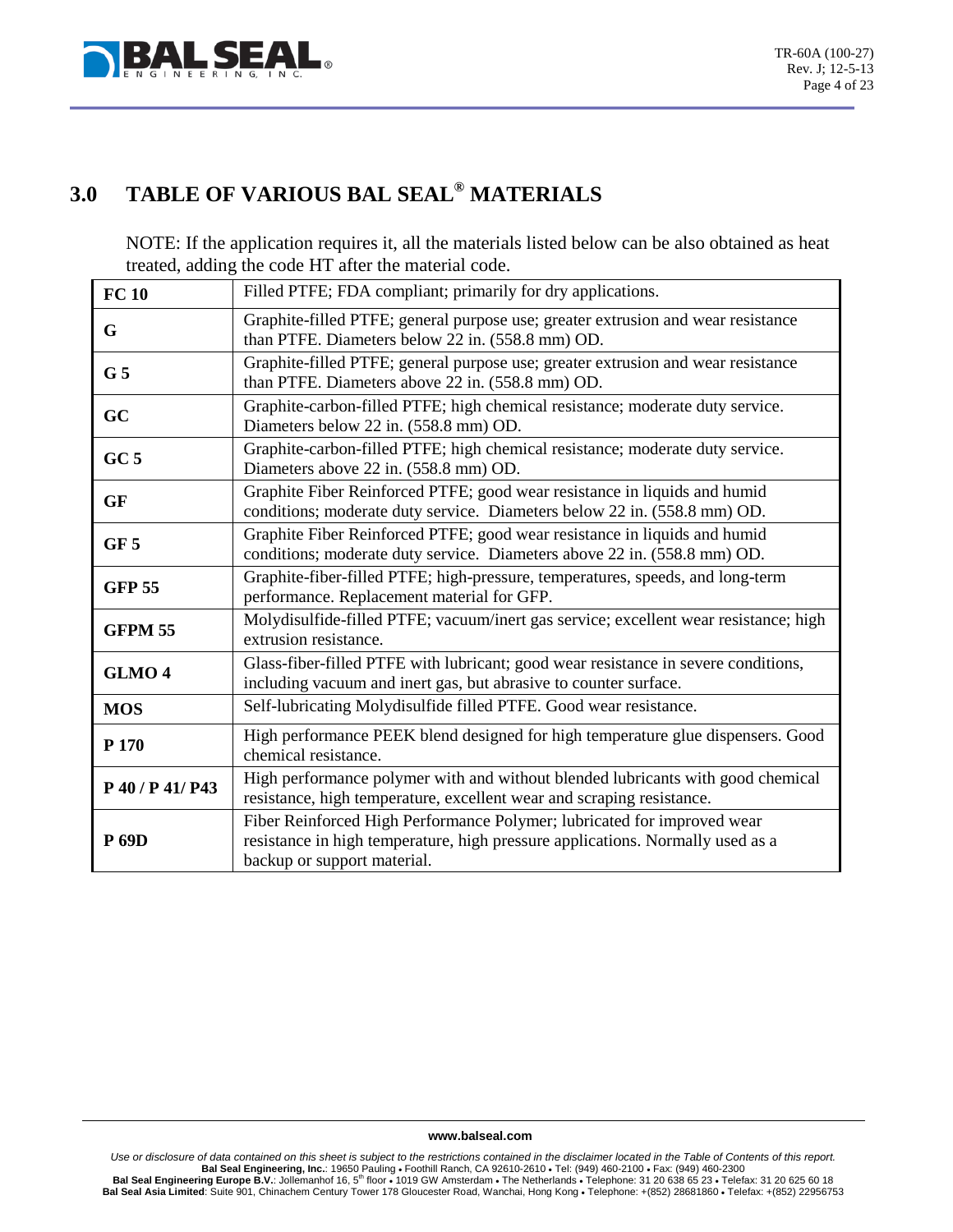

| <b>PTFE</b>     | Virgin PTFE; low friction; very good chemical resistance; FDA compliant; light-                                                               |
|-----------------|-----------------------------------------------------------------------------------------------------------------------------------------------|
|                 | duty service.                                                                                                                                 |
| <b>SP 191</b>   | Polyimide-filled PTFE compound designed for gas compressor systems and oxygen<br>intensifier systems. FDA compliant. Extremely low seal wear. |
|                 |                                                                                                                                               |
| <b>SP 23</b>    | Polymer-filled PTFE; general industrial applications; low wear to shaft/bore; not                                                             |
|                 | suitable with strong acids and high pH liquids.                                                                                               |
| <b>SP 36</b>    | Polymer-filled PTFE; recommended for low to high sped applications when running                                                               |
|                 | against soft metals. Diameters below 22 in. (558.8 mm) OD.                                                                                    |
| <b>SP 45</b>    | Polymer-filled PTFE; good wear resistance in liquid or dry environments. Low                                                                  |
|                 | abrasion to dynamic mating surfaces. Suitable for high speed low pressure and<br>vacuum service. FDA compatible.                              |
|                 | Polymer-filled PTFE; recommended for low to high speed applications when                                                                      |
| SP <sub>5</sub> | running against soft metals. Diameters above 22 in. (558.8 mm) OD.                                                                            |
|                 | Polymer-filled PTFE high wear resistance, low wear to shaft/bore. FDA compatible.                                                             |
| SP 50 / SP 59   |                                                                                                                                               |
| <b>SP 83</b>    | Polymer-reinforced PTFE. Excellent compatibility with most fluids and gases.                                                                  |
|                 | Limited compatibility with acids at high temperatures.                                                                                        |
| T 6             | PTFE certified to USP Class VI.                                                                                                               |
|                 | Low permeability/deformation; superior mechanical properties with good surface                                                                |
| TA              | finishes, good sealing ability in gases and vacuum. Suitable for semiconductor                                                                |
|                 | applications. FDA compliant.                                                                                                                  |
| <b>TFM</b>      | Modified PTFE Fluoropolymer for light-duty service.                                                                                           |
|                 | UHMW Polyethylene Blend. Suitable for very high pressure low speed reciprocating                                                              |
| <b>UP 30</b>    | applications such as HPLC. FDA compatible.                                                                                                    |
| <b>UPC</b>      | UHMW Polyethylene material for a variety of light and medium-duty applications.                                                               |
|                 | UHMW polyethylene-based material. FDA compliant. Performs well in water and                                                                   |
| <b>UPC 15</b>   | other aqueous solutions.                                                                                                                      |
|                 | UHMW polyethylene-based material manufactured in a clean room for purity.                                                                     |
| <b>UPC 16</b>   | Excellent wear resistance in water and other aqueous applications. FDA compliant.                                                             |
|                 | High temperature resistant filled UHMWPE material. Compatible with most fluids                                                                |
| <b>UPC 25</b>   | and gases. FDA compliant. Higher temperature range than standard UHMWPE.                                                                      |

## **4.0 GUIDE TO COMPATIBILITY KEY**

- **A =** Acceptable
- **Q** = Questionable The Bal Seal<sup>®</sup> material has limited resistance to this chemical; use of the material depends on the conditions of the embiories the material depends on the conditions of the application.
- **NR =** Not Recommended The Bal Seal material is not compatible with this chemical; its use is not recommended.
- **NA =** Not Available Chemical compatibility information is not available at this time.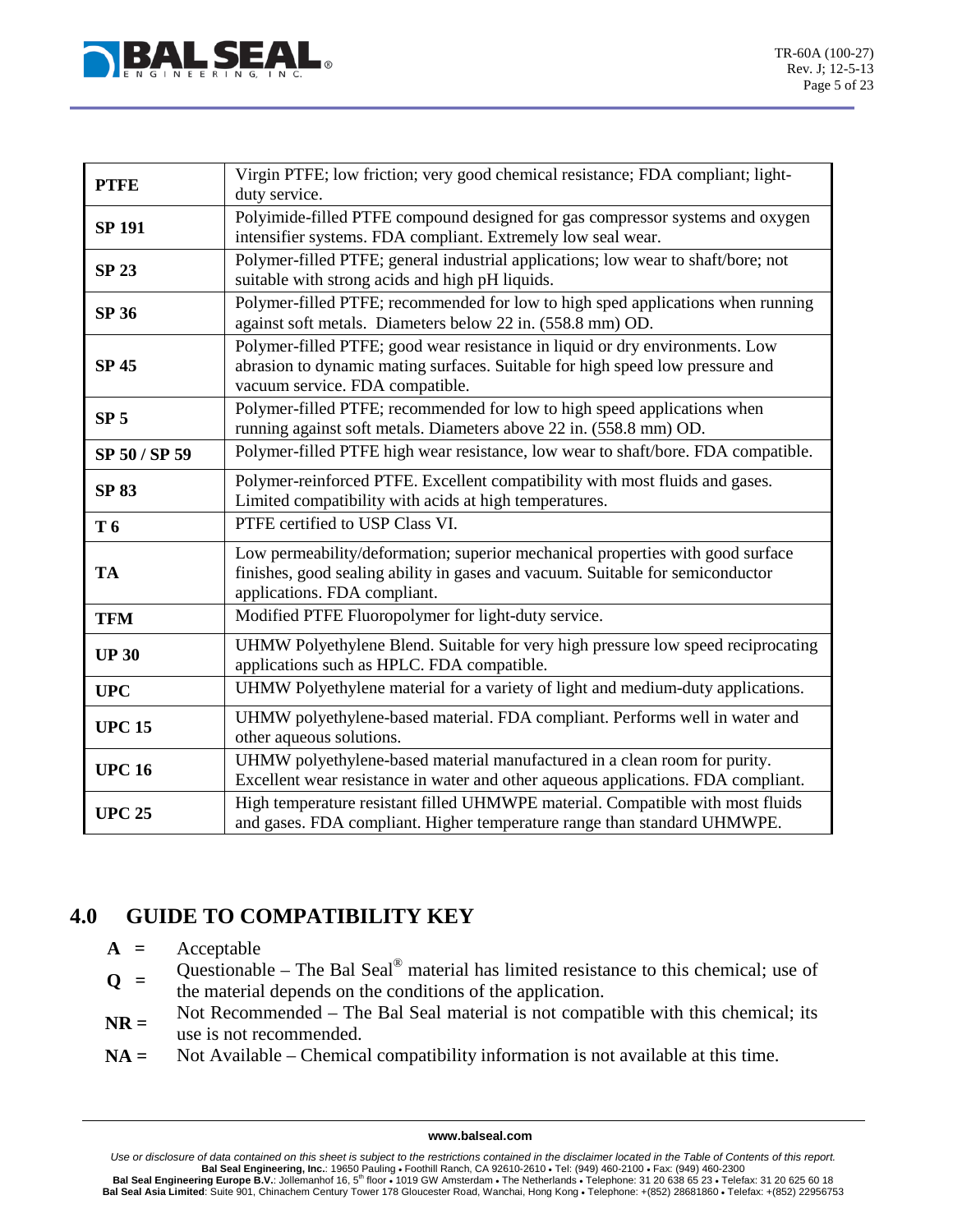

| 5.0<br>LIST OF CHEMICALS AND BAL SEAL <sup>®</sup> MATERIALS |                                              |                     |                                           |               |                           |                     |                                                                 |                                                              |       |                                                                           |                                   |                                                                       |
|--------------------------------------------------------------|----------------------------------------------|---------------------|-------------------------------------------|---------------|---------------------------|---------------------|-----------------------------------------------------------------|--------------------------------------------------------------|-------|---------------------------------------------------------------------------|-----------------------------------|-----------------------------------------------------------------------|
| <b>CHEMICAL</b>                                              | <b>PTFE</b><br><b>TA</b><br>TFM<br><b>T6</b> | G<br>G <sub>5</sub> | GC<br>GC <sub>5</sub><br><b>GF</b><br>GF5 | <b>GFP 55</b> | <b>GFPM 55</b>            | GLMO4<br><b>MOS</b> | <b>SP 50</b><br><b>SP 59</b><br>SP <sub>5</sub><br><b>SP 36</b> | <b>SP 45</b><br><b>SP 23</b><br><b>SP 191</b><br><b>SP83</b> | FC 10 | <b>UPC</b><br><b>UP 30</b><br><b>UP 15</b><br><b>UP16</b><br><b>UPC25</b> | $73^{\circ}$ F<br>$(23^{\circ}C)$ | P 40 / P 41/ P170<br>P43 / P69D<br>$212^{\circ}F$<br>$(100^{\circ}C)$ |
| Acetaldehyde                                                 | A                                            | A                   | A                                         | A             | <b>NR</b>                 | A                   | A                                                               | A                                                            | Q     | A                                                                         | A                                 | A                                                                     |
| <b>Acetate Solvents</b>                                      | $\mathbf{A}$                                 | A                   | A                                         | <b>NA</b>     | $\mathbf{A}$              | A                   | A                                                               | $\mathbf{A}$                                                 | Q     | <b>NA</b>                                                                 | <b>NA</b>                         | NA                                                                    |
| <b>Acetic Anhydride</b>                                      | A                                            | A                   | A                                         | A             | $\mathbf{A}$              | A                   | A                                                               | A                                                            | Q     | <b>NA</b>                                                                 | <b>NA</b>                         | NA                                                                    |
| <b>Acetone, Dry</b>                                          | A                                            | A                   | A                                         | A             | NR                        | A                   | A                                                               | A                                                            | Q     | $\mathbf{A}$                                                              | A                                 | A                                                                     |
| <b>Acetone, Wet</b>                                          | A                                            | A                   | $\mathbf{A}$                              | A             | <b>NR</b>                 | A                   | A                                                               | A                                                            | Q     | $\mathbf{A}$                                                              | A                                 | A                                                                     |
| <b>Acetonitrile</b>                                          | A                                            | A                   | A                                         | $\mathbf{A}$  | <b>NR</b>                 | A                   | A                                                               | A                                                            | Q     | $\mathbf{A}$                                                              | <b>NA</b>                         | NA                                                                    |
| <b>Acetylene Gas</b>                                         | A                                            | A                   | A                                         | A             | $\mathbf{A}$              | A                   | A                                                               | A                                                            | Q     | $\mathbf{A}$                                                              | A                                 | A                                                                     |
| Acid, Acetic (Ethanoic Acid)                                 | A                                            | A                   | A                                         | $\mathbf{A}$  | NR                        | A                   | A                                                               | A                                                            | Q     | $\mathbf{A}$                                                              | A                                 | $\mathbf{A}$                                                          |
| <b>Acid, Acetic and Propionic</b>                            | A                                            | A                   | A                                         | A             | <b>NR</b>                 | A                   | A                                                               | A                                                            | Q     | <b>NA</b>                                                                 | A                                 | A                                                                     |
| Acid, Arsenic, Ortho-                                        | A                                            | A                   | A                                         | $\mathbf{A}$  | NR                        | <b>NA</b>           | A                                                               | A                                                            | Q     | $\mathbf{A}$                                                              | <b>NA</b>                         | NA                                                                    |
| Acid, Benzoic                                                | A                                            | A                   | A                                         | <b>NA</b>     | $\rm NR$                  | A                   | A                                                               | A                                                            | Q     | A                                                                         | A                                 | A                                                                     |
| <b>Acid, Boric</b>                                           | A                                            | A                   | A                                         | <b>NA</b>     | NR                        | A                   | A                                                               | A                                                            | Q     | A                                                                         | A                                 | A                                                                     |
| Acid, Butyric (Butanoic Acid)                                | A                                            | A                   | A                                         | <b>NA</b>     | <b>NR</b>                 | A                   | A                                                               | A                                                            | Q     | A                                                                         | NA                                | NA                                                                    |
| <b>Acid, Carbolic (Phenol)</b>                               | A                                            | A                   | A                                         | A             | <b>NR</b>                 | A                   | A                                                               | A                                                            | Q     | A                                                                         | A                                 | NA                                                                    |
| Acid, Carbonic, Aqueous                                      | A                                            | A                   | A                                         | <b>NA</b>     | <b>NR</b>                 | A                   | A                                                               | A                                                            | Q     | A                                                                         | A                                 | A                                                                     |
| Acid, Chloroacetic                                           | A                                            | A                   | A                                         | A             | <b>NR</b>                 | A                   | A                                                               | A                                                            | Q     | <b>NA</b>                                                                 | A                                 | A                                                                     |
| Acid, Chlorosulphonic                                        | A                                            | A                   | $\mathbf{A}$                              | <b>NR</b>     | <b>NR</b>                 | A                   | A                                                               | A                                                            | Q     | <b>NR</b>                                                                 | <b>NR</b>                         | NR                                                                    |
| Acid, Chromic, Aqueous                                       | A                                            | NR                  | <b>NR</b>                                 | <b>NR</b>     | <b>NR</b>                 | A                   | A                                                               | A                                                            | Q     | A                                                                         | A                                 | NA                                                                    |
| Acid, Citric, Aqueous                                        | A                                            | A                   | A                                         | A             | <b>NR</b>                 | A                   | A                                                               | A                                                            | A     | A                                                                         | A                                 | A                                                                     |
| <b>Acid, Coconut, Fatty</b>                                  | A                                            | A                   | A                                         | <b>NA</b>     | NR                        | A                   | A                                                               | A                                                            | A     | A                                                                         | A                                 | A                                                                     |
| <b>Acid, Cresylic</b>                                        | $\mathbf{A}$                                 | A                   | $\mathbf{A}$                              | <b>NA</b>     | <b>NR</b>                 | A                   | A                                                               | A                                                            | Q     | $\mathbf{A}$                                                              | <b>NA</b>                         | NA                                                                    |
| Acid, Cresylic (Alkyl Phenols)                               | A                                            | A                   | A                                         | A             | <b>NR</b>                 | A                   | $\mathbf{A}$                                                    | A                                                            | Q     | <b>NA</b>                                                                 | <b>NA</b>                         | NA                                                                    |
| Acid, Fatty, Oleic                                           | A                                            | A                   | A                                         | <b>NA</b>     | <b>NR</b>                 | A                   | A                                                               | A                                                            | Q     | A                                                                         | A                                 | $\rm NA$                                                              |
| Acid, Formic (Methanoic Acid)                                | A                                            | A                   | A                                         | A             | <b>NR</b>                 | A                   | A                                                               | A                                                            | Q     | A                                                                         | Q                                 | $\mathbf Q$                                                           |
| <b>Acid, Fruit</b>                                           | $\mathbf{A}$                                 | A                   | $\mathbf{A}$                              | <b>NA</b>     | <b>NR</b>                 | A                   | A                                                               | A                                                            | A     | <b>NA</b>                                                                 | A                                 | A                                                                     |
| Acid, Hydrobromic                                            | A                                            | Q                   | Q                                         | <b>NA</b>     | NR                        | A                   | A                                                               | A                                                            | Q     | A                                                                         | <b>NR</b>                         | $\rm NR$                                                              |
| Acid, Hydrochloric (Hydrogen<br><b>Chloride</b> )            | A                                            | A                   | A                                         | A             | <b>NR</b>                 | A                   | A                                                               | A                                                            | Q     | A                                                                         | A                                 | A                                                                     |
| Acid, Hydrocyanic (Prussic)                                  | A                                            | A                   | A                                         | <b>NA</b>     | $\rm NR$                  | A                   | A                                                               | A                                                            | Q     | A                                                                         | A                                 | Q                                                                     |
| Acid, Hydrofluoric, Aqueous<br>(HF Acid)                     | A                                            | Q                   | Q                                         | Q             | <b>NR</b>                 | $\rm NR$            | $\mathbf{A}$                                                    | A                                                            | Q     | A                                                                         | <b>NR</b>                         | $\rm NR$                                                              |
| Acid, Hydrofluosilicic                                       | $\mathbf A$                                  | Q                   | Q                                         | <b>NA</b>     | <b>NR</b>                 | A                   | $\mathbf A$                                                     | $\boldsymbol{A}$                                             | Q     | $\boldsymbol{\mathsf{A}}$                                                 | NA                                | NA                                                                    |
| <b>Acid, Hypochlorous</b>                                    | A                                            | Q                   | Q                                         | NA            | $\rm NR$                  | $\mathbf A$         | A                                                               | A                                                            | Q     | A                                                                         | <b>NA</b>                         | $\rm NA$                                                              |
| <b>Acid, Lactic</b>                                          | $\mathbf{A}$                                 | $\mathbf{A}$        | $\mathbf{A}$                              | $\mathbf A$   | $\rm NR$                  | $\mathbf{A}$        | $\mathbf{A}$                                                    | $\mathbf{A}$                                                 | Q     | $\mathbf A$                                                               | $\mathbf{A}$                      | $\mathbf{A}$                                                          |
| <b>Acid, Maleic</b>                                          | A                                            | A                   | $\mathbf{A}$                              | <b>NA</b>     | $\rm NR$                  | A                   | A                                                               | A                                                            | Q     | $\mathbf{A}$                                                              | $\mathbf{A}$                      | $\mathbf{A}$                                                          |
| <b>Acid, Mine Water</b>                                      | $\boldsymbol{A}$                             | $\mathbf{A}$        | $\mathbf{A}$                              | $\mathbf A$   | $\rm NR$                  | A                   | $\rm NR$                                                        | A                                                            | Q     | <b>NA</b>                                                                 | $\mathbf{A}$                      | A                                                                     |
| Acid, Mixed, Sulphuric and<br><b>Nitric</b>                  | A                                            | <b>NR</b>           | <b>NR</b>                                 | $\rm NR$      | $\rm NR$                  | A                   | $\rm NR$                                                        | <b>NR</b>                                                    | Q     | $\rm NA$                                                                  | <b>NA</b>                         | $\rm NA$                                                              |
| Acid, Monochloro Acetic                                      | A                                            | A                   | $\mathbf{A}$                              | <b>NA</b>     | NR                        | A                   | $\mathbf A$                                                     | A                                                            | Q     | A                                                                         | NA                                | NA                                                                    |
| <b>Acid, Muriatic</b>                                        | $\mathbf A$                                  | A                   | $\mathbf{A}$                              | $\mathbf{A}$  | $\rm NR$                  | A                   | A                                                               | A                                                            | Q     | $\mathbf{A}$                                                              | <b>NA</b>                         | $\rm NA$                                                              |
| <b>Acid, Napthenic</b>                                       | $\boldsymbol{A}$                             | $\mathbf{A}$        | $\mathbf{A}$                              | NA            | $\rm NR$                  | $\mathbf A$         | $\boldsymbol{A}$                                                | $\mathbf{A}$                                                 | Q     | <b>NA</b>                                                                 | <b>NA</b>                         | NA                                                                    |
| Acid, Nitric 65%                                             | A                                            | A                   | A                                         | A             | $\boldsymbol{\mathsf{A}}$ | A                   | <b>NR</b>                                                       | <b>NR</b>                                                    | Q     | $\rm NR$                                                                  | <b>NR</b>                         | $\rm NR$                                                              |
| Acid, Nitric 100%                                            | $\mathbf{A}$                                 | $\rm NR$            | <b>NR</b>                                 | Q             | $\rm NR$                  | $\mathbf A$         | $\rm NR$                                                        | $\rm NR$                                                     | Q     | Q                                                                         | $\rm NR$                          | $\rm NR$                                                              |
| Acid, Nitric (Fuming)                                        | A                                            | A                   | $\rm NR$                                  | Q             | $\rm NR$                  | A                   | NR                                                              | NR                                                           | Q     | NA                                                                        | <b>NR</b>                         | NR                                                                    |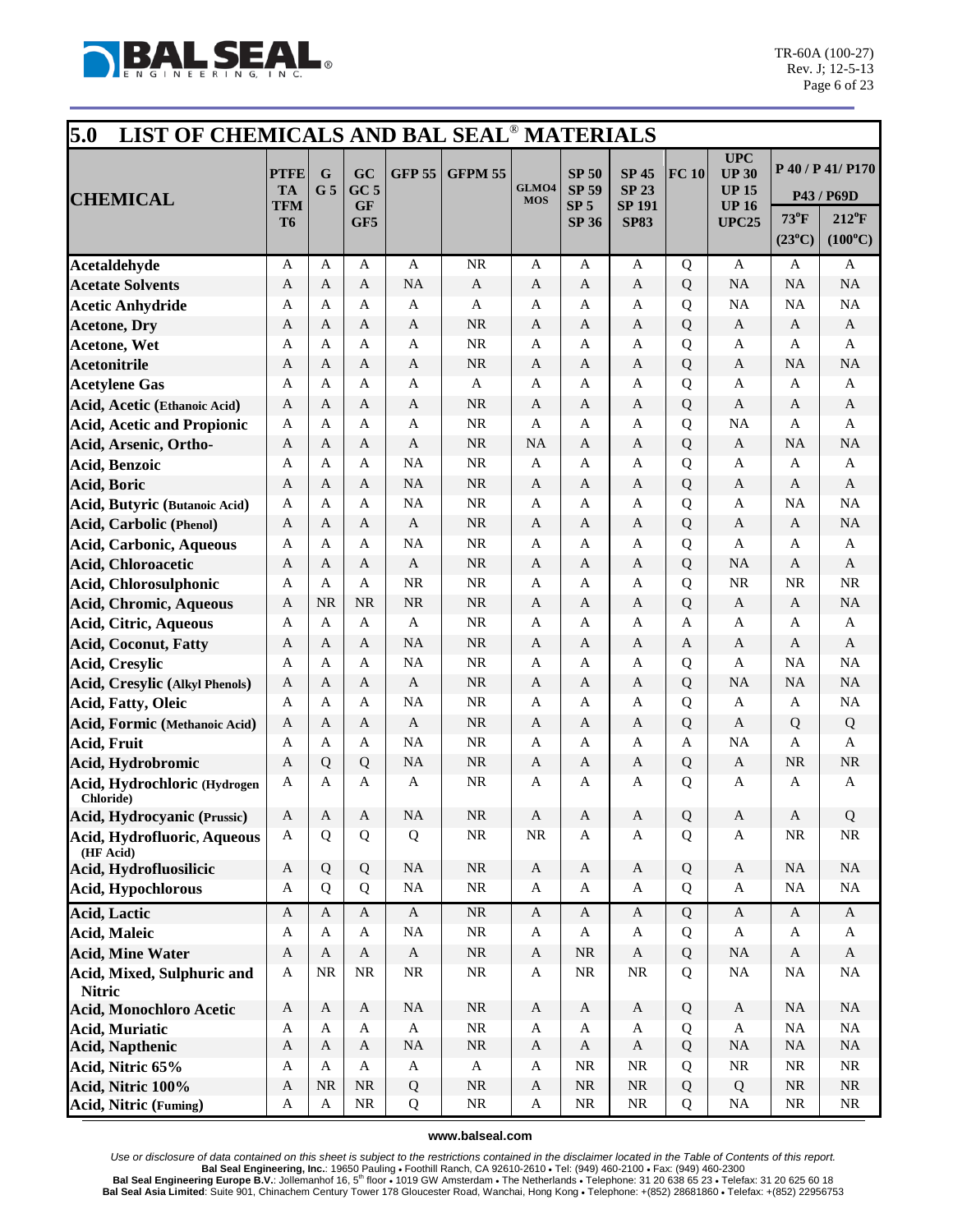

| 5.0<br>LIST OF CHEMICALS AND BAL SEAL <sup>®</sup> MATERIALS     |                                                   |                     |                                           |                |                           |                     |                                                                 |                                                              |        |                                                                            |                         |                                                                       |
|------------------------------------------------------------------|---------------------------------------------------|---------------------|-------------------------------------------|----------------|---------------------------|---------------------|-----------------------------------------------------------------|--------------------------------------------------------------|--------|----------------------------------------------------------------------------|-------------------------|-----------------------------------------------------------------------|
| <b>CHEMICAL</b>                                                  | <b>PTFE</b><br><b>TA</b><br>TFM<br>T <sub>6</sub> | G<br>G <sub>5</sub> | GC<br>GC <sub>5</sub><br><b>GF</b><br>GF5 | <b>GFP 55</b>  | <b>GFPM 55</b>            | GLMO4<br><b>MOS</b> | <b>SP 50</b><br><b>SP 59</b><br>SP <sub>5</sub><br><b>SP 36</b> | <b>SP 45</b><br><b>SP 23</b><br><b>SP 191</b><br><b>SP83</b> | FC 10  | <b>UPC</b><br><b>UP 30</b><br><b>UP 15</b><br><b>UP 16</b><br><b>UPC25</b> | 73°F<br>$(23^{\circ}C)$ | P 40 / P 41/ P170<br>P43 / P69D<br>$212^{\circ}F$<br>$(100^{\circ}C)$ |
| Acid, Ortho-Phosphoric                                           | A                                                 | A                   | A                                         | NA             | NR                        | A                   | A                                                               | A                                                            | Q      | A                                                                          | <b>NA</b>               | NA                                                                    |
| Acid, Oxalic (Ethanedioic Acid)                                  | A                                                 | A                   | A                                         | NA             | NR                        | A                   | A                                                               | A                                                            | Q      | A                                                                          | A                       | $\mathbf{A}$                                                          |
| <b>Acid, Palmitic</b>                                            | A                                                 | A                   | A                                         | <b>NA</b>      | NR                        | A                   | A                                                               | A                                                            | Q      | A                                                                          | <b>NA</b>               | NA                                                                    |
| (Hexadecanoic Acid)                                              |                                                   |                     |                                           |                |                           |                     |                                                                 |                                                              |        |                                                                            |                         |                                                                       |
| Acid, Phosphoric                                                 | A                                                 | A                   | A                                         | $\mathbf{A}$   | <b>NR</b>                 | A                   | A                                                               | A                                                            | Q      | A                                                                          | A                       | A                                                                     |
| Acid, Picric, (Aqueous)                                          | A                                                 | <b>NR</b>           | <b>NR</b>                                 | <b>NR</b>      | <b>NR</b>                 | A                   | NA                                                              | <b>NA</b>                                                    | Q      | <b>NA</b>                                                                  | A                       | $\mathbf{A}$                                                          |
| Acid, Picric, Molten                                             | A                                                 | <b>NR</b>           | NR                                        | <b>NR</b>      | NR                        | A                   | NA                                                              | <b>NA</b>                                                    | Q      | NA                                                                         | A                       | A                                                                     |
| <b>Acid, Pyroligneous</b>                                        | A                                                 | A                   | A                                         | <b>NA</b>      | <b>NR</b>                 | A                   | A                                                               | A                                                            | Q      | <b>NA</b>                                                                  | <b>NA</b>               | $\rm NA$                                                              |
| <b>Acid, Stearic and Oleic</b>                                   | A                                                 | A                   | A                                         | <b>NA</b>      | NR                        | A                   | A                                                               | A                                                            | Q      | A                                                                          | <b>NA</b>               | NA                                                                    |
| <b>Acid, Stearic (Octadecanoic</b><br>Acid)                      | A                                                 | A                   | A                                         | <b>NA</b>      | <b>NR</b>                 | A                   | A                                                               | A                                                            | Q      | $\mathbf{A}$                                                               | <b>NA</b>               | NA                                                                    |
| <b>Acid, Sulfonic</b>                                            | A                                                 | <b>NR</b>           | <b>NR</b>                                 | A              | <b>NR</b>                 | A                   | A                                                               | A                                                            | Q      | <b>NR</b>                                                                  | <b>NA</b>               | NA                                                                    |
| <b>Acid, Sulfuric</b>                                            | A                                                 | Q                   | NR                                        | Q              | <b>NR</b>                 | $\mathbf{A}$        | A                                                               | Q                                                            | Q      | Q                                                                          | Q                       | Q                                                                     |
| <b>Acid, Sulfuric, Fuming</b><br>(Oleum)<br>Acid, Sulfurous, Wet | A<br>A                                            | Q<br>A              | NR<br>A                                   | Q<br><b>NA</b> | <b>NR</b><br><b>NR</b>    | A<br>A              | Q<br>A                                                          | Q<br>A                                                       | Q<br>Q | <b>NR</b><br>$\boldsymbol{A}$                                              | <b>NR</b><br>A          | NR<br>$\mathbf{A}$                                                    |
| <b>Acid, Tannic</b>                                              | A                                                 | A                   | $\mathbf{A}$                              | <b>NA</b>      | <b>NR</b>                 | A                   | A                                                               | A                                                            | Q      | A                                                                          | A                       | A                                                                     |
| <b>Acid, Tartaric, Aqueous</b>                                   | A                                                 | A                   | A                                         | NA             | <b>NR</b>                 | A                   | A                                                               | A                                                            | Q      | $\mathbf{A}$                                                               | A                       | A                                                                     |
| <b>Acid, Terephthalic</b>                                        | A                                                 | A                   | A                                         | NA             | $\rm NR$                  | A                   | A                                                               | A                                                            | Q      | A                                                                          | <b>NA</b>               | NA                                                                    |
| <b>Acrylonitrile</b>                                             | A                                                 | A                   | A                                         | <b>NA</b>      | <b>NR</b>                 | A                   | A                                                               | A                                                            | Q      | A                                                                          | <b>NA</b>               | <b>NA</b>                                                             |
| Aldehyde                                                         | A                                                 | A                   | A                                         | <b>NA</b>      | NR                        | A                   | A                                                               | A                                                            | Q      | <b>NA</b>                                                                  | <b>NA</b>               | NA                                                                    |
| <b>Alkanes</b>                                                   | A                                                 | A                   | A                                         | <b>NA</b>      | $\rm NR$                  | $\mathbf{A}$        | A                                                               | A                                                            | Q      | <b>NA</b>                                                                  | <b>NA</b>               | NA                                                                    |
| <b>Alkali Metals</b>                                             | Q                                                 | Q                   | Q                                         | Q              | NR                        | Q                   | NR                                                              | <b>NR</b>                                                    | Q      | Q                                                                          | <b>NA</b>               | NA                                                                    |
| Alkali Metals (Molten i.e.<br><b>Elevated Temperatures)</b>      | <b>NR</b>                                         | <b>NR</b>           | <b>NR</b>                                 | <b>NR</b>      | <b>NR</b>                 | <b>NR</b>           | <b>NR</b>                                                       | <b>NR</b>                                                    | Q      | <b>NR</b>                                                                  | <b>NA</b>               | NA                                                                    |
| <b>Alkyl Benzene</b>                                             | A                                                 | A                   | <b>NA</b>                                 | NA             | NR                        | A                   | A                                                               | A                                                            | Q      | <b>NA</b>                                                                  | <b>NA</b>               | NA                                                                    |
| <b>Alkyl Chloride</b>                                            | A                                                 | A                   | A                                         | A              | $\mathbf{A}$              | A                   | A                                                               | A                                                            | Q      | $\mathbf{A}$                                                               | <b>NA</b>               | NA                                                                    |
| Alkylate, Light                                                  | $\boldsymbol{A}$                                  | A                   | A                                         | A              | A                         | A                   | A                                                               | A                                                            | Q      | <b>NA</b>                                                                  | $\rm NA$                | $\rm NA$                                                              |
| <b>Alkyl-Arylsulphonics</b>                                      | $\boldsymbol{A}$                                  | A                   | $\mathbf{A}$                              | NA             | $\mathbf{A}$              | $\mathbf{A}$        | $\mathbf{A}$                                                    | $\mathbf{A}$                                                 | Q      | <b>NA</b>                                                                  | NA                      | NA                                                                    |
| <b>Allyl Acetone</b>                                             | A                                                 | A                   | A                                         | $\rm NA$       | $\mathbf{A}$              | A                   | A                                                               | $\mathbf A$                                                  | Q      | NA                                                                         | NA                      | $\rm NA$                                                              |
| <b>Allyl Alcohol</b>                                             | A                                                 | A                   | A                                         | NA             | $\mathbf{A}$              | A                   | $\mathbf{A}$                                                    | $\mathbf{A}$                                                 | Q      | $\mathbf{A}$                                                               | $\mathbf{A}$            | $\mathbf{A}$                                                          |
| <b>Allyl Amine</b><br><b>Alpha Picoline</b>                      | A<br>$\mathbf A$                                  | A<br>$\mathbf{A}$   | A<br>$\mathbf{A}$                         | NA<br>$\rm NA$ | $\bf{A}$<br>$\mathbf{A}$  | A<br>$\mathbf{A}$   | $\mathbf{A}$<br>$\mathbf{A}$                                    | A<br>$\mathbf{A}$                                            | Q<br>Q | $\mathbf{A}$<br><b>NA</b>                                                  | NA<br>NA                | $\rm NA$<br>$\rm NA$                                                  |
| <b>Alum Solution</b>                                             | A                                                 | A                   | A                                         | $\rm NA$       | $\mathbf{A}$              | A                   | A                                                               | A                                                            | Q      | $\mathbf{A}$                                                               | $\mathbf{A}$            | $\rm NA$                                                              |
| <b>Aluminum Chloride</b>                                         | A                                                 | A                   | A                                         | $\mathbf{A}$   | $\mathbf{A}$              | $\mathbf{A}$        | $\mathbf{A}$                                                    | $\mathbf{A}$                                                 | Q      | $\mathbf{A}$                                                               | $\mathbf{A}$            | $\mathbf{A}$                                                          |
| <b>Aluminum Sulphate,</b><br><b>Aqueous</b>                      | A                                                 | A                   | A                                         | $\mathbf A$    | $\mathbf A$               | A                   | $\mathbf{A}$                                                    | A                                                            | Q      | <b>NA</b>                                                                  | A                       | $\mathbf{A}$                                                          |
| <b>Aluminum Hydroxide</b><br>(Boehmite)                          | $\boldsymbol{A}$                                  | $\mathbf{A}$        | $\mathbf{A}$                              | NA             | $\boldsymbol{\mathsf{A}}$ | A                   | $\mathbf{A}$                                                    | A                                                            | Q      | $\mathbf A$                                                                | $\mathbf{A}$            | $\mathbf{A}$                                                          |
| <b>Amine, Fat Condensate</b>                                     | A                                                 | A                   | A                                         | NA             | $\mathbf A$               | A                   | A                                                               | A                                                            | Q      | $_{\rm NA}$                                                                | A                       | $\mathbf{A}$                                                          |
| Ammonia, Anhydrous                                               | A                                                 | $\mathbf{A}$        | $\mathbf{A}$                              | $\mathbf{A}$   | $\mathbf{A}$              | $\mathbf{A}$        | $\mathbf A$                                                     | A                                                            | Q      | $\mathbf{A}$                                                               | A                       | NA                                                                    |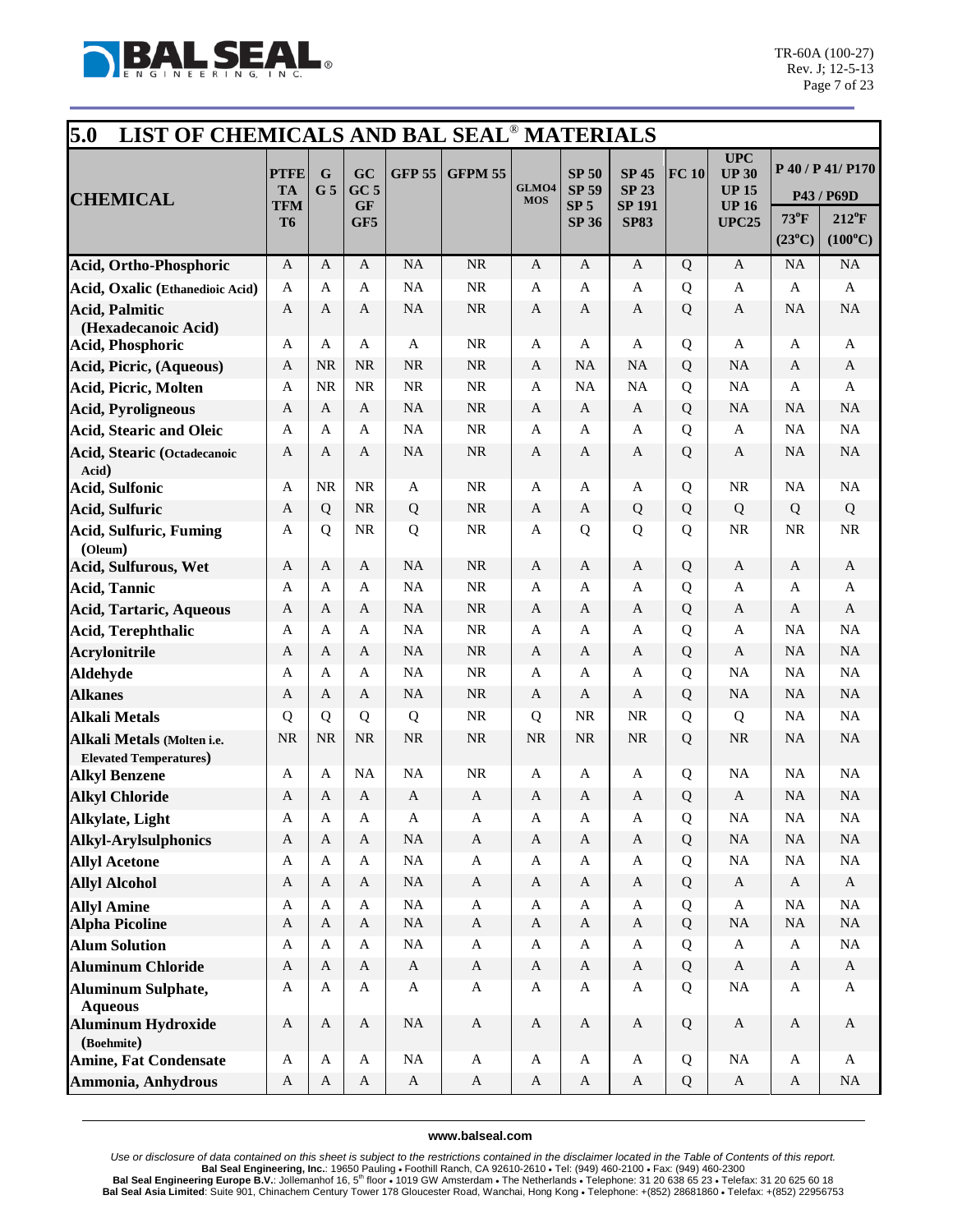

| 5.0<br>LIST OF CHEMICALS AND BAL SEAL <sup>®</sup> MATERIALS |                                                   |                     |                                           |                           |                              |                           |                                                                 |                                                              |                |                                                                            |                         |                                                                       |
|--------------------------------------------------------------|---------------------------------------------------|---------------------|-------------------------------------------|---------------------------|------------------------------|---------------------------|-----------------------------------------------------------------|--------------------------------------------------------------|----------------|----------------------------------------------------------------------------|-------------------------|-----------------------------------------------------------------------|
| <b>CHEMICAL</b>                                              | <b>PTFE</b><br><b>TA</b><br>TFM<br>T <sub>6</sub> | G<br>G <sub>5</sub> | GC<br>GC <sub>5</sub><br><b>GF</b><br>GF5 | <b>GFP 55</b>             | <b>GFPM 55</b>               | GLMO4<br><b>MOS</b>       | <b>SP 50</b><br><b>SP 59</b><br>SP <sub>5</sub><br><b>SP 36</b> | <b>SP 45</b><br><b>SP 23</b><br><b>SP 191</b><br><b>SP83</b> | FC 10          | <b>UPC</b><br><b>UP 30</b><br><b>UP 15</b><br><b>UP 16</b><br><b>UPC25</b> | 73°F<br>$(23^{\circ}C)$ | P 40 / P 41/ P170<br>P43 / P69D<br>$212^{\circ}F$<br>$(100^{\circ}C)$ |
| Ammonia, Aqua                                                | A                                                 | A                   | A                                         | A                         | $\mathbf{A}$                 | Q                         | A                                                               | A                                                            | $\mathbf Q$    | A                                                                          | A                       | A                                                                     |
| <b>Ammonium Bicarbonate</b>                                  | A                                                 | A                   | $\mathbf{A}$                              | <b>NA</b>                 | $\mathbf{A}$                 | $\mathbf{A}$              | $\mathbf{A}$                                                    | $\mathbf{A}$                                                 | Q              | <b>NA</b>                                                                  | NA                      | NA                                                                    |
| <b>Ammonium Bifluoride</b>                                   | A                                                 | A                   | A                                         | A                         | $\mathbf{A}$                 | A                         | A                                                               | A                                                            | Q              | NA                                                                         | NA                      | NA                                                                    |
| <b>Ammonium Carbonate</b>                                    | A                                                 | A                   | A                                         | <b>NA</b>                 | A                            | A                         | A                                                               | A                                                            | Q              | <b>NA</b>                                                                  | <b>NA</b>               | NA                                                                    |
| <b>Ammonium Chloride (Sal</b><br>Ammoniac)                   | $\mathbf{A}$                                      | A                   | $\mathbf{A}$                              | A                         | $\mathbf{A}$                 | A                         | A                                                               | A                                                            | Q              | $\mathbf{A}$                                                               | $\mathbf{A}$            | $\mathbf{A}$                                                          |
| <b>Ammonium Hydroxide</b>                                    | A                                                 | A                   | A                                         | A                         | $\mathbf{A}$                 | A                         | A                                                               | A                                                            | Q              | A                                                                          | A                       | NA                                                                    |
| <b>Ammonium Nitrate</b>                                      | $\mathbf{A}$                                      | Q                   | Q                                         | A                         | $\mathbf{A}$                 | A                         | A                                                               | A                                                            | Q              | $\mathbf{A}$                                                               | A                       | $\mathbf{A}$                                                          |
| <b>Ammonium Phosphate (Di-</b><br>Basic)                     | A                                                 | A                   | $\mathbf{A}$                              | <b>NA</b>                 | $\mathbf{A}$                 | A                         | A                                                               | A                                                            | Q              | $\mathbf{A}$                                                               | <b>NA</b>               | NA                                                                    |
| <b>Ammonium Phosphate</b><br>(Mono-Basic)                    | A                                                 | A                   | A                                         | <b>NA</b>                 | $\mathbf{A}$                 | A                         | A                                                               | A                                                            | Q              | $\mathbf{A}$                                                               | <b>NA</b>               | NA                                                                    |
| <b>Ammonium Phosphate (Tri-</b><br>Basic)                    | $\mathbf{A}$                                      | A                   | A                                         | <b>NA</b>                 | $\mathbf{A}$                 | A                         | A                                                               | A                                                            | Q              | A                                                                          | NA                      | NA                                                                    |
| <b>Ammonium Sulphate</b><br>(Aqueous)                        | A                                                 | A                   | A                                         | A                         | A                            | A                         | A                                                               | A                                                            | Q              | A                                                                          | <b>NA</b>               | NA                                                                    |
| <b>Ammonium Thiocyanate</b>                                  | A                                                 | A                   | $\mathbf{A}$                              | A                         | $\mathbf{A}$                 | A                         | A                                                               | A                                                            | Q              | $\mathbf{A}$                                                               | <b>NA</b>               | NA                                                                    |
| <b>Amyl Acetate</b>                                          | $\mathbf{A}$                                      | A                   | A                                         | A                         | $\mathbf{A}$                 | A                         | A                                                               | A                                                            | Q              | A                                                                          | $\mathbf{A}$            | A                                                                     |
| <b>Amyl Alcohol</b>                                          | A                                                 | A                   | A                                         | A                         | $\mathbf{A}$                 | A                         | A                                                               | A                                                            | Q              | $\mathbf{A}$                                                               | A                       | $\mathbf{A}$                                                          |
| <b>Amyl Nitrate</b>                                          | A                                                 | A                   | A                                         | <b>NA</b>                 | $\mathbf{A}$                 | A                         | A                                                               | A                                                            | Q              | <b>NA</b>                                                                  | <b>NA</b>               | NA                                                                    |
| <b>Aniline Hydrochloride</b>                                 | A<br>A                                            | A<br>A              | $\mathbf{A}$<br>A                         | <b>NA</b><br>A            | $\mathbf{A}$<br>$\mathbf{A}$ | $\mathbf{A}$<br>A         | A<br>A                                                          | A<br>A                                                       | Q<br>Q         | $\mathbf{A}$<br>A                                                          | <b>NA</b><br>NA         | NA<br>NA                                                              |
| <b>Aniline</b> (Aminobenzene)                                | A                                                 | A                   | A                                         | A                         | A                            | A                         | A                                                               | A                                                            | NR             | A                                                                          | A                       | $\mathbf{A}$                                                          |
| Anti-Freeze (Water, Alcohol or<br>Glycol)                    |                                                   |                     |                                           |                           |                              |                           |                                                                 |                                                              |                |                                                                            |                         |                                                                       |
| <b>Aqua Regia</b>                                            | A                                                 | A                   | <b>NR</b>                                 | <b>NR</b>                 | $\mathbf{A}$                 | NA                        | NR                                                              | A                                                            | <b>NR</b>      | <b>NR</b>                                                                  | <b>NR</b>               | $\rm NR$                                                              |
| <b>Argon Gas</b>                                             | A                                                 | Q                   | Q                                         | <b>NA</b>                 | $\mathbf{A}$                 | A                         | $\mathbf{A}$                                                    | A                                                            | Q              | NA                                                                         | $\mathbf{A}$            | $\mathbf{A}$                                                          |
| <b>Arochlor 1248</b>                                         | A                                                 | A                   | A                                         | <b>NA</b>                 | $\mathbf{A}$                 | A                         | A                                                               | A                                                            | Q              | NA                                                                         | NA                      | NA                                                                    |
| <b>Aromatic Fuels</b>                                        | Α                                                 | A                   | $\mathbf{A}$                              | <b>NA</b>                 | $\mathbf{A}$                 | A                         | A                                                               | $\mathbf{A}$                                                 | Q              | <b>NA</b>                                                                  | A                       | $\mathbf{A}$                                                          |
| <b>Asphalt</b>                                               | A                                                 | A                   | A                                         | A                         | $\boldsymbol{A}$             | A                         | A                                                               | A                                                            | $\overline{O}$ | A                                                                          | A                       | A                                                                     |
| <b>Barium Chloride</b> (Aqueous)                             | $\mathbf{A}$                                      | $\mathbf{A}$        | $\mathbf{A}$                              | $\mathbf{A}$              | $\rm NR$                     | $\mathbf{A}$              | A                                                               | $\mathbf{A}$                                                 | Q              | A                                                                          | A                       | $\rm NA$                                                              |
| <b>Barium Nitrate (Aqueous)</b>                              | $\mathbf A$                                       | A                   | $\mathbf{A}$                              | NA                        | $\rm NR$                     | $\mathbf A$               | A                                                               | A                                                            | Q              | $\mathbf{A}$                                                               | <b>NA</b>               | $\rm NA$                                                              |
| <b>Beer</b>                                                  | $\mathbf{A}$                                      | A                   | $\mathbf{A}$                              | NA                        | $\rm NR$                     | $\mathbf{A}$              | Q                                                               | $\mathbf{A}$                                                 | $\mathbf{A}$   | $\mathbf{A}$                                                               | $\mathbf{A}$            | $\mathbf{A}$                                                          |
| <b>Beer Wort</b>                                             | $\mathbf A$                                       | A                   | $\mathbf{A}$                              | $\rm NA$                  | $\rm NR$                     | A                         | Q                                                               | $\mathbf A$                                                  | $\mathbf{A}$   | $\rm NA$                                                                   | A                       | A                                                                     |
| <b>Beet Juice</b>                                            | $\mathbf A$                                       | $\mathbf A$         | $\mathbf{A}$                              | NA                        | $\rm NR$                     | A                         | Q                                                               | $\mathbf{A}$                                                 | $\mathbf A$    | $\rm NA$                                                                   | A                       | $\mathbf{A}$                                                          |
| <b>Beet Pulp</b>                                             | $\mathbf{A}$                                      | $\mathbf{A}$        | $\mathbf{A}$                              | NA                        | $\rm NR$                     | A                         | Q                                                               | $\mathbf{A}$                                                 | $\mathbf{A}$   | <b>NA</b>                                                                  | $\mathbf{A}$            | $\mathbf{A}$                                                          |
| <b>Beet Sugar Solution</b>                                   | A                                                 | A                   | $\mathbf{A}$                              | NA                        | $\rm NR$                     | A                         | Q                                                               | A                                                            | A              | <b>NA</b>                                                                  | A                       | $\mathbf{A}$                                                          |
| <b>Benzene</b> (Coal Tar Product)<br>(Benzol)                | $\mathbf{A}$                                      | $\mathbf{A}$        | $\mathbf{A}$                              | $\boldsymbol{\mathsf{A}}$ | $\mathbf A$                  | $\boldsymbol{\mathsf{A}}$ | $\boldsymbol{A}$                                                | $\mathbf{A}$                                                 | Q              | Q                                                                          | $\mathbf{A}$            | $\mathbf{A}$                                                          |
| <b>Benzine</b> (Petroleum Product)                           | A                                                 | A                   | $\mathbf{A}$                              | A                         | A                            | A                         | A                                                               | A                                                            | Q              | Q                                                                          | NA                      | $\rm NA$                                                              |
| <b>Benzol</b>                                                | $\mathbf{A}$                                      | $\mathbf{A}$        | $\mathbf{A}$                              | NA                        | $\boldsymbol{\mathsf{A}}$    | $\mathbf{A}$              | A                                                               | $\mathbf{A}$                                                 | Q              | NA                                                                         | $\rm NA$                | $\rm NA$                                                              |
| <b>Bichloride of Mercury</b>                                 | A                                                 | NA                  | NA                                        | <b>NA</b>                 | $\mathbf{A}$                 | $\mathbf{A}$              | $\mathbf{A}$                                                    | $\mathbf A$                                                  | Q              | $\rm NA$                                                                   | $\mathbf{A}$            | A                                                                     |
| <b>Bittern</b>                                               | $\mathbf{A}$                                      | Q                   | Q                                         | <b>NA</b>                 | $\rm NR$                     | <b>NA</b>                 | $\mathbf{A}$                                                    | $\mathbf{A}$                                                 | Q              | <b>NA</b>                                                                  | $\mathbf{A}$            | $\mathbf{A}$                                                          |
| <b>Black Liquor</b>                                          | $\mathbf A$                                       | A                   | $\mathbf{A}$                              | NA                        | $\rm NR$                     | $\mathbf{A}$              | $\mathbf A$                                                     | $\mathbf{A}$                                                 | $\mathbf{A}$   | NA                                                                         | A                       | $\mathbf{A}$                                                          |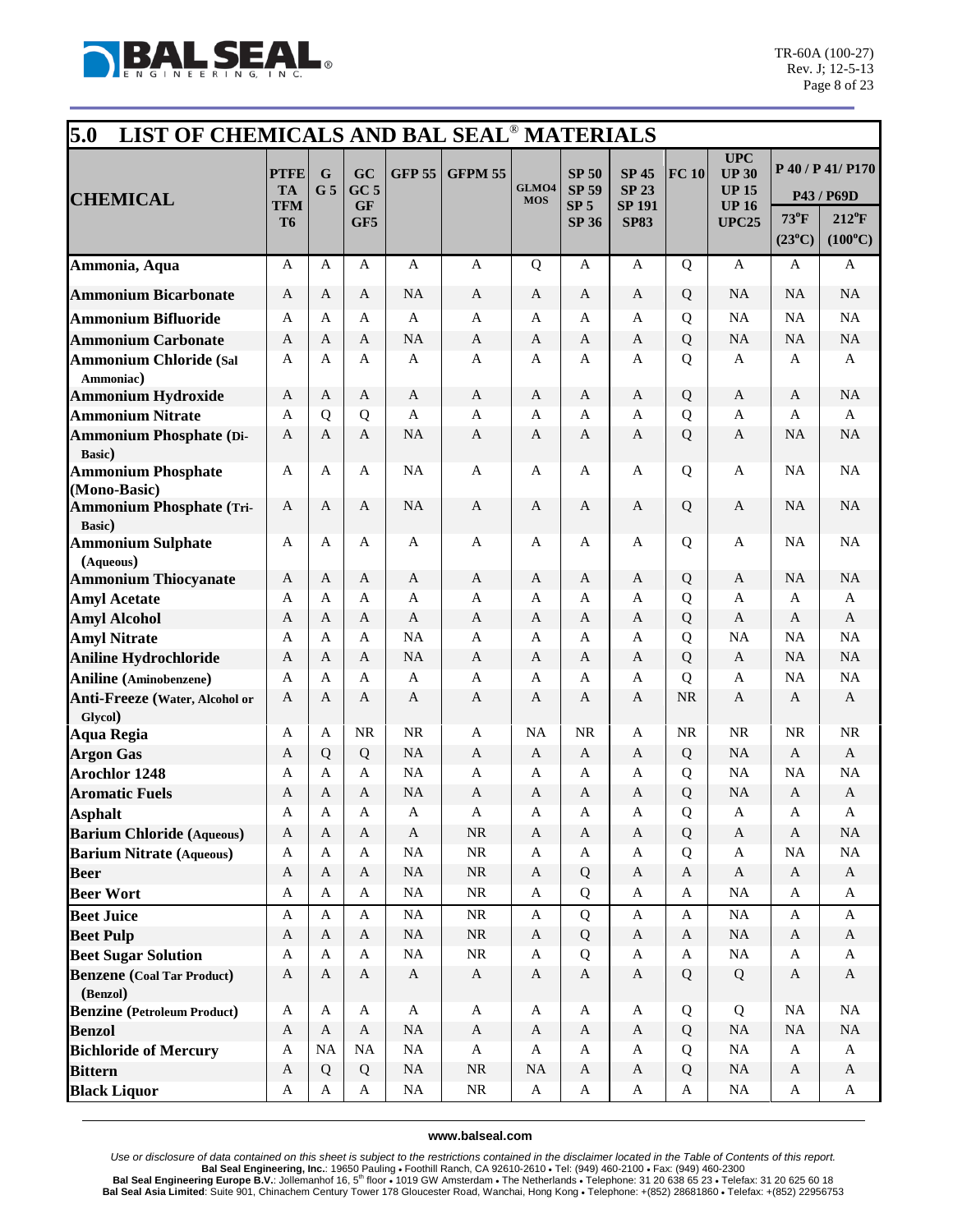

| 5.0<br>LIST OF CHEMICALS AND BAL SEAL <sup>®</sup> MATERIALS |                                       |                     |                                           |                           |                           |                     |                                                                 |                                                              |           |                                                                           |                                   |                                                                       |
|--------------------------------------------------------------|---------------------------------------|---------------------|-------------------------------------------|---------------------------|---------------------------|---------------------|-----------------------------------------------------------------|--------------------------------------------------------------|-----------|---------------------------------------------------------------------------|-----------------------------------|-----------------------------------------------------------------------|
| <b>CHEMICAL</b>                                              | <b>PTFE</b><br><b>TA</b><br>TFM<br>T6 | G<br>G <sub>5</sub> | GC<br>GC <sub>5</sub><br><b>GF</b><br>GF5 | <b>GFP 55</b>             | <b>GFPM 55</b>            | GLMO4<br><b>MOS</b> | <b>SP 50</b><br><b>SP 59</b><br>SP <sub>5</sub><br><b>SP 36</b> | <b>SP 45</b><br><b>SP 23</b><br><b>SP 191</b><br><b>SP83</b> | FC 10     | <b>UPC</b><br><b>UP 30</b><br><b>UP 15</b><br><b>UP16</b><br><b>UPC25</b> | $73^{\circ}$ F<br>$(23^{\circ}C)$ | P 40 / P 41/ P170<br>P43 / P69D<br>$212^{\circ}F$<br>$(100^{\circ}C)$ |
| <b>Bleach Solutions</b>                                      | $\mathbf{A}$                          | Q                   | Q                                         | <b>NA</b>                 | <b>NR</b>                 | $\mathbf{A}$        | A                                                               | $\mathbf{A}$                                                 | Q         | NR                                                                        | A                                 | $\mathbf{A}$                                                          |
| <b>Bleaching Liquor</b>                                      | A                                     | A                   | A                                         | A                         | <b>NR</b>                 | NA                  | A                                                               | A                                                            | Q         | Q                                                                         | A                                 | A                                                                     |
| <b>Blood</b>                                                 | A                                     | Q                   | Q                                         | Q                         | <b>NR</b>                 | <b>NA</b>           | A                                                               | A                                                            | <b>NR</b> | $\mathbf{A}$                                                              | A                                 | A                                                                     |
| <b>Boiler Feed Water</b>                                     | A                                     | A                   | A                                         | <b>NA</b>                 | $\mathbf{A}$              | A                   | A                                                               | A                                                            | Q         | <b>NA</b>                                                                 | A                                 | A                                                                     |
| <b>Bonderite Solution</b>                                    | A                                     | A                   | $\mathbf{A}$                              | <b>NA</b>                 | A                         | NA                  | A                                                               | A                                                            | Q         | <b>NA</b>                                                                 | NA                                | NA                                                                    |
| <b>Boron Trichloride</b>                                     | A                                     | A                   | A                                         | <b>NA</b>                 | $\mathbf{A}$              | A                   | A                                                               | A                                                            | Q         | $\mathbf{A}$                                                              | NA                                | NA                                                                    |
| <b>Brine, Calcium PH8</b>                                    | A                                     | A                   | A                                         | A                         | A                         | A                   | A                                                               | A                                                            | Q         | <b>NA</b>                                                                 | A                                 | A                                                                     |
| <b>Brine, Calcium and</b>                                    | A                                     | A                   | A                                         | A                         | A                         | A                   | A                                                               | A                                                            | Q         | NA                                                                        | <b>NA</b>                         | NA                                                                    |
| <b>Magnesium Chloride</b>                                    |                                       |                     |                                           |                           |                           |                     |                                                                 |                                                              |           |                                                                           |                                   |                                                                       |
| <b>Brine, Sea Water</b>                                      | A                                     | A                   | $\mathbf{A}$                              | A                         | A                         | A                   | A                                                               | A                                                            | <b>NR</b> | <b>NA</b>                                                                 | A                                 | A                                                                     |
| <b>Brine, Sodium Chloride</b>                                | A                                     | A                   | A                                         | A                         | A                         | A                   | A                                                               | A                                                            | <b>NR</b> | A                                                                         | A                                 | A                                                                     |
| <b>Bromine Fumes</b>                                         | A                                     | <b>NR</b>           | <b>NR</b>                                 | <b>NR</b>                 | <b>NR</b>                 | NA                  | A                                                               | A                                                            | Q         | <b>NR</b>                                                                 | <b>NR</b>                         | $\rm NR$                                                              |
| <b>Bromine Liquid</b>                                        | $\mathbf{A}$                          | <b>NA</b>           | <b>NA</b>                                 | <b>NR</b>                 | NR                        | NA                  | A                                                               | A                                                            | Q         | <b>NA</b>                                                                 | NA                                | NA                                                                    |
| <b>Bromine</b> , Wet                                         | A                                     | A                   | $\mathbf{A}$                              | $\mathbf{A}$              | NR                        | A                   | A                                                               | A                                                            | Q         | $\mathbf{A}$                                                              | NR                                | $\rm NR$                                                              |
| <b>Bromo Methane</b>                                         | A                                     | A                   | A                                         | <b>NA</b>                 | <b>NR</b>                 | A                   | A                                                               | A                                                            | Q         | NA                                                                        | NA                                | NA                                                                    |
| <b>Bunker C Fuel Oil</b>                                     | A                                     | A                   | A                                         | A                         | A                         | A                   | A                                                               | A                                                            | Q         | NA                                                                        | A                                 | A                                                                     |
| <b>Butadiene</b>                                             | A                                     | A                   | A                                         | A                         | A                         | A                   | A                                                               | A                                                            | Q         | <b>NA</b>                                                                 | <b>NA</b>                         | NA                                                                    |
| <b>Butane</b> (LPG)                                          | A                                     | A                   | A                                         | A                         | A                         | A                   | A                                                               | A                                                            | Q         | A                                                                         | A                                 | A                                                                     |
| <b>Butanol-1</b>                                             | A                                     | A                   | A                                         | A                         | $\mathbf{A}$              | A                   | A                                                               | A                                                            | Q         | A                                                                         | A                                 | A                                                                     |
| <b>Butanol-2</b>                                             | A                                     | A                   | A                                         | A                         | $\mathbf{A}$              | A                   | A                                                               | A                                                            | Q         | A                                                                         | A                                 | $\mathbf{A}$                                                          |
| <b>Butyl Acetate</b>                                         | $\mathbf{A}$                          | A                   | $\mathbf{A}$                              | A                         | $\mathbf{A}$              | A                   | A                                                               | A                                                            | Q         | $\mathbf{A}$                                                              | A                                 | NA                                                                    |
| <b>Butyl Alcohol (Butanol)</b>                               | A                                     | А                   | A                                         | A                         | A                         | A                   | A                                                               | A                                                            | Q         | A                                                                         | A                                 | NA                                                                    |
| <b>Butylamine</b>                                            | A                                     | A                   | A                                         | Q                         | $\mathbf{A}$              | A                   | A                                                               | A                                                            | Q         | <b>NA</b>                                                                 | <b>NA</b>                         | NA                                                                    |
| <b>Butyl Phthalate</b>                                       | A                                     | A                   | A                                         | A                         | $\mathbf{A}$              | A                   | A                                                               | A                                                            | Q         | <b>NA</b>                                                                 | NA                                | NA                                                                    |
| <b>Butylene</b> (Butene)(Ethylethylene)                      | A                                     | A                   | A                                         | A                         | A                         | A                   | A                                                               | A                                                            | Q         | <b>NA</b>                                                                 | NA                                | NA                                                                    |
| <b>Calcium Bisulphite</b>                                    | A                                     | A                   | A                                         | <b>NA</b>                 | A                         | A                   | A                                                               | A                                                            | Q         | NA                                                                        | A                                 | A                                                                     |
| <b>Calcium Carbonate</b><br>(Aragonite)                      | A                                     | A                   | A                                         | <b>NA</b>                 | A                         | A                   | A                                                               | A                                                            | Q         | A                                                                         | A                                 | <b>NA</b>                                                             |
| <b>Calcium Chlorate (Aqueous)</b>                            | A                                     | A                   | A                                         | <b>NA</b>                 | A                         | A                   | A                                                               | A                                                            | A         | A                                                                         | A                                 | NA                                                                    |
| <b>Calcium Chloride (Wet)</b>                                | $\boldsymbol{A}$                      | $\mathbf{A}$        | $\mathbf{A}$                              | $\mathbf{A}$              | $\mathbf{A}$              | $\mathbf A$         | $\mathbf{A}$                                                    | $\mathbf{A}$                                                 | Q         | $\mathbf{A}$                                                              | A                                 | $\mathbf{A}$                                                          |
| <b>Calcium Hydroxide (Aqueous)</b><br>(Lime Water)           | $\mathbf{A}$                          | A                   | $\mathbf{A}$                              | $\mathbf A$               | $\mathbf{A}$              | A                   | $\mathbf{A}$                                                    | A                                                            | Q         | A                                                                         | A                                 | $\rm NA$                                                              |
| <b>Calcium Hypochlorite</b>                                  | $\mathbf{A}$                          | Q                   | Q                                         | $\mathbf{A}$              | $\mathbf{A}$              | A                   | $\boldsymbol{A}$                                                | $\mathbf{A}$                                                 | Q         | $\mathbf{A}$                                                              | A                                 | $\mathbf{A}$                                                          |
| <b>Calcium Magnesium</b><br><b>Chloride</b>                  | $\mathbf A$                           | $\mathbf A$         | $\mathbf{A}$                              | $\mathbf{A}$              | $\mathbf{A}$              | A                   | $\mathbf{A}$                                                    | $\mathbf A$                                                  | Q         | NA                                                                        | $\rm NA$                          | $\rm NA$                                                              |
| <b>Calcium Phosphate</b>                                     | $\boldsymbol{A}$                      | $\mathbf{A}$        | $\mathbf{A}$                              | <b>NA</b>                 | $\mathbf{A}$              | A                   | $\boldsymbol{A}$                                                | $\mathbf{A}$                                                 | Q         | $\mathbf{A}$                                                              | NA                                | NA                                                                    |
| <b>Cane Juice</b>                                            | A                                     | A                   | A                                         | <b>NA</b>                 | $\rm NR$                  | A                   | Q                                                               | A                                                            | A         | <b>NA</b>                                                                 | A                                 | $\mathbf{A}$                                                          |
| <b>Carbon Bisulphide</b>                                     | $\mathbf{A}$                          | $\mathbf{A}$        | A                                         | <b>NA</b>                 | $\boldsymbol{\mathsf{A}}$ | A                   | $\mathbf{A}$                                                    | $\mathbf{A}$                                                 | Q         | <b>NA</b>                                                                 | NA                                | $\rm NA$                                                              |
| <b>Carbon Dioxide (Dry)</b>                                  | A                                     | A                   | $\mathbf{A}$                              | $\mathbf A$               | $\mathbf{A}$              | A                   | A                                                               | $\mathbf{A}$                                                 | Q         | $\mathbf{A}$                                                              | $\mathbf{A}$                      | $\rm NA$                                                              |
| <b>Carbon Dioxide (Wet)</b>                                  | $\mathbf{A}$                          | $\mathbf{A}$        | $\mathbf{A}$                              | $\mathbf{A}$              | $\mathbf A$               | $\mathbf A$         | $\boldsymbol{A}$                                                | $\mathbf{A}$                                                 | Q         | $\mathbf{A}$                                                              | NA                                | $\rm NA$                                                              |
| <b>Carbon Disulphide</b>                                     | A                                     | A                   | $\mathbf{A}$                              | A                         | A                         | A                   | A                                                               | A                                                            | Q         | Q                                                                         | <b>NA</b>                         | $\rm NA$                                                              |
| <b>Carbon Monoxide Gas</b>                                   | $\boldsymbol{A}$                      | $\mathbf{A}$        | $\mathbf{A}$                              | <b>NA</b>                 | $\boldsymbol{\mathsf{A}}$ | $\mathbf A$         | $\boldsymbol{A}$                                                | $\mathbf{A}$                                                 | Q         | $\boldsymbol{\mathsf{A}}$                                                 | $\mathbf{A}$                      | $\rm NA$                                                              |
| <b>Carbon Tetrachloride</b><br>(Anhydrous)                   | A                                     | A                   | $\mathbf{A}$                              | $\boldsymbol{\mathsf{A}}$ | $\mathbf{A}$              | A                   | A                                                               | A                                                            | Q         | Q                                                                         | $\mathbf{A}$                      | $\mathbf{A}$                                                          |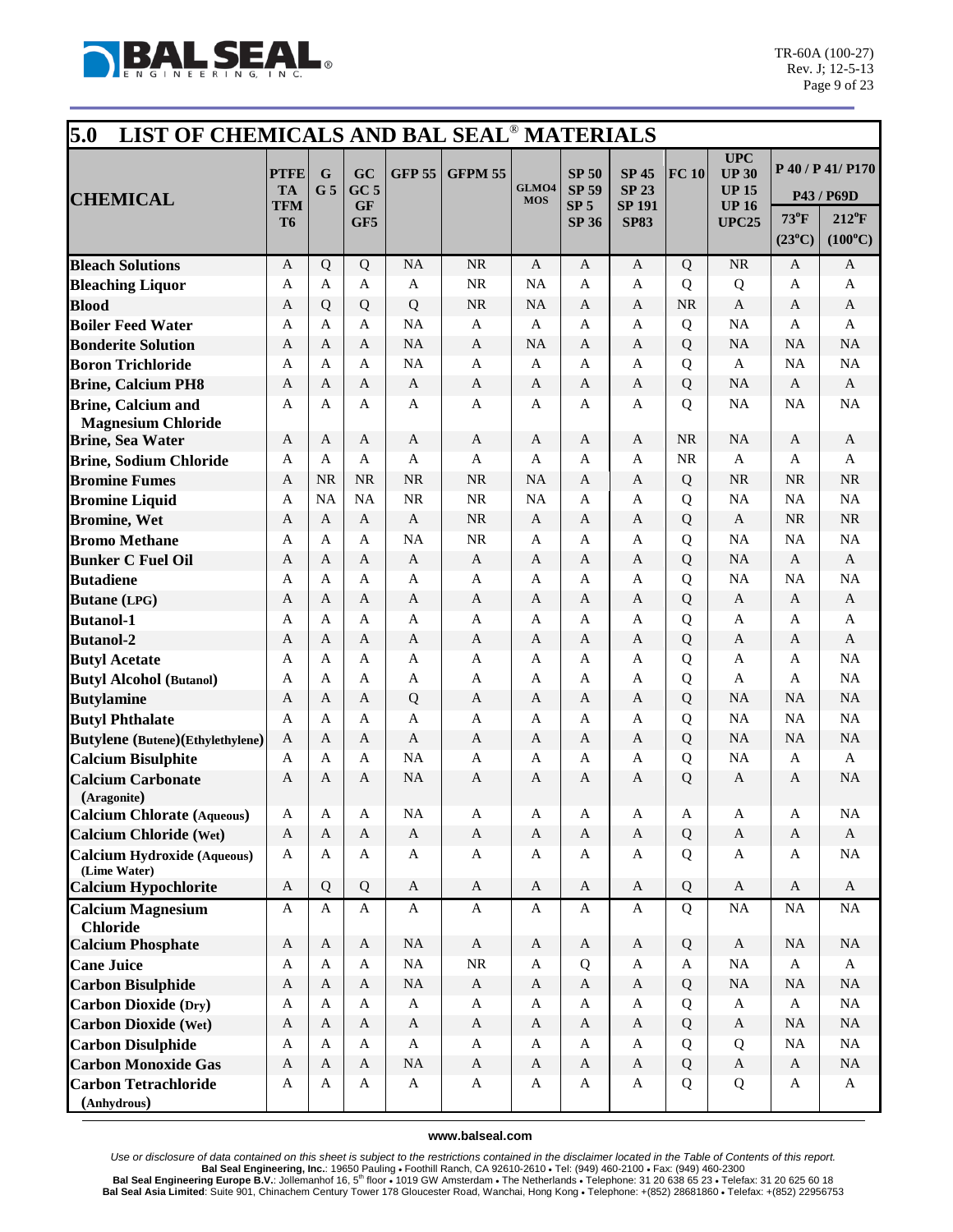

| 5.0<br>LIST OF CHEMICALS AND BAL SEAL <sup>®</sup> MATERIALS         |                                       |                     |                                           |               |                |                     |                                                          |                                                              |           |                                                                           |                                   |                                                                       |
|----------------------------------------------------------------------|---------------------------------------|---------------------|-------------------------------------------|---------------|----------------|---------------------|----------------------------------------------------------|--------------------------------------------------------------|-----------|---------------------------------------------------------------------------|-----------------------------------|-----------------------------------------------------------------------|
| <b>CHEMICAL</b>                                                      | <b>PTFE</b><br><b>TA</b><br>TFM<br>T6 | G<br>G <sub>5</sub> | GC<br>GC <sub>5</sub><br><b>GF</b><br>GF5 | <b>GFP 55</b> | <b>GFPM 55</b> | GLMO4<br><b>MOS</b> | <b>SP 50</b><br><b>SP 59</b><br>SP <sub>5</sub><br>SP 36 | <b>SP 45</b><br><b>SP 23</b><br><b>SP 191</b><br><b>SP83</b> | FC 10     | <b>UPC</b><br><b>UP 30</b><br><b>UP 15</b><br><b>UP16</b><br><b>UPC25</b> | $73^{\circ}$ F<br>$(23^{\circ}C)$ | P 40 / P 41/ P170<br>P43 / P69D<br>$212^{\circ}F$<br>$(100^{\circ}C)$ |
| <b>Carbonate of Soda</b> (Aqueous)                                   | $\mathbf{A}$                          | A                   | $\mathbf{A}$                              | $\mathbf{A}$  | $\mathbf{A}$   | A                   | Q                                                        | $\mathbf{A}$                                                 | Q         | NA                                                                        | A                                 | A                                                                     |
| Catsup                                                               | A                                     | A                   | A                                         | <b>NA</b>     | <b>NR</b>      | A                   | Q                                                        | A                                                            | A         | <b>NA</b>                                                                 | A                                 | A                                                                     |
| <b>Caustic Cyanogen</b>                                              | A                                     | A                   | A                                         | <b>NA</b>     | A              | A                   | A                                                        | A                                                            | Q         | <b>NA</b>                                                                 | <b>NA</b>                         | NA                                                                    |
| <b>Caustic Manganese</b>                                             | A                                     | A                   | A                                         | <b>NA</b>     | A              | <b>NA</b>           | A                                                        | A                                                            | Q         | <b>NA</b>                                                                 | <b>NA</b>                         | NA                                                                    |
| <b>Caustic Potash (Aqueous)</b>                                      | A                                     | А                   | A                                         | <b>NA</b>     | A              | Q                   | A                                                        | A                                                            | Q         | A                                                                         | NA                                | NA                                                                    |
| <b>Caustic Soda</b> (Aqueous)                                        | A                                     | A                   | A                                         | <b>NA</b>     | A              | Q                   | A                                                        | A                                                            | Q         | A                                                                         | NA                                | NA                                                                    |
| <b>Chloride of Lime</b>                                              | A                                     | A                   | A                                         | <b>NA</b>     | A              | A                   | A                                                        | A                                                            | Q         | <b>NA</b>                                                                 | NA                                | NA                                                                    |
| <b>Chlorinated Solvents (Wet)</b>                                    | A                                     | A                   | A                                         | <b>NA</b>     | A              | A                   | A                                                        | A                                                            | Q         | <b>NA</b>                                                                 | <b>NA</b>                         | NA                                                                    |
| <b>Chlorine</b> (Dry)                                                | A                                     | A                   | A                                         | Q             | <b>NR</b>      | A                   | A                                                        | A                                                            | Q         | Q                                                                         | NR                                | NR                                                                    |
| <b>Chlorine</b> (Wet)                                                | A                                     | Q                   | Q                                         | Q             | <b>NR</b>      | A                   | A                                                        | A                                                            | Q         | Q                                                                         | <b>NR</b>                         | <b>NR</b>                                                             |
| <b>Chlorine Trifluoride</b>                                          | Q                                     | Q                   | Q                                         | Q             | <b>NR</b>      | Q                   | A                                                        | A                                                            | Q         | Q                                                                         | <b>NR</b>                         | NR                                                                    |
| <b>Chlorine Trifluoride (Elevated</b><br>Temperature)                | <b>NR</b>                             | <b>NR</b>           | <b>NR</b>                                 | <b>NR</b>     | <b>NR</b>      | NA                  | <b>NR</b>                                                | NR                                                           | Q         | <b>NR</b>                                                                 | <b>NR</b>                         | NR                                                                    |
| <b>Chloroacetone</b>                                                 | $\mathbf{A}$                          | A                   | $\mathbf{A}$                              | <b>NA</b>     | <b>NR</b>      | A                   | A                                                        | A                                                            | Q         | <b>NA</b>                                                                 | <b>NA</b>                         | NA                                                                    |
| Chlorobenzene                                                        | A                                     | A                   | A                                         | A             | <b>NR</b>      | A                   | A                                                        | A                                                            | Q         | Q                                                                         | A                                 | A                                                                     |
| <b>Chloroform</b>                                                    | A                                     | A                   | A                                         | A             | <b>NR</b>      | A                   | A                                                        | A                                                            | Q         | Q                                                                         | A                                 | A                                                                     |
| <b>Chloronaphthalene</b>                                             | A                                     | A                   | A                                         | A             | A              | A                   | A                                                        | A                                                            | Q         | <b>NR</b>                                                                 | A                                 | NA                                                                    |
| Chloropicrin                                                         | A                                     | A                   | A                                         | NA            | A              | A                   | A                                                        | A                                                            | Q         | Q                                                                         | NA                                | NA                                                                    |
| <b>Chrome Alum</b>                                                   | A                                     | A                   | A                                         | <b>NA</b>     | $\mathbf{A}$   | A                   | A                                                        | A                                                            | Q         | $\mathbf{A}$                                                              | <b>NA</b>                         | NA                                                                    |
| <b>Chromic Oxide (Aqueous)</b>                                       | A                                     | Q                   | Q                                         | <b>NA</b>     | A              | A                   | A                                                        | A                                                            | Q         | <b>NA</b>                                                                 | <b>NA</b>                         | NA                                                                    |
| <b>Chromium Potassium</b><br>Sulphate (Aqueous)                      | $\mathbf{A}$                          | A                   | A                                         | <b>NA</b>     | A              | A                   | A                                                        | A                                                            | Q         | <b>NA</b>                                                                 | <b>NA</b>                         | NA                                                                    |
| <b>Cocoa Butter</b>                                                  | A                                     | A                   | A                                         | <b>NA</b>     | <b>NR</b>      | A                   | A                                                        | A                                                            | A         | <b>NA</b>                                                                 | A                                 | A                                                                     |
| <b>Coconut Oil</b>                                                   | A                                     | A                   | A                                         | <b>NA</b>     | <b>NR</b>      | A                   | A                                                        | A                                                            | A         | A                                                                         | A                                 | A                                                                     |
| <b>Cod liver Oil</b>                                                 | A                                     | A                   | A                                         | <b>NA</b>     | <b>NR</b>      | A                   | A                                                        | A                                                            | A         | A                                                                         | A                                 | A                                                                     |
| <b>Condensate (Water)</b>                                            | A                                     | A                   | A                                         | A             | $\mathbf{A}$   | A                   | A                                                        | A                                                            | <b>NR</b> | <b>NA</b>                                                                 | A                                 | A                                                                     |
| <b>Copper Acetate (Blue</b><br>Verdigris)                            | A                                     | А                   | A                                         | <b>NA</b>     | A              | A                   | A                                                        | A                                                            | Q         | <b>NA</b>                                                                 | A                                 | A                                                                     |
| <b>Copper Ammonium Acetate</b><br>(Aqueous)                          | A                                     | A                   | $\mathbf{A}$                              | <b>NA</b>     | A              | A                   | A                                                        | A                                                            | Q         | <b>NA</b>                                                                 | <b>NA</b>                         | <b>NA</b>                                                             |
| <b>Copper Chloride</b>                                               | $\mathbf{A}$                          | A                   | $\mathbf{A}$                              | <b>NA</b>     | $\mathbf{A}$   | $\mathbf{A}$        | $\mathbf A$                                              | $\mathbf{A}$                                                 | Q         | $\mathbf{A}$                                                              | $\mathbf{A}$                      | $\mathbf{A}$                                                          |
| <b>Copper Cyanide</b>                                                | A                                     | A                   | $\mathbf{A}$                              | <b>NA</b>     | $\mathbf{A}$   | A                   | A                                                        | A                                                            | Q         | $\mathbf{A}$                                                              | A                                 | A                                                                     |
| <b>Copper Nitrate</b>                                                | $\mathbf{A}$                          | A                   | A                                         | <b>NA</b>     | $\mathbf{A}$   | A                   | $\mathbf{A}$                                             | $\mathbf{A}$                                                 | Q         | $\mathbf{A}$                                                              | A                                 | $\mathbf{A}$                                                          |
| <b>Copper Sulphate (Blue Vitriol)</b><br>$(\bar{\mathbf{A}}$ queous) | $\mathbf A$                           | A                   | $\mathbf{A}$                              | $\mathbf{A}$  | $\mathbf{A}$   | A                   | A                                                        | A                                                            | Q         | $\mathbf{A}$                                                              | A                                 | A                                                                     |
| Copperas (Green)                                                     | $\mathbf{A}$                          | $\mathbf{A}$        | $\mathbf{A}$                              | <b>NA</b>     | $\mathbf{A}$   | $\mathbf A$         | A                                                        | $\mathbf{A}$                                                 | Q         | <b>NA</b>                                                                 | <b>NA</b>                         | NA                                                                    |
| <b>Corn Oil</b>                                                      | A                                     | A                   | A                                         | <b>NA</b>     | $\rm NR$       | A                   | A                                                        | $\mathbf{A}$                                                 | A         | $\mathbf{A}$                                                              | $\mathbf{A}$                      | NA                                                                    |
| <b>Cottonseed Oil</b>                                                | $\mathbf{A}$                          | A                   | $\mathbf{A}$                              | $\mathbf{A}$  | $\rm NR$       | $\mathbf A$         | $\mathbf{A}$                                             | $\mathbf{A}$                                                 | A         | $\mathbf{A}$                                                              | $\mathbf{A}$                      | $\rm NA$                                                              |
| <b>Creosote (Coal Tar)</b>                                           | A                                     | A                   | $\mathbf{A}$                              | <b>NA</b>     | $\rm NR$       | A                   | A                                                        | A                                                            | Q         | $\mathbf{A}$                                                              | A                                 | $\rm NA$                                                              |
| <b>Cresol</b> , Meta                                                 | $\mathbf{A}$                          | $\mathbf{A}$        | $\mathbf{A}$                              | A             | $\rm NR$       | A                   | $\mathbf{A}$                                             | $\mathbf{A}$                                                 | Q         | $\mathbf{A}$                                                              | $\mathbf{A}$                      | NA                                                                    |
| <b>Crude Oil</b>                                                     | A                                     | A                   | $\mathbf{A}$                              | $\mathbf A$   | $\rm NR$       | A                   | A                                                        | A                                                            | Q         | $\mathbf{A}$                                                              | A                                 | $\rm NA$                                                              |
| <b>Cupric Sulphate (Aqueous)</b>                                     | $\mathbf{A}$                          | A                   | A                                         | NA            | $\mathbf{A}$   | A                   | $\mathbf{A}$                                             | A                                                            | Q         | NA                                                                        | A                                 | $\mathbf{A}$                                                          |
| <b>Cupros Ammonia Acetate</b><br>(Aqueous)                           | A                                     | <b>NA</b>           | NA                                        | $_{\rm NA}$   | $\mathbf{A}$   | A                   | A                                                        | $\mathbf{A}$                                                 | Q         | NA                                                                        | NA                                | NA                                                                    |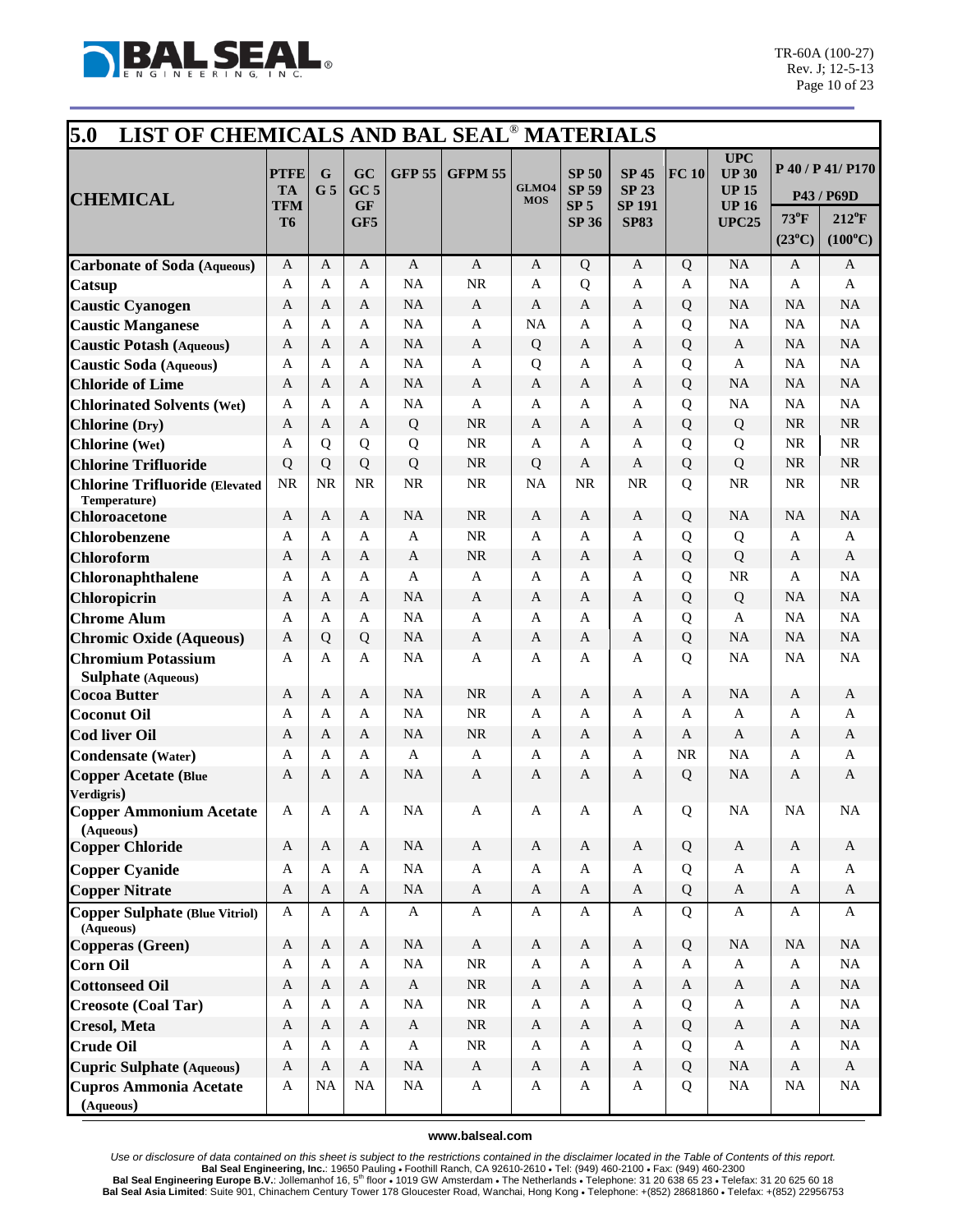

| 5.0<br>LIST OF CHEMICALS AND BAL SEAL <sup>®</sup> MATERIALS |                                                   |                     |                                           |               |                           |                     |                                                                 |                                                              |           |                                                                           |                                   |                                                                       |
|--------------------------------------------------------------|---------------------------------------------------|---------------------|-------------------------------------------|---------------|---------------------------|---------------------|-----------------------------------------------------------------|--------------------------------------------------------------|-----------|---------------------------------------------------------------------------|-----------------------------------|-----------------------------------------------------------------------|
| <b>CHEMICAL</b>                                              | <b>PTFE</b><br><b>TA</b><br>TFM<br>T <sub>6</sub> | G<br>G <sub>5</sub> | GC<br>GC <sub>5</sub><br><b>GF</b><br>GF5 | <b>GFP 55</b> | <b>GFPM 55</b>            | GLMO4<br><b>MOS</b> | <b>SP 50</b><br><b>SP 59</b><br>SP <sub>5</sub><br><b>SP 36</b> | <b>SP 45</b><br><b>SP 23</b><br><b>SP 191</b><br><b>SP83</b> | FC 10     | <b>UPC</b><br><b>UP 30</b><br><b>UP 15</b><br><b>UP16</b><br><b>UPC25</b> | $73^{\circ}$ F<br>$(23^{\circ}C)$ | P 40 / P 41/ P170<br>P43 / P69D<br>$212^{\circ}F$<br>$(100^{\circ}C)$ |
| <b>Cutting Oil</b>                                           | $\mathbf{A}$                                      | A                   | $\mathbf{A}$                              | <b>NA</b>     | $\mathbf{A}$              | $\mathbf{A}$        | A                                                               | $\mathbf{A}$                                                 | Q         | NA                                                                        | NA                                | NA                                                                    |
| <b>Cyanogen</b> in Water                                     | $\mathbf{A}$                                      | $\mathbf{A}$        | $\mathbf{A}$                              | <b>NA</b>     | $\mathbf{A}$              | A                   | A                                                               | A                                                            | <b>NR</b> | NA                                                                        | NA                                | NA                                                                    |
| Cyclohexane                                                  | A                                                 | A                   | A                                         | A             | $\mathbf{A}$              | A                   | A                                                               | A                                                            | Q         | A                                                                         | A                                 | A                                                                     |
| (Hexahydrobenzene)                                           |                                                   |                     |                                           |               |                           |                     |                                                                 |                                                              |           |                                                                           |                                   |                                                                       |
| <b>Cyclohexene</b>                                           | $\mathbf{A}$                                      | A                   | $\mathbf{A}$                              | <b>NA</b>     | $\mathbf{A}$              | A                   | A                                                               | A                                                            | Q         | $\mathbf{A}$                                                              | $\mathbf{A}$                      | A                                                                     |
| (Tetrahydrobenzene)                                          |                                                   |                     |                                           |               |                           |                     |                                                                 |                                                              |           |                                                                           |                                   |                                                                       |
| Cyclohexanone                                                | A                                                 | A                   | A                                         | A             | A                         | A                   | A                                                               | A                                                            | Q         | A                                                                         | <b>NA</b>                         | NA                                                                    |
| <b>DDT Solution (Kerosene Solv.)</b>                         | $\mathbf{A}$                                      | A                   | $\mathbf{A}$                              | <b>NA</b>     | $\mathbf{A}$              | A                   | A                                                               | A                                                            | Q         | $\mathbf{A}$                                                              | NA                                | NA                                                                    |
| <b>DDT Solution (Toluene Solv.)</b>                          | A                                                 | A                   | A                                         | <b>NA</b>     | $\mathbf{A}$              | A                   | A                                                               | A                                                            | Q         | $\mathbf{A}$                                                              | <b>NA</b>                         | NA                                                                    |
| <b>De-Ethanizer Charge</b>                                   | A                                                 | A                   | A                                         | <b>NA</b>     | $\mathbf{A}$              | A                   | A                                                               | A                                                            | Q         | <b>NA</b>                                                                 | NA                                | NA                                                                    |
| <b>De-Propanizer Reflux</b>                                  | A                                                 | A                   | A                                         | <b>NA</b>     | $\mathbf{A}$              | A                   | A                                                               | A                                                            | Q         | <b>NA</b>                                                                 | NA                                | NA                                                                    |
| <b>Diacetone Alcohol</b>                                     | A                                                 | A                   | A                                         | <b>NA</b>     | $\mathbf{A}$              | A                   | A                                                               | A                                                            | Q         | NA                                                                        | <b>NA</b>                         | NA                                                                    |
| <b>Dibromoethyl Benzene</b>                                  | $\mathbf{A}$                                      | A                   | $\mathbf{A}$                              | <b>NA</b>     | $\mathbf{A}$              | $\mathbf{A}$        | A                                                               | A                                                            | Q         | <b>NA</b>                                                                 | NA                                | NA                                                                    |
| <b>Dibutyl Amine</b>                                         | $\mathbf{A}$                                      | A                   | A                                         | <b>NA</b>     | $\mathbf{A}$              | A                   | A                                                               | A                                                            | Q         | NA                                                                        | NA                                | NA                                                                    |
| <b>Dibutyl Cellusolve Adipate</b>                            | A                                                 | A                   | $\mathbf{A}$                              | <b>NA</b>     | $\mathbf{A}$              | A                   | A                                                               | A                                                            | Q         | <b>NA</b>                                                                 | <b>NA</b>                         | $\rm NA$                                                              |
| <b>Dibutyl Phthalate</b>                                     | A                                                 | A                   | $\mathsf{A}$                              | <b>NA</b>     | A                         | A                   | A                                                               | A                                                            | Q         | A                                                                         | $\mathbf{A}$                      | NA                                                                    |
| <b>Dibutyl Ether</b>                                         | A                                                 | A                   | A                                         | <b>NA</b>     | A                         | A                   | A                                                               | A                                                            | Q         | Q                                                                         | <b>NA</b>                         | NA                                                                    |
| <b>Dichlorobenzene</b>                                       | A                                                 | A                   | A                                         | <b>NA</b>     | A                         | A                   | A                                                               | A                                                            | Q         | Q                                                                         | A                                 | NA                                                                    |
| <b>Dichloroethane</b>                                        | A                                                 | A                   | A                                         | <b>NA</b>     | $\mathbf{A}$              | $\mathbf{A}$        | A                                                               | A                                                            | Q         | Q                                                                         | A                                 | NA                                                                    |
| <b>Dichloroethylene</b>                                      | A                                                 | A                   | A                                         | <b>NA</b>     | $\mathbf{A}$              | A                   | A                                                               | A                                                            | Q         | Q                                                                         | <b>NA</b>                         | NA                                                                    |
| <b>Diesel Fuel</b>                                           | A                                                 | A                   | $\mathbf{A}$                              | A             | $\mathbf{A}$              | A                   | A                                                               | A                                                            | Q         | $\mathbf{A}$                                                              | NA                                | $\rm NA$                                                              |
| Diethanolamine (DEA)                                         | $\mathbf{A}$                                      | A                   | $\mathbf{A}$                              | <b>NA</b>     | $\mathbf{A}$              | A                   | A                                                               | $\mathbf{A}$                                                 | Q         | $\mathbf{A}$                                                              | NA                                | NA                                                                    |
| <b>Diethyl Carbonate (Ethyl</b><br>Carbonate)                | A                                                 | A                   | A                                         | <b>NA</b>     | A                         | A                   | A                                                               | $\mathbf{A}$                                                 | Q         | <b>NA</b>                                                                 | <b>NA</b>                         | <b>NA</b>                                                             |
| <b>Diethyl Ether</b>                                         | A                                                 | A                   | A                                         | <b>NA</b>     | $\mathbf{A}$              | A                   | A                                                               | A                                                            | Q         | Q                                                                         | <b>NA</b>                         | NA                                                                    |
| <b>Diethylene Glycol</b>                                     | A                                                 | A                   | A                                         | <b>NA</b>     | $\mathbf{A}$              | A                   | A                                                               | A                                                            | Q         | $\mathbf{A}$                                                              | NA                                | NA                                                                    |
| Diethyleneytriamine                                          | A                                                 | A                   | A                                         | <b>NA</b>     | $\mathbf{A}$              | A                   | A                                                               | A                                                            | Q         | NA                                                                        | <b>NA</b>                         | $\rm NA$                                                              |
| <b>Dimethyl Formaldehyde</b>                                 | $\mathbf{A}$                                      | A                   | A                                         | <b>NA</b>     | $\mathbf{A}$              | A                   | $\mathbf{A}$                                                    | $\mathbf{A}$                                                 | Q         | <b>NA</b>                                                                 | <b>NA</b>                         | $\rm NA$                                                              |
| <b>Dimethyl Formamide (DMF)</b>                              | $\mathbf{A}$                                      | <b>NA</b>           | NA                                        | A             | $\mathbf{A}$              | A                   | A                                                               | A                                                            | Q         | A                                                                         | $\mathbf{A}$                      | $\rm NA$                                                              |
| <b>Dimethyl Hydrazine</b>                                    | $\mathbf{A}$                                      | $\mathbf{A}$        | $\mathbf{A}$                              | NA            | $\mathbf A$               | $\mathbf A$         | $\mathbf{A}$                                                    | $\mathbf{A}$                                                 | Q         | <b>NA</b>                                                                 | NA                                | $\rm NA$                                                              |
| <b>Dimethyl Phthalate</b>                                    | $\mathbf{A}$                                      | A                   | $\mathbf{A}$                              | $\mathbf{A}$  | A                         | A                   | $\mathbf{A}$                                                    | $\mathbf{A}$                                                 | Q         | NA                                                                        | A                                 | NA                                                                    |
| <b>Dimethyl Terephthalate</b>                                | $\mathbf{A}$                                      | A                   | $\mathbf{A}$                              | <b>NA</b>     | $\mathbf{A}$              | A                   | A                                                               | $\mathbf{A}$                                                 | Q         | $\rm NA$                                                                  | $\rm NA$                          | $\rm NA$                                                              |
| <b>Dinitrochloro Benzene and</b><br><b>Styrene</b>           | $\mathbf{A}$                                      | $\mathbf{A}$        | $\mathbf{A}$                              | $\rm NA$      | $\mathbf{A}$              | A                   | $\mathbf{A}$                                                    | A                                                            | Q         | $\rm NA$                                                                  | <b>NA</b>                         | NA                                                                    |
| <b>Dinitrochloro Benzene</b><br>(DNCB)                       | A                                                 | Q                   | Q                                         | NA            | $\boldsymbol{\mathsf{A}}$ | A                   | A                                                               | A                                                            | Q         | NA                                                                        | NA                                | <b>NA</b>                                                             |
| <b>Dinitrotoluene</b>                                        | $\boldsymbol{A}$                                  | Q                   | Q                                         | <b>NA</b>     | $\boldsymbol{\mathsf{A}}$ | A                   | $\mathbf A$                                                     | A                                                            | Q         | <b>NA</b>                                                                 | NA                                | NA                                                                    |
| <b>Dioctyl-Amine</b>                                         | A                                                 | A                   | A                                         | <b>NA</b>     | $\mathbf{A}$              | A                   | $\mathbf{A}$                                                    | A                                                            | Q         | $\rm NA$                                                                  | <b>NA</b>                         | $\rm NA$                                                              |
| <b>Dioctyl Phthalate</b>                                     | $\mathbf{A}$                                      | $\mathbf{A}$        | $\mathbf{A}$                              | $\mathbf A$   | $\boldsymbol{\mathsf{A}}$ | $\mathbf{A}$        | $\mathbf A$                                                     | A                                                            | Q         | $\mathbf{A}$                                                              | $\mathbf{A}$                      | $\rm NA$                                                              |
| <b>Dioxane</b>                                               | A                                                 | A                   | $\mathbf{A}$                              | $\mathbf{A}$  | $\boldsymbol{\mathsf{A}}$ | A                   | A                                                               | A                                                            | Q         | $\mathbf{A}$                                                              | <b>NA</b>                         | $\rm NA$                                                              |
| <b>Diphenyl sulfone</b>                                      | $\mathbf{A}$                                      | $\mathbf{A}$        | $\mathbf{A}$                              | NA            | $\mathbf A$               | $\mathbf{A}$        | $\mathbf A$                                                     | $\mathbf{A}$                                                 | Q         | $\rm NA$                                                                  | Q                                 | $\rm NA$                                                              |
| <b>Dish Water</b>                                            | $\mathbf A$                                       | A                   | $\mathbf{A}$                              | $\mathbf{A}$  | $\rm NR$                  | A                   | A                                                               | $\mathbf A$                                                  | NR        | $\mathbf{A}$                                                              | A                                 | A                                                                     |
| <b>Di-Isobutyl Ketone</b>                                    | A                                                 | A                   | $\mathbf{A}$                              | $\rm NA$      | $\mathbf{A}$              | $\mathbf{A}$        | $\mathbf{A}$                                                    | A                                                            | Q         | $\mathbf{A}$                                                              | NA                                | NA                                                                    |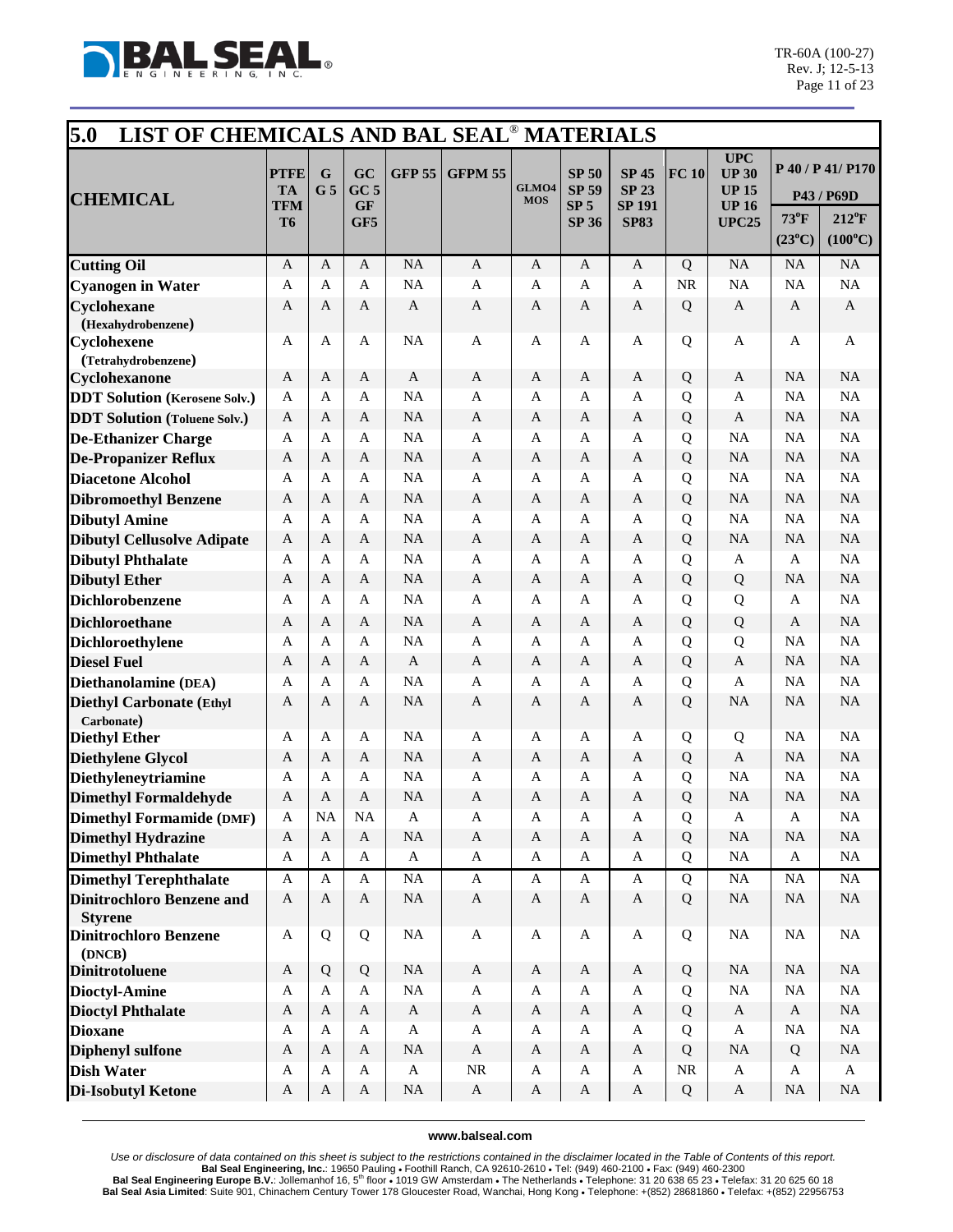

| 5.0<br>LIST OF CHEMICALS AND BAL SEAL <sup>®</sup> MATERIALS |                                                   |                     |                                           |               |                           |                     |                                                                 |                                                              |              |                                                                            |                                   |                                                                       |
|--------------------------------------------------------------|---------------------------------------------------|---------------------|-------------------------------------------|---------------|---------------------------|---------------------|-----------------------------------------------------------------|--------------------------------------------------------------|--------------|----------------------------------------------------------------------------|-----------------------------------|-----------------------------------------------------------------------|
| <b>CHEMICAL</b>                                              | <b>PTFE</b><br><b>TA</b><br>TFM<br>T <sub>6</sub> | G<br>G <sub>5</sub> | GC<br>GC <sub>5</sub><br><b>GF</b><br>GF5 | <b>GFP 55</b> | <b>GFPM 55</b>            | GLMO4<br><b>MOS</b> | <b>SP 50</b><br><b>SP 59</b><br>SP <sub>5</sub><br><b>SP 36</b> | <b>SP 45</b><br><b>SP 23</b><br><b>SP 191</b><br><b>SP83</b> | FC 10        | <b>UPC</b><br><b>UP 30</b><br><b>UP 15</b><br><b>UP 16</b><br><b>UPC25</b> | $73^{\circ}$ F<br>$(23^{\circ}C)$ | P 40 / P 41/ P170<br>P43 / P69D<br>$212^{\circ}F$<br>$(100^{\circ}C)$ |
| <b>Di-Isopropyl Ketone</b>                                   | A                                                 | A                   | A                                         | <b>NA</b>     | $\mathbf{A}$              | A                   | A                                                               | A                                                            | Q            | NA                                                                         | NA                                | NA                                                                    |
| <b>Dow Corning Silicone Fluid</b>                            | $\mathbf{A}$                                      | A                   | $\mathbf{A}$                              | <b>NA</b>     | $\mathbf{A}$              | $\mathbf{A}$        | A                                                               | A                                                            | Q            | <b>NA</b>                                                                  | <b>NA</b>                         | NA                                                                    |
| Dowtherm "A" (Dry)                                           | A                                                 | A                   | A                                         | A             | A                         | A                   | A                                                               | A                                                            | Q            | NA                                                                         | NA                                | NA                                                                    |
| Dowtherm "E" (Dry)                                           | A                                                 | A                   | $\mathbf{A}$                              | $\mathbf{A}$  | $\mathbf{A}$              | A                   | A                                                               | A                                                            | Q            | <b>NA</b>                                                                  | <b>NA</b>                         | NA                                                                    |
| <b>Ethane</b>                                                | A                                                 | A                   | A                                         | <b>NA</b>     | $\mathbf{A}$              | A                   | A                                                               | A                                                            | Q            | A                                                                          | $\mathbf{A}$                      | NA                                                                    |
| <b>Ethanol Amine</b>                                         | $\mathbf{A}$                                      | A                   | A                                         | $\mathbf{A}$  | $\mathbf{A}$              | A                   | A                                                               | $\mathbf{A}$                                                 | Q            | <b>NA</b>                                                                  | A                                 | $\rm NA$                                                              |
| Ethanol (Ethyl Alcohol)                                      | $\mathbf{A}$                                      | A                   | A                                         | A             | $\mathbf{A}$              | A                   | A                                                               | A                                                            | Q            | $\mathbf{A}$                                                               | A                                 | NA                                                                    |
| <b>Ether</b>                                                 | A                                                 | A                   | A                                         | A             | $\mathbf{A}$              | A                   | A                                                               | A                                                            | Q            | Q                                                                          | <b>NA</b>                         | $\rm NA$                                                              |
| <b>Ethyl Acetate</b>                                         | $\mathbf{A}$                                      | A                   | A                                         | A             | $\mathbf{A}$              | A                   | A                                                               | A                                                            | Q            | A                                                                          | $\mathbf{A}$                      | NA                                                                    |
| <b>Ethyl Benzene</b>                                         | $\mathbf{A}$                                      | A                   | $\mathbf{A}$                              | <b>NA</b>     | $\mathbf{A}$              | $\mathbf{A}$        | A                                                               | A                                                            | Q            | Q                                                                          | <b>NA</b>                         | NA                                                                    |
| <b>Ethyl Benzoate</b>                                        | $\mathbf{A}$                                      | A                   | A                                         | <b>NA</b>     | A                         | A                   | A                                                               | A                                                            | Q            | <b>NA</b>                                                                  | NA                                | NA                                                                    |
| <b>Ethyl Cellosolve</b>                                      | A                                                 | A                   | $\mathbf{A}$                              | <b>NA</b>     | A                         | A                   | A                                                               | A                                                            | Q            | <b>NA</b>                                                                  | NA                                | NA                                                                    |
| <b>Ethyl Chloride</b><br>(Dry)(Chloroethane)                 | A                                                 | A                   | A                                         | A             | $\mathbf{A}$              | A                   | A                                                               | A                                                            | $\mathbf Q$  | Q                                                                          | NA                                | NA                                                                    |
| <b>Ethyl Chlorocarbonate</b>                                 | $\mathbf{A}$                                      | A                   | $\mathbf{A}$                              | <b>NA</b>     | $\mathbf{A}$              | $\mathbf{A}$        | A                                                               | $\mathbf{A}$                                                 | Q            | <b>NA</b>                                                                  | NA                                | NA                                                                    |
| <b>Ethyl Chloroformate</b>                                   | A                                                 | A                   | A                                         | <b>NA</b>     | $\overline{A}$            | A                   | A                                                               | A                                                            | Q            | NA                                                                         | NA                                | NA                                                                    |
| <b>Ethyl Chlorohydrin</b>                                    | A                                                 | A                   | A                                         | <b>NA</b>     | $\mathbf{A}$              | A                   | A                                                               | $\mathbf{A}$                                                 | Q            | <b>NA</b>                                                                  | <b>NA</b>                         | NA                                                                    |
| Ethyl Ether (Ethyl Oxide)                                    | A                                                 | A                   | A                                         | <b>NA</b>     | A                         | A                   | A                                                               | A                                                            | Q            | Q                                                                          | NA                                | NA                                                                    |
| <b>Ethyl Formate</b>                                         | A                                                 | A                   | A                                         | <b>NA</b>     | A                         | A                   | A                                                               | A                                                            | Q            | <b>NA</b>                                                                  | <b>NA</b>                         | NA                                                                    |
| <b>Ethyl Hexanol</b>                                         | $\mathbf{A}$                                      | A                   | $\mathbf{A}$                              | <b>NA</b>     | $\mathbf{A}$              | A                   | A                                                               | A                                                            | Q            | $\mathbf{A}$                                                               | NA                                | NA                                                                    |
| <b>Ethyl Pyridine</b>                                        | A                                                 | A                   | $\mathbf{A}$                              | <b>NA</b>     | $\mathbf{A}$              | A                   | A                                                               | A                                                            | Q            | <b>NA</b>                                                                  | <b>NA</b>                         | NA                                                                    |
| <b>Ethylene</b> (Ethene)                                     | $\mathbf{A}$                                      | A                   | A                                         | <b>NA</b>     | $\mathbf{A}$              | A                   | A                                                               | A                                                            | Q            | $\mathbf{A}$                                                               | NA                                | NA                                                                    |
| <b>Ethylene Chloride (Ethylene</b><br>Dichloride)            | $\mathbf{A}$                                      | A                   | A                                         | A             | $\mathbf{A}$              | A                   | A                                                               | $\mathbf{A}$                                                 | Q            | <b>NA</b>                                                                  | <b>NA</b>                         | $\rm NA$                                                              |
| <b>Ethylene Glycol</b>                                       | A                                                 | A                   | A                                         | <b>NA</b>     | A                         | A                   | A                                                               | A                                                            | Q            | A                                                                          | A                                 | A                                                                     |
| <b>Ethylene Oxide</b>                                        | A                                                 | А                   | A                                         | <b>NA</b>     | A                         | A                   | A                                                               | A                                                            | Q            | Q                                                                          | A                                 | NA                                                                    |
| <b>Ethylene Trichloride</b>                                  | A                                                 | A                   | A                                         | <b>NA</b>     | $\mathbf{A}$              | A                   | A                                                               | A                                                            | Q            | <b>NA</b>                                                                  | <b>NA</b>                         | NA                                                                    |
| <b>Ferric Chloride (Aqueous)</b>                             | $\mathbf{A}$                                      | Q                   | Q                                         | Q             | $\mathbf{A}$              | A                   | A                                                               | $\mathbf{A}$                                                 | Q            | A                                                                          | Q                                 | Q                                                                     |
| <b>Ferric Sulphate (Aqueous)</b>                             | A                                                 | A                   | A                                         | <b>NA</b>     | A                         | A                   | A                                                               | A                                                            | Q            | <b>NA</b>                                                                  | A                                 | <b>NA</b>                                                             |
| <b>Fluorine</b>                                              | Q                                                 | Q                   | Q                                         | Q             | $\rm NR$                  | Q                   | Q                                                               | Q                                                            | Q            | Q                                                                          | $\rm NR$                          | $\rm NR$                                                              |
| <b>Fluorine</b> (Elevated Temperature)                       | $\rm NR$                                          | NR                  | $\rm NR$                                  | $\rm NR$      | $\rm NR$                  | $\rm NR$            | $\rm NR$                                                        | <b>NR</b>                                                    | <b>NR</b>    | $\rm NA$                                                                   | <b>NA</b>                         | $\rm NA$                                                              |
| <b>Fluorolube</b>                                            | $\mathbf{A}$                                      | $\mathbf{A}$        | $\mathbf{A}$                              | NA            | $\boldsymbol{\mathsf{A}}$ | $\mathbf{A}$        | $\boldsymbol{A}$                                                | $\mathbf{A}$                                                 | Q            | NA                                                                         | NA                                | $\rm NA$                                                              |
| Formaldehyde (Methanal)                                      | A                                                 | A                   | A                                         | $\mathbf A$   | A                         | A                   | A                                                               | A                                                            | Q            | $\boldsymbol{\mathsf{A}}$                                                  | <b>NA</b>                         | $\rm NA$                                                              |
| Formalin                                                     | $\mathbf{A}$                                      | $\mathbf{A}$        | $\mathbf{A}$                              | <b>NA</b>     | $\boldsymbol{\mathsf{A}}$ | $\mathbf{A}$        | $\mathbf A$                                                     | $\mathbf{A}$                                                 | Q            | NA                                                                         | $\mathbf{A}$                      | $\rm NA$                                                              |
| Freon 11 and Refrig. Oil                                     | $\mathbf A$                                       | A                   | $\mathbf{A}$                              | $\mathbf A$   | $\boldsymbol{\mathsf{A}}$ | A                   | A                                                               | $\mathbf{A}$                                                 | Q            | $\rm NA$                                                                   | <b>NA</b>                         | $\rm NA$                                                              |
| Freon 12                                                     | $\mathbf{A}$                                      | $\mathbf{A}$        | $\mathbf{A}$                              | A             | $\mathbf{A}$              | A                   | A                                                               | $\mathbf{A}$                                                 | Q            | Q                                                                          | $\mathbf{A}$                      | $\rm NA$                                                              |
| Freon 22                                                     | A                                                 | A                   | $\mathbf{A}$                              | $\mathbf{A}$  | $\mathbf{A}$              | $\mathbf A$         | $\mathbf A$                                                     | A                                                            | Q            | <b>NA</b>                                                                  | $\mathbf{A}$                      | $\rm NA$                                                              |
| Freon 113                                                    | $\mathbf{A}$                                      | A                   | $\mathbf{A}$                              | $\mathbf{A}$  | $\mathbf{A}$              | A                   | $\mathbf{A}$                                                    | $\mathbf{A}$                                                 | Q            | NA                                                                         | $\mathbf{A}$                      | $\rm NA$                                                              |
| Freon 114                                                    | A                                                 | A                   | $\mathbf{A}$                              | A             | A                         | A                   | A                                                               | A                                                            | Q            | NA                                                                         | <b>NA</b>                         | $\rm NA$                                                              |
| Freon 121                                                    | $\boldsymbol{A}$                                  | $\mathbf{A}$        | $\mathbf{A}$                              | A             | $\boldsymbol{\mathsf{A}}$ | A                   | $\mathbf A$                                                     | $\mathbf{A}$                                                 | Q            | NA                                                                         | NA                                | $\rm NA$                                                              |
| <b>Freons, Liquid</b>                                        | A                                                 | A                   | $\mathbf{A}$                              | $\mathbf{A}$  | $\mathbf{A}$              | A                   | A                                                               | A                                                            | Q            | NA                                                                         | <b>NA</b>                         | $\rm NA$                                                              |
| <b>Fruit Juices</b>                                          | $\mathbf{A}$                                      | $\mathbf{A}$        | $\mathbf{A}$                              | <b>NA</b>     | $\boldsymbol{\mathsf{A}}$ | A                   | $\mathbf A$                                                     | A                                                            | $\mathbf{A}$ | $\mathbf{A}$                                                               | $\mathbf{A}$                      | $\mathbf A$                                                           |
| <b>Fuel Oil</b>                                              | A                                                 | A                   | $\mathbf{A}$                              | $\mathbf A$   | $\boldsymbol{\mathsf{A}}$ | $\mathbf A$         | A                                                               | $\mathbf A$                                                  | Q            | $\boldsymbol{\mathsf{A}}$                                                  | A                                 | $\rm NA$                                                              |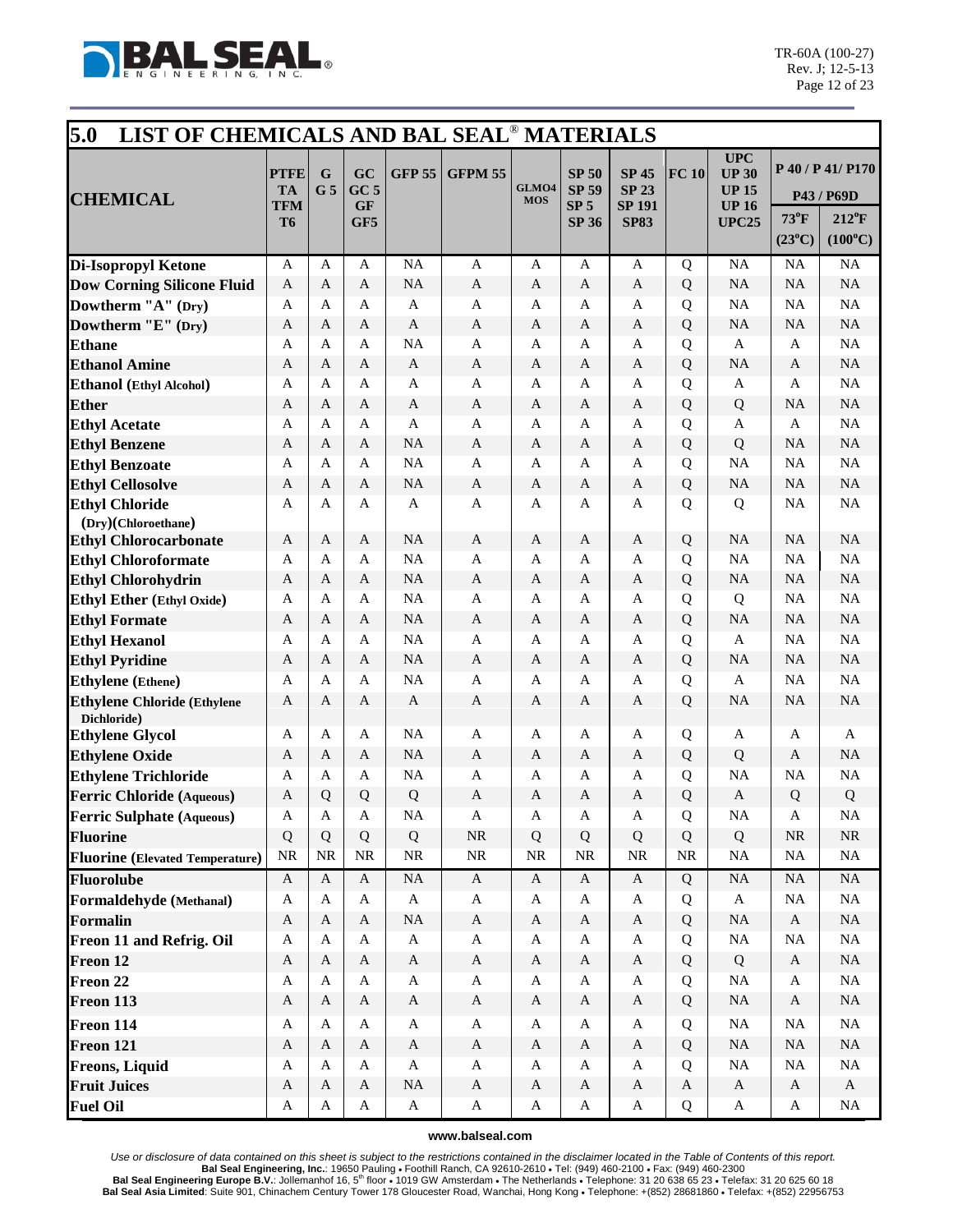

| 5.0<br>LIST OF CHEMICALS AND BAL SEAL <sup>®</sup> MATERIALS |                                 |                               |                                    |                |                       |                     |                                                 |                                               |              |                                                            |                   |                                 |
|--------------------------------------------------------------|---------------------------------|-------------------------------|------------------------------------|----------------|-----------------------|---------------------|-------------------------------------------------|-----------------------------------------------|--------------|------------------------------------------------------------|-------------------|---------------------------------|
| <b>CHEMICAL</b>                                              | <b>PTFE</b><br><b>TA</b><br>TFM | $\mathbf G$<br>G <sub>5</sub> | GC<br>GC <sub>5</sub><br><b>GF</b> | <b>GFP 55</b>  | <b>GFPM 55</b>        | GLMO4<br><b>MOS</b> | <b>SP 50</b><br><b>SP 59</b><br>SP <sub>5</sub> | <b>SP 45</b><br><b>SP 23</b><br><b>SP 191</b> | FC 10        | <b>UPC</b><br><b>UP 30</b><br><b>UP 15</b><br><b>UP 16</b> |                   | P 40 / P 41/ P170<br>P43 / P69D |
|                                                              | T <sub>6</sub>                  |                               | GF5                                |                |                       |                     | <b>SP 36</b>                                    | <b>SP83</b>                                   |              | <b>UPC25</b>                                               | $73^{\circ}$ F    | $212^{\circ}F$                  |
|                                                              |                                 |                               |                                    |                |                       |                     |                                                 |                                               |              |                                                            | $(23^{\circ}C)$   | $(100^{\circ}C)$                |
| Fuel Oil, #6                                                 | $\mathbf{A}$                    | <b>NA</b>                     | <b>NA</b>                          | <b>NA</b>      | $\mathbf{A}$          | A                   | A                                               | $\mathbf{A}$                                  | Q            | NA                                                         | A                 | <b>NA</b>                       |
| <b>Fuel Oil, Acidic</b>                                      | $\mathbf{A}$                    | <b>NA</b>                     | <b>NA</b>                          | <b>NA</b>      | A                     | A                   | A                                               | A                                             | Q            | <b>NA</b>                                                  | A                 | <b>NA</b>                       |
| <b>Furfural</b>                                              | A                               | A                             | A                                  | A              | $\boldsymbol{A}$      | A                   | A                                               | A                                             | Q            | $\mathbf{A}$                                               | <b>NA</b>         | <b>NA</b>                       |
| <b>Gas Oil</b>                                               | A                               | A                             | A                                  | <b>NA</b>      | A                     | A                   | A                                               | A                                             | Q            | NA                                                         | <b>NA</b>         | <b>NA</b>                       |
| Gasoline 100, and 130 OCT.                                   | $\mathbf{A}$                    | A                             | A                                  | $\mathbf{A}$   | $\mathbf{A}$          | A                   | A                                               | A                                             | Q            | $\mathbf{A}$                                               | A                 | <b>NA</b>                       |
| <b>Gasoline, Aromatic</b>                                    | A                               | A                             | A                                  | A              | A                     | A                   | A                                               | A                                             | Q            | A                                                          | A                 | <b>NA</b>                       |
| <b>Gasoline, High Test W/</b>                                | A                               | A                             | A                                  | A              | A                     | A                   | A                                               | A                                             | Q            | NA                                                         | A                 | <b>NA</b>                       |
| Mercaptan, $H_2S$<br><b>Glaubers Salt</b>                    | A                               | A                             | A                                  | <b>NA</b>      | A                     | A                   | A                                               | A                                             | Q            | A                                                          | <b>NA</b>         | <b>NA</b>                       |
| (Aqueous)(Sodium Sulfate)                                    |                                 |                               |                                    |                |                       |                     |                                                 |                                               |              |                                                            |                   |                                 |
| <b>Glucose</b>                                               | A                               | A                             | A                                  | <b>NA</b>      | A                     | A                   | A                                               | A                                             | Q            | A                                                          | A                 | A                               |
| <b>Glue</b>                                                  | A                               | A                             | A                                  | <b>NA</b>      | A                     | A                   | A                                               | A                                             | Q            | $\mathbf{A}$                                               | <b>NA</b>         | <b>NA</b>                       |
| <b>Glue Sizing</b>                                           | A                               | A                             | A                                  | <b>NA</b>      | $\mathbf{A}$          | A                   | A                                               | A                                             | Q            | A                                                          | <b>NA</b>         | <b>NA</b>                       |
| <b>Glycerine</b> (Glycerol)                                  | A                               | A                             | A                                  | <b>NA</b>      | $\mathbf{A}$          | A                   | A                                               | A                                             | Q            | A                                                          | A                 | <b>NA</b>                       |
| <b>Glycols</b>                                               | A                               | A                             | $\mathbf{A}$                       | <b>NA</b>      | $\mathbf{A}$          | A                   | A                                               | A                                             | Q            | $\mathbf{A}$                                               | A                 | <b>NA</b>                       |
| <b>Glyme</b>                                                 | A                               | NA                            | <b>NA</b>                          | <b>NA</b>      | A                     | A                   | A                                               | A                                             | Q            | NA                                                         | <b>NA</b>         | <b>NA</b>                       |
| <b>Grape Juice</b>                                           | A                               | A                             | A                                  | <b>NA</b>      | <b>NR</b>             | A                   | Q                                               | A                                             | A            | NA                                                         | A                 | A                               |
| <b>Grease</b>                                                | A                               | A                             | A                                  | <b>NA</b>      | $\mathbf{A}$          | A                   | A                                               | A                                             | $\mathbf Q$  | N A                                                        | <b>NA</b>         | <b>NA</b>                       |
| <b>Green Sulphate Liquor</b>                                 | A                               | A                             | A                                  | <b>NA</b>      | <b>NR</b>             | A                   | A                                               | A                                             | Q            | <b>NA</b>                                                  | <b>NA</b>         | NA                              |
| <b>Helium</b>                                                | A                               | A                             | A                                  | <b>NA</b>      | $\mathbf{A}$          | A                   | A                                               | A                                             | Q            | NA                                                         | <b>NA</b>         | <b>NA</b>                       |
| <b>Heptane</b>                                               | A                               | A                             | A                                  | $\mathbf{A}$   | $\mathbf{A}$          | $\mathbf{A}$        | A                                               | A                                             | Q            | $\mathbf{A}$                                               | A                 | <b>NA</b>                       |
| Hexachloroacetone                                            | A                               | A                             | A                                  | <b>NA</b>      | A                     | A                   | A                                               | A                                             | Q            | NA                                                         | <b>NA</b>         | <b>NA</b><br><b>NA</b>          |
| <b>Hexane</b>                                                | A<br>$\mathbf{A}$               | A<br>A                        | A<br>A                             | A<br><b>NA</b> | $\boldsymbol{A}$<br>A | A<br>A              | A<br>A                                          | A<br>A                                        | Q<br>Q       | A<br><b>NA</b>                                             | A<br>NA           | <b>NA</b>                       |
| Hexene (Butylethylene)<br><b>Hexone</b>                      | A                               | A                             | A                                  | <b>NA</b>      | A                     | A                   | A                                               | A                                             | Q            | <b>NA</b>                                                  | NA                | <b>NA</b>                       |
| <b>Hexyl alcohol (Hexanol)</b>                               | A                               | A                             | A                                  | <b>NA</b>      | A                     | A                   | A                                               | A                                             | Q            | NA                                                         | NA                | <b>NA</b>                       |
| <b>Hydrazine</b>                                             | $\mathbf{A}$                    | Q                             | Q                                  | <b>NA</b>      | $\mathbf{A}$          | A                   | A                                               | $\mathbf{A}$                                  | Q            | <b>NA</b>                                                  | <b>NA</b>         | <b>NA</b>                       |
| <b>Hydrochoto Peroxide</b>                                   | A                               | A                             | A                                  | A              | A                     | A                   | Q                                               | Q                                             | <b>NA</b>    | NA                                                         | <b>NA</b>         | <b>NA</b>                       |
| (HCLO <sub>4</sub> )                                         |                                 |                               |                                    |                |                       |                     |                                                 |                                               |              |                                                            |                   |                                 |
| Hydrogen Fluoride (HF Acid)<br><b>Anhydrous</b>              | $\mathbf{A}$                    | $\mathbf{A}$                  | $\mathbf{A}$                       | $\mathbf{A}$   | $\mathbf{A}$          | $\rm NR$            | $\mathbf{A}$                                    | $\mathbf{A}$                                  | Q            | $\rm NA$                                                   | NA                | $\rm NA$                        |
| <b>Hydrogen Peroxide</b>                                     | A                               | Q                             | Q                                  | Q              | $\mathbf{A}$          | $\mathbf{A}$        | $\mathbf A$                                     | $\mathbf{A}$                                  | Q            | $\mathbf{A}$                                               | A                 | $\mathbf{A}$                    |
| <b>Hydrogen Sulphide (Dry)</b>                               | $\mathbf{A}$                    | $\mathbf{A}$                  | $\mathbf{A}$                       | $\mathbf{A}$   | $\mathbf A$           | $\mathbf{A}$        | $\mathbf{A}$                                    | $\mathbf{A}$                                  | Q            | $\boldsymbol{\mathsf{A}}$                                  | $\mathbf{A}$      | $\mathbf{A}$                    |
| <b>Hydrogen Sulphide (Wet)</b>                               | A                               | A                             | $\mathbf{A}$                       | A              | $\mathbf{A}$          | $\mathbf{A}$        | A                                               | $\mathbf{A}$                                  | Q            | A                                                          | <b>NA</b>         | $\rm NA$                        |
| Ink                                                          | $\mathbf{A}$                    | $\mathbf{A}$                  | $\mathbf{A}$                       | $\mathbf{A}$   | $\mathbf{A}$          | $\mathbf{A}$        | A                                               | $\mathbf{A}$                                  | $\mathbf{A}$ | $\mathbf{A}$                                               | NA                | <b>NA</b>                       |
| <b>Insecticides</b> (Aromatic)                               | $\mathbf{A}$                    | $\mathbf{A}$                  | $\mathbf{A}$                       | <b>NA</b>      | $\mathbf{A}$          | $\mathbf{A}$        | A                                               | A                                             | Q            | $\rm NA$                                                   | $\rm NA$          | <b>NA</b>                       |
| <b>Insecticides</b> (Nonaromatic)                            | $\mathbf{A}$                    | $\mathbf{A}$                  | $\mathbf{A}$                       | <b>NA</b>      | $\mathbf{A}$          | $\mathbf{A}$        | A                                               | $\mathbf{A}$                                  | Q            | $\rm NA$                                                   | $\rm NA$          | <b>NA</b>                       |
| <b>Iodine</b> (Wet)                                          | A                               | Q                             | Q                                  | NA             | $\rm NR$              | A                   | A                                               | $\mathbf{A}$                                  | Q            | $\mathbf{A}$                                               | $\rm NA$          | $\rm NA$                        |
| <b>Iodoform</b>                                              | $\mathbf{A}$                    | $\mathbf Q$                   | Q                                  | <b>NA</b>      | $\mathbf A$           | $\mathbf{A}$        | A                                               | $\mathbf{A}$                                  | Q            | $\rm NA$                                                   | Q                 | $\rm NA$                        |
| <b>Isobutane</b>                                             | A                               | $\mathbf{A}$                  | $\mathbf{A}$                       | NA             | $\mathbf{A}$          | $\mathbf{A}$        | $\mathbf A$                                     | $\mathbf{A}$                                  | Q            | $_{\rm NA}$                                                | $\rm NA$          | $\rm NA$                        |
| <b>Isobutyl Alcohol</b>                                      | $\mathbf{A}$                    | $\mathbf{A}$                  | $\mathbf{A}$                       | NA<br>NA       | $\mathbf A$           | $\mathbf{A}$        | $\mathbf{A}$                                    | $\mathbf{A}$                                  | Q            | $\mathbf{A}$                                               | NA<br>$_{\rm NA}$ | <b>NA</b><br>NA                 |
| <b>Isobutyl Methyl Ketone</b>                                | A                               | $\mathbf{A}$                  | $\mathbf{A}$                       |                | $\mathbf{A}$          | A                   | A                                               | $\mathbf{A}$                                  | Q            | NA                                                         |                   |                                 |
| Isobutylene                                                  | A                               | $\mathbf{A}$                  | $\mathbf{A}$                       | $\rm NA$       | $\mathbf{A}$          | A                   | A                                               | $\mathbf{A}$                                  | Q            | $\rm NA$                                                   | NA                | $\rm NA$                        |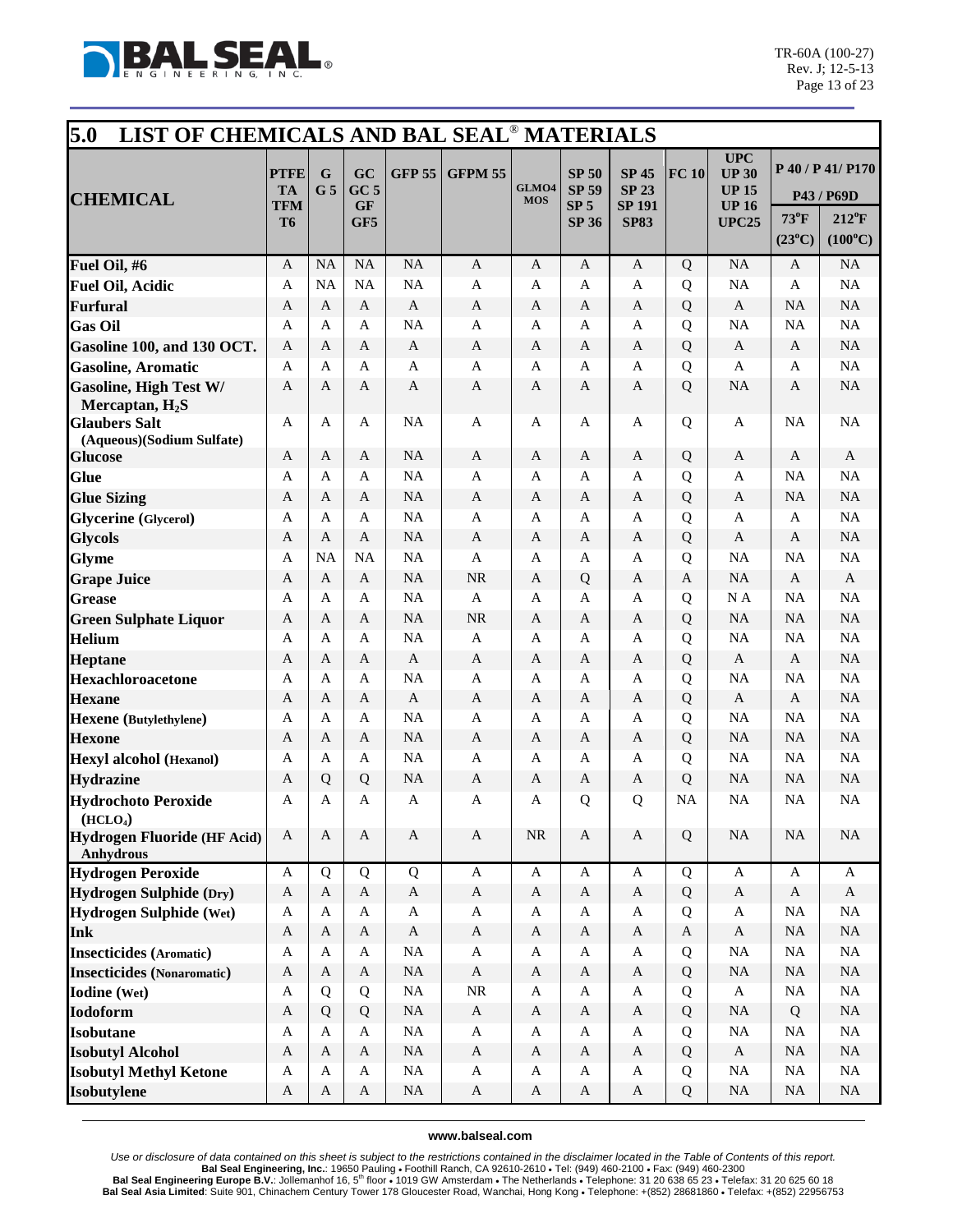

| 5.0<br>LIST OF CHEMICALS AND BAL SEAL <sup>®</sup> MATERIALS |                                                   |                     |                                           |               |                              |                     |                                                                 |                                                              |              |                                                                            |                                   |                                                                       |
|--------------------------------------------------------------|---------------------------------------------------|---------------------|-------------------------------------------|---------------|------------------------------|---------------------|-----------------------------------------------------------------|--------------------------------------------------------------|--------------|----------------------------------------------------------------------------|-----------------------------------|-----------------------------------------------------------------------|
| <b>CHEMICAL</b>                                              | <b>PTFE</b><br><b>TA</b><br>TFM<br>T <sub>6</sub> | G<br>G <sub>5</sub> | GC<br>GC <sub>5</sub><br><b>GF</b><br>GF5 | <b>GFP 55</b> | <b>GFPM 55</b>               | GLMO4<br><b>MOS</b> | <b>SP 50</b><br><b>SP 59</b><br>SP <sub>5</sub><br><b>SP 36</b> | <b>SP 45</b><br><b>SP 23</b><br><b>SP 191</b><br><b>SP83</b> | FC 10        | <b>UPC</b><br><b>UP 30</b><br><b>UP 15</b><br><b>UP 16</b><br><b>UPC25</b> | $73^{\circ}$ F<br>$(23^{\circ}C)$ | P 40 / P 41/ P170<br>P43 / P69D<br>$212^{\circ}F$<br>$(100^{\circ}C)$ |
| <b>Isooctane</b>                                             | A                                                 | A                   | A                                         | <b>NA</b>     | $\mathbf{A}$                 | A                   | A                                                               | $\mathbf{A}$                                                 | Q            | $\mathbf{A}$                                                               | A                                 | NA                                                                    |
| <b>Isododecane</b>                                           | $\mathbf{A}$                                      | A                   | $\mathbf{A}$                              | <b>NA</b>     | $\mathbf{A}$                 | $\mathbf{A}$        | $\mathbf{A}$                                                    | $\mathbf{A}$                                                 | Q            | <b>NA</b>                                                                  | NA                                | NA                                                                    |
| <b>Isopentane</b>                                            | A                                                 | A                   | A                                         | <b>NA</b>     | A                            | A                   | A                                                               | A                                                            | Q            | NA                                                                         | NA                                | NA                                                                    |
| <b>Isopropanol</b>                                           | A                                                 | A                   | A                                         | <b>NA</b>     | $\mathbf{A}$                 | A                   | A                                                               | A                                                            | Q            | A                                                                          | A                                 | NA                                                                    |
| Isopropylacetate                                             | $\mathbf{A}$                                      | A                   | A                                         | <b>NA</b>     | A                            | A                   | A                                                               | A                                                            | Q            | A                                                                          | <b>NA</b>                         | NA                                                                    |
| Isopropylacetone                                             | A                                                 | A                   | A                                         | <b>NA</b>     | $\mathbf{A}$                 | A                   | A                                                               | A                                                            | Q            | <b>NA</b>                                                                  | <b>NA</b>                         | NA                                                                    |
| <b>Isopropyl Alcohol</b>                                     | A                                                 | A                   | A                                         | <b>NA</b>     | $\mathbf{A}$                 | A                   | A                                                               | A                                                            | Q            | $\mathbf{A}$                                                               | NA                                | NA                                                                    |
| Isopropylamine                                               | A                                                 | A                   | A                                         | <b>NA</b>     | $\mathbf{A}$                 | A                   | A                                                               | A                                                            | Q            | <b>NA</b>                                                                  | NA                                | NA                                                                    |
| Isopropylchloride                                            | $\mathbf{A}$                                      | A                   | A                                         | <b>NA</b>     | A                            | A                   | A                                                               | A                                                            | Q            | <b>NA</b>                                                                  | NA                                | NA                                                                    |
| <b>Isohexanes</b>                                            | A                                                 | A                   | A                                         | A             | $\mathbf{A}$                 | A                   | $\mathbf{A}$                                                    | A                                                            | $\mathbf{A}$ | <b>NA</b>                                                                  | NA                                | NA                                                                    |
| Jet fuel JP-3                                                | A                                                 | A                   | A                                         | $\mathbf{A}$  | A                            | A                   | A                                                               | $\mathbf{A}$                                                 | Q            | NA                                                                         | NA                                | NA                                                                    |
| Jet fuel JP-4                                                | A                                                 | A                   | A                                         | $\mathbf{A}$  | A                            | A                   | A                                                               | A                                                            | Q            | <b>NA</b>                                                                  | NA                                | NA                                                                    |
| Jet fuel JP-5                                                | $\mathbf{A}$                                      | A                   | A                                         | $\mathbf{A}$  | $\mathbf{A}$                 | A                   | A                                                               | $\mathbf{A}$                                                 | Q            | <b>NA</b>                                                                  | NA                                | NA                                                                    |
| Jet fuel JP-6                                                | A<br>A                                            | A<br>A              | A<br>A                                    | A<br>A        | $\mathbf{A}$<br>$\mathbf{A}$ | A<br>A              | A<br>A                                                          | A<br>A                                                       | Q            | <b>NA</b><br>NA                                                            | <b>NA</b><br><b>NA</b>            | NA<br>NA                                                              |
| Jet fuel JP-X                                                | A                                                 | A                   | A                                         | A             | $\mathbf{A}$                 | $\mathbf{A}$        | A                                                               | A                                                            | Q<br>Q       | $\mathbf{A}$                                                               | A                                 | NA                                                                    |
| <b>Kerosene</b><br><b>Ketones</b>                            | $\mathbf{A}$                                      | A                   | A                                         | A             | A                            | <b>NA</b>           | A                                                               | A                                                            | Q            | Q                                                                          | A                                 | NA                                                                    |
| Lacquer (MEK Solv.)                                          | A                                                 | A                   | A                                         | <b>NA</b>     | $\mathbf{A}$                 | A                   | $\mathbf{A}$                                                    | A                                                            | Q            | <b>NA</b>                                                                  | <b>NA</b>                         | NA                                                                    |
| Lard (Animal Fat)                                            | A                                                 | A                   | $\mathbf{A}$                              | <b>NA</b>     | A                            | A                   | A                                                               | A                                                            | A            | <b>NA</b>                                                                  | A                                 | NA                                                                    |
| Latex                                                        | $\mathbf{A}$                                      | A                   | A                                         | <b>NA</b>     | $\mathbf{A}$                 | A                   | A                                                               | A                                                            | Q            | $\mathbf{A}$                                                               | <b>NA</b>                         | NA                                                                    |
| <b>Lavender Oil</b>                                          | A                                                 | A                   | A                                         | $\mathbf{A}$  | $\mathbf{A}$                 | A                   | A                                                               | A                                                            | A            | A                                                                          | A                                 | NA                                                                    |
| <b>Lead Acetate</b>                                          | A                                                 | A                   | A                                         | <b>NA</b>     | A                            | A                   | A                                                               | A                                                            | Q            | A                                                                          | A                                 | A                                                                     |
|                                                              |                                                   |                     |                                           |               |                              |                     |                                                                 |                                                              |              |                                                                            |                                   |                                                                       |
| <b>Lead Sulphamate</b>                                       | A                                                 | A                   | A                                         | A             | A                            | A                   | A                                                               | A                                                            | A            | <b>NR</b>                                                                  | <b>NA</b>                         | NA                                                                    |
| <b>Lead Nitrate</b>                                          | A                                                 | A                   | A                                         | <b>NA</b>     | $\mathbf{A}$                 | A                   | A                                                               | A                                                            | Q            | <b>NA</b>                                                                  | <b>NA</b>                         | NA                                                                    |
| <b>Lime Bleach</b>                                           | A                                                 | A                   | A                                         | <b>NA</b>     | NR                           | A                   | A                                                               | A                                                            | Q            | NA                                                                         | NA                                | NA                                                                    |
| <b>Lime Water (Calcium</b>                                   | A                                                 | A                   | A                                         | <b>NA</b>     | $\mathbf{A}$                 | A                   | Q                                                               | A                                                            | Q            | $\mathbf{A}$                                                               | <b>NA</b>                         | <b>NA</b>                                                             |
| Hydroxide)                                                   |                                                   |                     |                                           |               |                              |                     |                                                                 |                                                              |              | <b>NA</b>                                                                  | $\rm NA$                          |                                                                       |
| Lindol                                                       | Α                                                 | A                   | A                                         | <b>NA</b>     | A                            | A                   | A                                                               | A                                                            | Q            |                                                                            |                                   | <b>NA</b>                                                             |
| <b>Linseed Oil</b>                                           | $\mathbf{A}$                                      | $\mathbf{A}$        | $\mathbf{A}$                              | <b>NA</b>     | $\boldsymbol{\mathsf{A}}$    | $\mathbf{A}$        | $\mathbf{A}$                                                    | $\mathbf{A}$                                                 | $\mathbf{A}$ | $\mathbf{A}$                                                               | $\mathbf{A}$                      | NA                                                                    |
| <b>Liquid Oxygen</b>                                         | A                                                 | <b>NR</b>           | <b>NR</b>                                 | <b>NA</b>     | $\rm NR$                     | A                   | A                                                               | $\mathbf{A}$                                                 | Q            | $\overline{NA}$                                                            | NA                                | NA                                                                    |
| Liquid Petroleum Gas (LPG)                                   | A                                                 | $\mathbf{A}$        | $\mathbf{A}$                              | $\mathbf{A}$  | $\mathbf{A}$                 | $\mathbf{A}$        | $\mathbf{A}$                                                    | $\mathbf{A}$                                                 | Q            | <b>NA</b>                                                                  | <b>NA</b>                         | NA                                                                    |
| Liquor, Pulpmill                                             | $\mathbf A$                                       | A                   | $\mathbf{A}$                              | NA            | $\mathbf{A}$                 | A                   | $\mathbf{A}$                                                    | $\mathbf{A}$                                                 | Q            | NA                                                                         | <b>NA</b>                         | NA                                                                    |
| Lithium                                                      | Q                                                 | Q                   | Q                                         | Q             | $\mathbf{A}$                 | Q                   | $\mathbf{A}$                                                    | $\mathbf{A}$                                                 | Q            | Q                                                                          | <b>NA</b>                         | NA                                                                    |
| <b>Lithium</b> (Elevated Temperature)                        | NR                                                | <b>NR</b>           | <b>NR</b>                                 | NR            | $\mathbf{A}$                 | $\rm NR$            | <b>NR</b>                                                       | <b>NR</b>                                                    | Q            | $\rm NR$                                                                   | <b>NA</b>                         | NA                                                                    |
| <b>Lithium Bromine Brine</b>                                 | $\mathbf A$                                       | $\mathbf{A}$        | $\mathbf{A}$                              | <b>NA</b>     | <b>NR</b>                    | A                   | $\mathbf{A}$                                                    | A                                                            | Q            | $\mathbf{A}$                                                               | <b>NA</b>                         | NA                                                                    |
| Lithium Chloride (Aqueous)                                   | A                                                 | A                   | $\mathbf{A}$                              | <b>NA</b>     | $\mathbf{A}$                 | $\mathbf A$         | A                                                               | A                                                            | Q            | $\rm NA$                                                                   | <b>NA</b>                         | $\rm NA$                                                              |
| <b>Magnesium Chloride</b>                                    | $\mathbf{A}$                                      | $\mathbf{A}$        | $\mathbf{A}$                              | $\mathbf{A}$  | $\mathbf{A}$                 | $\mathbf{A}$        | $\mathbf{A}$                                                    | $\mathbf{A}$                                                 | Q            | $\mathbf{A}$                                                               | $\mathbf{A}$                      | $\mathbf{A}$                                                          |
| (Bischofite)                                                 |                                                   |                     |                                           |               |                              |                     |                                                                 |                                                              |              |                                                                            |                                   |                                                                       |
| <b>Magnesium Hydroxide</b><br>(Brucite)                      | A                                                 | $\mathbf{A}$        | $\mathbf{A}$                              | $\mathbf{A}$  | $\mathbf{A}$                 | A                   | $\mathbf{A}$                                                    | $\mathbf{A}$                                                 | Q            | $\mathbf{A}$                                                               | A                                 | NA                                                                    |
| <b>Magnesium Nitrate</b>                                     | $\mathbf A$                                       | Q                   | Q                                         | <b>NA</b>     | $\mathbf{A}$                 | A                   | $\mathbf{A}$                                                    | $\mathbf{A}$                                                 | Q            | $\mathbf{A}$                                                               | NA                                | NA                                                                    |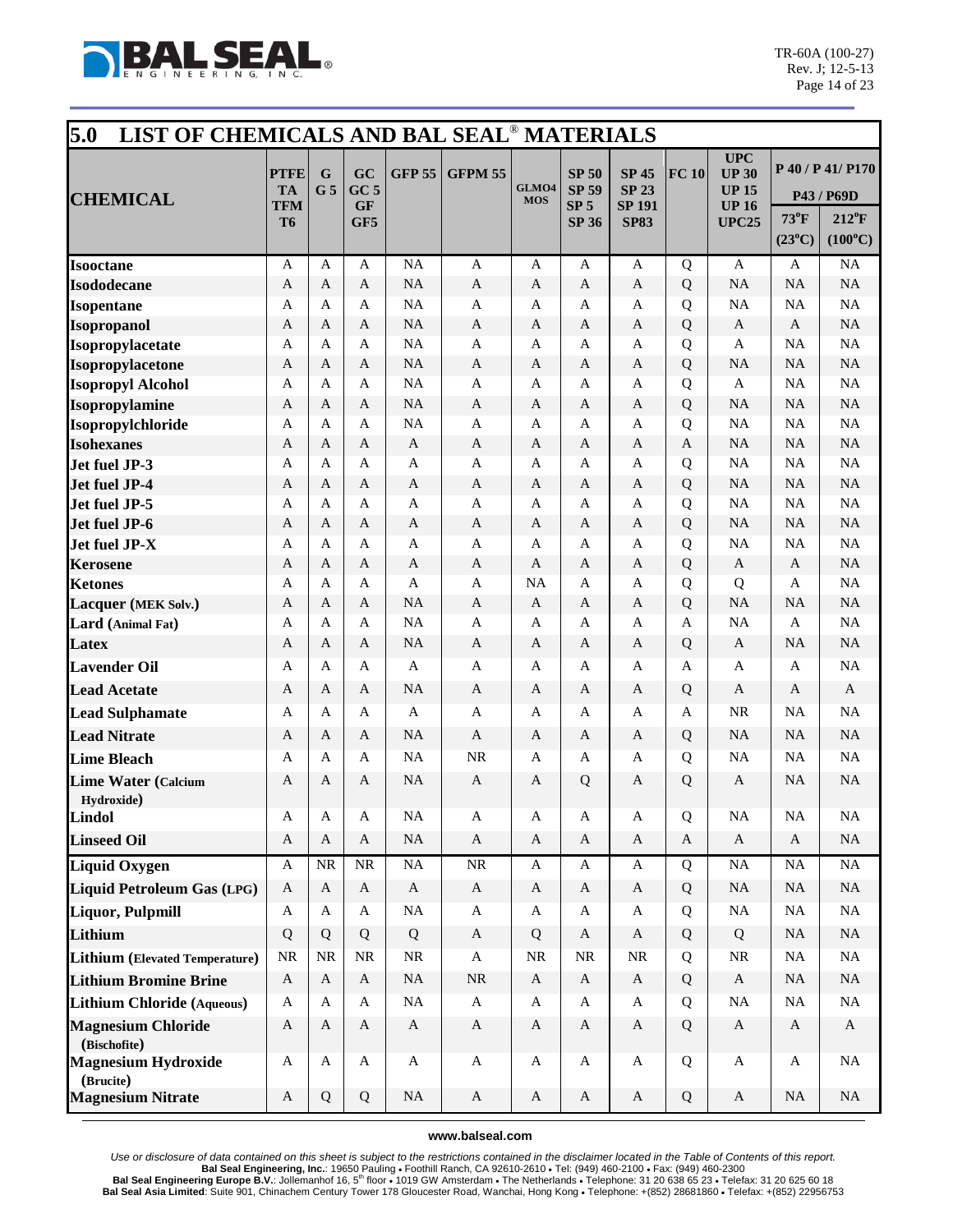

| 5.0<br>LIST OF CHEMICALS AND BAL SEAL <sup>®</sup> MATERIALS |                                       |                     |                                           |                        |                             |                     |                                                                 |                                                              |             |                                                                            |                                   |                                                                       |
|--------------------------------------------------------------|---------------------------------------|---------------------|-------------------------------------------|------------------------|-----------------------------|---------------------|-----------------------------------------------------------------|--------------------------------------------------------------|-------------|----------------------------------------------------------------------------|-----------------------------------|-----------------------------------------------------------------------|
| <b>CHEMICAL</b>                                              | <b>PTFE</b><br><b>TA</b><br>TFM<br>T6 | G<br>G <sub>5</sub> | GC<br>GC <sub>5</sub><br><b>GF</b><br>GF5 | <b>GFP 55</b>          | <b>GFPM 55</b>              | GLMO4<br><b>MOS</b> | <b>SP 50</b><br><b>SP 59</b><br>SP <sub>5</sub><br><b>SP 36</b> | <b>SP 45</b><br><b>SP 23</b><br><b>SP 191</b><br><b>SP83</b> | FC 10       | <b>UPC</b><br><b>UP 30</b><br><b>UP 15</b><br><b>UP 16</b><br><b>UPC25</b> | $73^{\circ}$ F<br>$(23^{\circ}C)$ | P 40 / P 41/ P170<br>P43 / P69D<br>$212^{\circ}F$<br>$(100^{\circ}C)$ |
| <b>Magnesium Sulphate (Epsom</b>                             | A                                     | A                   | A                                         | $\mathbf{A}$           | $\overline{A}$              | A                   | A                                                               | A                                                            | $\mathbf Q$ | $\mathbf{A}$                                                               | A                                 | A                                                                     |
| Salt) (Aqueous)<br><b>Magnesium Sulphite</b><br>(Aqueous)    | $\mathbf{A}$                          | A                   | $\mathbf{A}$                              | <b>NA</b>              | $\mathbf{A}$                | A                   | $\mathbf{A}$                                                    | A                                                            | Q           | $\mathbf{A}$                                                               | NA                                | NA                                                                    |
| <b>Maleic Anhydride</b>                                      | A                                     | A                   | A                                         | <b>NA</b>              | A                           | A                   | A                                                               | A                                                            | Q           | NA                                                                         | A                                 | A                                                                     |
| <b>Maleic Hydrazide</b>                                      | A                                     | A                   | A                                         | <b>NA</b>              | A                           | A                   | A                                                               | A                                                            | Q           | <b>NA</b>                                                                  | A                                 | A                                                                     |
| <b>Manganese Chloride</b><br>(Aqueous)                       | $\mathbf{A}$                          | A                   | $\mathbf{A}$                              | <b>NA</b>              | $\mathbf{A}$                | A                   | A                                                               | A                                                            | Q           | NA                                                                         | <b>NA</b>                         | NA                                                                    |
| <b>Manganese Sulphate</b><br>(Aqueous)                       | $\mathbf{A}$                          | A                   | $\mathbf{A}$                              | <b>NA</b>              | $\mathbf{A}$                | A                   | A                                                               | $\mathbf{A}$                                                 | Q           | $\mathbf{A}$                                                               | <b>NA</b>                         | NA                                                                    |
| <b>Marsh, Anti-Biotic</b><br><b>Fermentation, No Solv.</b>   | A                                     | A                   | A                                         | A                      | A                           | A                   | A                                                               | A                                                            | Q           | NA                                                                         | <b>NA</b>                         | $\rm NA$                                                              |
| <b>Mayonnaise</b>                                            | $\mathbf{A}$                          | A                   | $\mathbf{A}$                              | <b>NA</b>              | <b>NR</b>                   | A                   | A                                                               | $\mathbf{A}$                                                 | Q           | A                                                                          | A                                 | NA                                                                    |
| <b>MEA</b> (Mono-Exhanol-Amine)                              | A                                     | A                   | A                                         | <b>NA</b>              | $\mathbf{A}$                | A                   | A                                                               | A                                                            | Q           | <b>NA</b>                                                                  | NA                                | NA                                                                    |
| <b>Melamine Resins</b>                                       | A                                     | A                   | $\mathbf{A}$                              | <b>NA</b>              | $\mathbf{A}$                | A                   | A                                                               | A                                                            | Q           | <b>NA</b>                                                                  | <b>NA</b>                         | $\rm NA$                                                              |
| <b>Mercaptan</b>                                             | $\mathbf{A}$                          | A                   | A                                         | <b>NA</b>              | $\mathbf{A}$                | A                   | A                                                               | A                                                            | Q           | <b>NA</b>                                                                  | $\mathbf{A}$                      | A                                                                     |
| <b>Mercuric Chloride</b>                                     | $\mathbf{A}$                          | A                   | A                                         | <b>NA</b>              | $\mathbf{A}$                | A                   | A                                                               | A                                                            | Q           | A                                                                          | A                                 | $\mathbf{A}$                                                          |
| <b>Mercury</b>                                               | A                                     | A                   | A                                         | <b>NA</b>              | A                           | A                   | A                                                               | A                                                            | Q           | A                                                                          | A                                 | A                                                                     |
| <b>Mercury Salts</b>                                         | A                                     | A                   | A                                         | <b>NA</b>              | A                           | A                   | A                                                               | A                                                            | Q           | A                                                                          | <b>NA</b>                         | NA                                                                    |
| <b>Mercury Vapors</b>                                        | A                                     | A                   | A                                         | <b>NA</b>              | A                           | A                   | A                                                               | A                                                            | Q           | <b>NA</b>                                                                  | <b>NA</b>                         | NA                                                                    |
| <b>Mesityl Oxide</b>                                         | A                                     | A                   | A                                         | <b>NA</b>              | A                           | A                   | A                                                               | A                                                            | Q           | <b>NA</b>                                                                  | <b>NA</b>                         | NA                                                                    |
| <b>Methane</b> (Marsh Gas)                                   | A                                     | A                   | A                                         | <b>NA</b>              | A                           | A                   | A                                                               | A                                                            | Q           | <b>NA</b>                                                                  | A                                 | A                                                                     |
| <b>Methanol</b> (Methyl Alcohol)                             | A                                     | A                   | $\mathbf{A}$                              | $\mathbf{A}$           | $\mathbf{A}$                | A                   | A                                                               | A                                                            | Q           | $\mathbf{A}$                                                               | A                                 | $\mathbf{A}$                                                          |
| <b>Methyl Acetate</b>                                        | A                                     | A                   | A                                         | <b>NA</b>              | A                           | A                   | A                                                               | A                                                            | Q           | <b>NA</b>                                                                  | <b>NA</b>                         | NA                                                                    |
| <b>Methyl Acrylate</b>                                       | A                                     | A                   | A                                         | <b>NA</b>              | $\mathbf{A}$                | A                   | A                                                               | A                                                            | Q           | $\mathbf{A}$                                                               | <b>NA</b>                         | NA                                                                    |
| <b>Methyl Bromide</b>                                        | A                                     | A                   | A                                         | <b>NA</b>              | $\mathbf{A}$                | A                   | A                                                               | A                                                            | Q           | Q                                                                          | <b>NA</b>                         | NA                                                                    |
| (Bromomethane)<br><b>Methyl Butyl Ketone</b>                 | $\mathbf{A}$                          | Α                   | $\mathbf{A}$                              | <b>NA</b>              | A                           | A                   | A                                                               | A                                                            | Q           | <b>NA</b>                                                                  | <b>NA</b>                         | NA                                                                    |
| <b>Methyl Cellosolve</b>                                     | A                                     | A                   | A                                         | <b>NA</b>              | A                           | A                   | A                                                               | A                                                            | Q           | NA                                                                         | $\rm NA$                          | $\rm NA$                                                              |
| <b>Methyl Chloride</b><br>(Chloromethane)(Anhydrous)         | $\mathbf{A}$                          | $\mathbf{A}$        | $\mathbf{A}$                              | $\rm NA$               | $\mathbf{A}$                | $\mathbf A$         | $\mathbf{A}$                                                    | $\mathbf{A}$                                                 | Q           | Q                                                                          | NA                                | $\rm NA$                                                              |
| <b>Methyl Chlorosilanes</b>                                  | A                                     | A                   | $\mathbf{A}$                              | <b>NA</b>              | $\mathbf{A}$                | $\mathbf A$         | A                                                               | $\mathbf{A}$                                                 | Q           | <b>NA</b>                                                                  | <b>NA</b>                         | $\rm NA$                                                              |
| <b>Methyl Cyclopentane</b>                                   | $\mathbf{A}$                          | A                   | $\mathbf{A}$                              | NA                     | $\mathbf{A}$                | A                   | $\boldsymbol{A}$                                                | $\mathbf{A}$                                                 | Q           | <b>NA</b>                                                                  | NA                                | $\rm NA$                                                              |
| <b>Methyl Dichloride</b>                                     | A<br>$\mathbf{A}$                     | A                   | A<br>A                                    | <b>NA</b><br><b>NA</b> | $\mathbf{A}$<br>$\mathbf A$ | A<br>A              | A<br>A                                                          | A<br>$\mathbf{A}$                                            | Q<br>Q      | NA<br><b>NA</b>                                                            | <b>NA</b><br>NA                   | $\rm NA$<br>$\rm NA$                                                  |
| <b>Methyl Ether</b><br><b>Methyl Ethyl Ketone(MEK)</b>       | A                                     | A<br>A              | $\mathbf{A}$                              | $\mathbf A$            | $\mathbf{A}$                | A                   | A                                                               | $\mathbf{A}$                                                 | Q           | $\mathbf{A}$                                                               | $\mathbf{A}$                      | NA                                                                    |
| <b>Methyl Formate</b>                                        | $\mathbf{A}$                          | $\mathbf{A}$        | $\mathbf{A}$                              | <b>NA</b>              | $\mathbf A$                 | A                   | $\mathbf{A}$                                                    | $\mathbf{A}$                                                 | Q           | <b>NA</b>                                                                  | NA                                | $\rm NA$                                                              |
| <b>Methyl Isobutyl Ketone</b>                                | A                                     | A                   | $\mathbf{A}$                              | $\mathbf A$            | A                           | A                   | A                                                               | $\mathbf A$                                                  | Q           | A                                                                          | <b>NA</b>                         | $\rm NA$                                                              |
| <b>Methyl Isopropyl Ketone</b>                               | $\mathbf{A}$                          | $\mathbf{A}$        | A                                         | <b>NA</b>              | $\mathbf{A}$                | A                   | A                                                               | A                                                            | Q           | NA                                                                         | NA                                | $\rm NA$                                                              |
| <b>Methyl N-Propyl Ketone</b>                                | A                                     | NA                  | A                                         | <b>NA</b>              | A                           | A                   | A                                                               | A                                                            | Q           | A                                                                          | <b>NA</b>                         | $\rm NA$                                                              |
| <b>Methyl T-Butyl Ether</b>                                  | A                                     | $\mathbf{A}$        | $\mathbf{A}$                              | $\mathbf{A}$           | $\mathbf{A}$                | A                   | $\mathbf{A}$                                                    | A                                                            | Q           | $\rm NA$                                                                   | NA                                | $\rm NA$                                                              |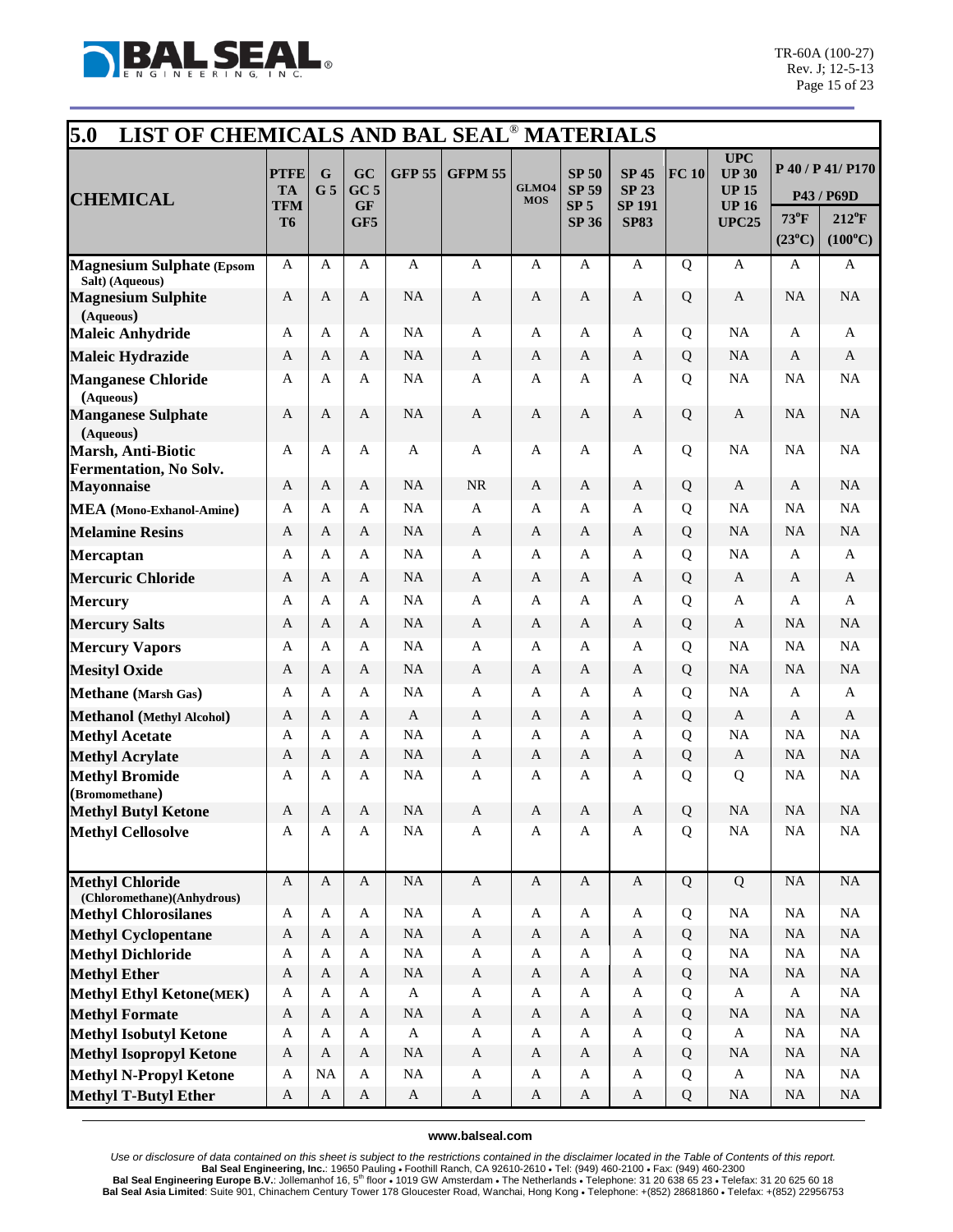

| 5.0<br>LIST OF CHEMICALS AND BAL SEAL <sup>®</sup> MATERIALS |                          |                     |                       |                           |                |                     |                                 |                                               |              |                                                            |                 |                                 |
|--------------------------------------------------------------|--------------------------|---------------------|-----------------------|---------------------------|----------------|---------------------|---------------------------------|-----------------------------------------------|--------------|------------------------------------------------------------|-----------------|---------------------------------|
| <b>CHEMICAL</b>                                              | <b>PTFE</b><br><b>TA</b> | G<br>G <sub>5</sub> | GC<br>GC <sub>5</sub> | <b>GFP 55</b>             | <b>GFPM 55</b> | GLMO4<br><b>MOS</b> | <b>SP 50</b><br><b>SP 59</b>    | <b>SP 45</b><br><b>SP 23</b><br><b>SP 191</b> | FC 10        | <b>UPC</b><br><b>UP 30</b><br><b>UP 15</b><br><b>UP 16</b> |                 | P 40 / P 41/ P170<br>P43 / P69D |
|                                                              | TFM<br>T6                |                     | <b>GF</b><br>GF5      |                           |                |                     | SP <sub>5</sub><br><b>SP 36</b> | <b>SP83</b>                                   |              | <b>UPC25</b>                                               | 73°F            | $212^{\circ}F$                  |
|                                                              |                          |                     |                       |                           |                |                     |                                 |                                               |              |                                                            | $(23^{\circ}C)$ | $(100^{\circ}C)$                |
| <b>Methyl Pyrrolidone</b>                                    | A                        | A                   |                       | $\mathbf{A}$              | $\mathbf{A}$   | A                   | A                               | Q                                             | Q            | Q                                                          | NA              | <b>NA</b>                       |
| <b>Methylbenzene</b>                                         | $\mathbf{A}$             | A                   | $\mathbf{A}$          | $\mathbf{A}$              | $\mathbf{A}$   | $\mathbf{A}$        | $\mathbf{A}$                    | $\mathbf{A}$                                  | Q            | Q                                                          | <b>NA</b>       | NA                              |
| Methylcyclohexane                                            | A                        | A                   | A                     | $\mathbf{A}$              | A              | A                   | A                               | A                                             | Q            | Q                                                          | NA              | NA                              |
| <b>Methylene Chloride</b>                                    | A                        | A                   | A                     | <b>NA</b>                 | A              | A                   | A                               | A                                             | Q            | Q                                                          | A               | NA                              |
| (Dichloromethane)                                            |                          |                     |                       |                           |                |                     |                                 |                                               |              |                                                            |                 |                                 |
| Milk                                                         | A                        | A                   | A                     | <b>NA</b>                 | NR             | A                   | Q                               | A                                             | A            | A                                                          | A               | NA                              |
| <b>Milk of Lime</b>                                          | $\mathbf{A}$             | A                   | $\mathbf{A}$          | <b>NA</b>                 | $\rm NR$       | $\mathbf{A}$        | Q                               | $\mathbf{A}$                                  | A            | <b>NA</b>                                                  | <b>NA</b>       | <b>NA</b>                       |
| Mil 0-8515                                                   | $\mathbf{A}$             | A                   | A                     | <b>NA</b>                 | NR             | A                   | A                               | $\mathbf{A}$                                  | Q            | <b>NA</b>                                                  | NA              | NA                              |
| Mil O-8200 (Hydr)                                            | Α                        | A                   | A                     | <b>NA</b>                 | NR             | A                   | A                               | $\mathbf{A}$                                  | Q            | <b>NA</b>                                                  | <b>NA</b>       | NA                              |
| Mil F-25558 (RJ-1)                                           | A                        | A                   | A                     | <b>NA</b>                 | <b>NR</b>      | A                   | A                               | A                                             | Q            | <b>NA</b>                                                  | <b>NA</b>       | NA                              |
| Mil H-5606 (HFA)                                             | A                        | A                   | A                     | <b>NA</b>                 | <b>NR</b>      | A                   | A                               | A                                             | Q            | <b>NA</b>                                                  | NA              | NA                              |
| Mil H-5606 (J43)                                             | $\mathbf{A}$             | A                   | A                     | <b>NA</b>                 | <b>NR</b>      | A                   | A                               | A                                             | Q            | NA                                                         | NA              | NA                              |
| <b>Mil L-7808</b>                                            | A                        | A                   | A                     | <b>NA</b>                 | <b>NR</b>      | A                   | $\mathbf{A}$                    | A                                             | Q            | <b>NA</b>                                                  | <b>NA</b>       | NA                              |
| <b>Mineral spirits</b>                                       | $\mathbf{A}$             | A                   | A                     | <b>NA</b>                 | <b>NR</b>      | A                   | A                               | A                                             | A            | Q                                                          | A               | NA                              |
| Miscella (20% soya oil)                                      | A                        | A                   | $\mathbf{A}$          | <b>NA</b>                 | $\rm NR$       | A                   | A                               | A                                             | Q            | <b>NA</b>                                                  | NA              | NA                              |
| <b>Molasses</b>                                              | A                        | A                   | A                     | <b>NA</b>                 | <b>NR</b>      | A                   | A                               | A                                             | A            | $\mathbf{A}$                                               | A               | $\mathbf{A}$                    |
| <b>Mono Ethanolamine</b>                                     | A                        | A                   | A                     | <b>NA</b>                 | <b>NR</b>      | A                   | A                               | A                                             | Q            | <b>NA</b>                                                  | <b>NA</b>       | NA                              |
| Monochlorobenzene                                            | A                        | A                   | A                     | <b>NA</b>                 | NR             | A                   | A                               | A                                             | Q            | Q                                                          | <b>NA</b>       | NA                              |
| <b>Mustard</b>                                               | A                        | A                   | A                     | <b>NA</b>                 | <b>NR</b>      | A                   | A                               | A                                             | A            | $\mathbf{A}$                                               | A               | NA                              |
| <b>Naphtha</b>                                               | $\mathbf{A}$             | A                   | A                     | $\mathbf{A}$              | NR             | A                   | A                               | A                                             | Q            | A                                                          | A               | $\mathbf{A}$                    |
| Naphtha, Crude                                               | A                        | A                   | A                     | A                         | $\mathbf{A}$   | A                   | A                               | A                                             | Q            | $\mathbf{A}$                                               | A               | $\mathbf{A}$                    |
| <b>Naphthalene</b>                                           | A                        | A                   | $\mathbf{A}$          | $\mathbf{A}$              | $\mathbf{A}$   | A                   | A                               | A                                             | Q            | $\mathbf{A}$                                               | A               | A                               |
| <b>Natural Gas Liquid</b>                                    | A                        | A                   | $\mathbf{A}$          | <b>NA</b>                 | $\mathbf{A}$   | A                   | A                               | A                                             | Q            | <b>NA</b>                                                  | A               | NA                              |
| <b>Neatsfoot Oil</b>                                         | $\mathbf{A}$             | A                   | A                     | <b>NA</b>                 | <b>NR</b>      | A                   | A                               | A                                             | Q            | <b>NA</b>                                                  | <b>NA</b>       | NA                              |
| <b>Nickel Acetate</b>                                        | A                        | A                   | A                     | <b>NA</b>                 | $\mathbf{A}$   | A                   | $\mathbf{A}$                    | A                                             | Q            | <b>NA</b>                                                  | A               | $\mathbf{A}$                    |
| <b>Nickel Chloride</b>                                       | A                        | A                   | A                     | NA                        | $\mathbf{A}$   | A                   | A                               | A                                             | Q            | $\mathbf{A}$                                               | A               | A                               |
| <b>Nickel Cobalt Sulphate, 5%</b>                            | A                        | <b>NA</b>           | <b>NA</b>             | <b>NA</b>                 | $\mathbf{A}$   | A                   | A                               | A                                             | Q            | <b>NA</b>                                                  | <b>NA</b>       | NA                              |
| $H_2SO_4$<br><b>Nickel Salt</b>                              | Α                        | Α                   | Α                     | <b>NA</b>                 | Α              | Α                   | Α                               | Α                                             | Q            | <b>NA</b>                                                  | A               | A                               |
| <b>Nickel Sulphate</b>                                       | $\mathbf{A}$             | $\mathbf{A}$        | $\mathbf{A}$          | NA                        | $\mathbf{A}$   | $\mathbf{A}$        | $\mathbf{A}$                    | $\mathbf{A}$                                  | Q            | $\mathbf{A}$                                               | $\mathbf{A}$    | $\mathbf{A}$                    |
| <b>Nitrobenzene</b>                                          | $\mathbf{A}$             | $\mathbf{A}$        | $\mathbf{A}$          | $\mathbf A$               | $\mathbf A$    | $\mathbf A$         | $\mathbf A$                     | $\mathbf{A}$                                  | Q            | $\rm NA$                                                   | $\bf{A}$        | NA                              |
| <b>Nirtrobenzine</b>                                         | $\mathbf{A}$             | $\mathbf{A}$        | $\mathbf{A}$          | <b>NA</b>                 | $\mathbf A$    | $\mathbf{A}$        | $\mathbf{A}$                    | $\mathbf{A}$                                  | Q            | $\mathbf{A}$                                               | $\rm NA$        | $\rm NA$                        |
| Nitrochloroform                                              | A                        | Q                   | Q                     | $\rm NA$                  | $\mathbf{A}$   | $\mathbf{A}$        | A                               | $\mathbf{A}$                                  | Q            | NA                                                         | NA              | NA                              |
| <b>Nitroethane</b>                                           | $\mathbf{A}$             | Q                   | Q                     | <b>NA</b>                 | $\mathbf A$    | $\mathbf{A}$        | $\mathbf{A}$                    | $\mathbf{A}$                                  | Q            | $\rm NA$                                                   | $\rm NA$        | $\rm NA$                        |
| <b>Nitrogen Gas</b>                                          | A                        | A                   | A                     | <b>NA</b>                 | $\mathbf{A}$   | $\mathbf{A}$        | $\mathbf A$                     | A                                             | Q            | $_{\rm NA}$                                                | NA              | $\rm NA$                        |
| <b>Nitromethane</b>                                          | $\mathbf{A}$             | Q                   | Q                     | Q                         | $\mathbf A$    | $\mathbf{A}$        | $\mathbf{A}$                    | $\mathbf{A}$                                  | Q            | $\rm NA$                                                   | $\rm NA$        | $\rm NA$                        |
| Nitropropane                                                 | $\mathbf A$              | Q                   | Q                     | NA                        | $\mathbf{A}$   | $\mathbf{A}$        | $\mathbf A$                     | $\mathbf{A}$                                  | Q            | NA                                                         | NA              | NA                              |
| <b>Oakite</b>                                                | $\mathbf{A}$             | $\mathbf{A}$        | $\mathbf{A}$          | <b>NA</b>                 | $\mathbf A$    | $\mathbf{A}$        | $\mathbf{A}$                    | $\mathbf{A}$                                  | Q            | $\mathbf{A}$                                               | $\rm NA$        | $\rm NA$                        |
| <b>Oil and Ammonia</b>                                       | $\mathbf{A}$             | A                   | $\mathbf{A}$          | $\mathbf{A}$              | $\mathbf A$    | A                   | $\mathbf A$                     | $\mathbf{A}$                                  | Q            | Q                                                          | $\bf{A}$        | NA                              |
| Oil, Animal, Bone                                            | $\mathbf{A}$             | $\mathbf{A}$        | $\mathbf{A}$          | $\mathbf A$               | ${\rm NR}$     | $\mathbf{A}$        | $\mathbf{A}$                    | $\mathbf{A}$                                  | $\mathbf{A}$ | $\mathbf A$                                                | $\mathbf{A}$    | $\rm NA$                        |
| Oil, Animal, Cod                                             | $\mathbf{A}$             | $\mathbf{A}$        | $\mathbf{A}$          | $\mathbf A$               | $\rm NR$       | A                   | $\mathbf{A}$                    | $\mathbf{A}$                                  | A            | $\mathbf{A}$                                               | $\mathbf{A}$    | NA                              |
| Oil, Animal, Lard                                            | $\mathbf{A}$             | $\mathbf{A}$        | $\mathbf{A}$          | $\boldsymbol{\mathsf{A}}$ | $\rm NR$       | $\mathbf{A}$        | $\mathbf{A}$                    | $\mathbf{A}$                                  | $\mathbf{A}$ | $\mathbf{A}$                                               | $\mathbf{A}$    | $\rm NA$                        |
| Oil, Animal, Menhadden                                       | $\mathbf{A}$             | A                   | $\mathbf{A}$          | $\mathbf{A}$              | $\rm NR$       | $\mathbf{A}$        | A                               | $\mathbf A$                                   | A            | $\mathbf A$                                                | $\mathbf{A}$    | NA                              |
|                                                              |                          |                     |                       |                           |                |                     |                                 |                                               |              |                                                            |                 |                                 |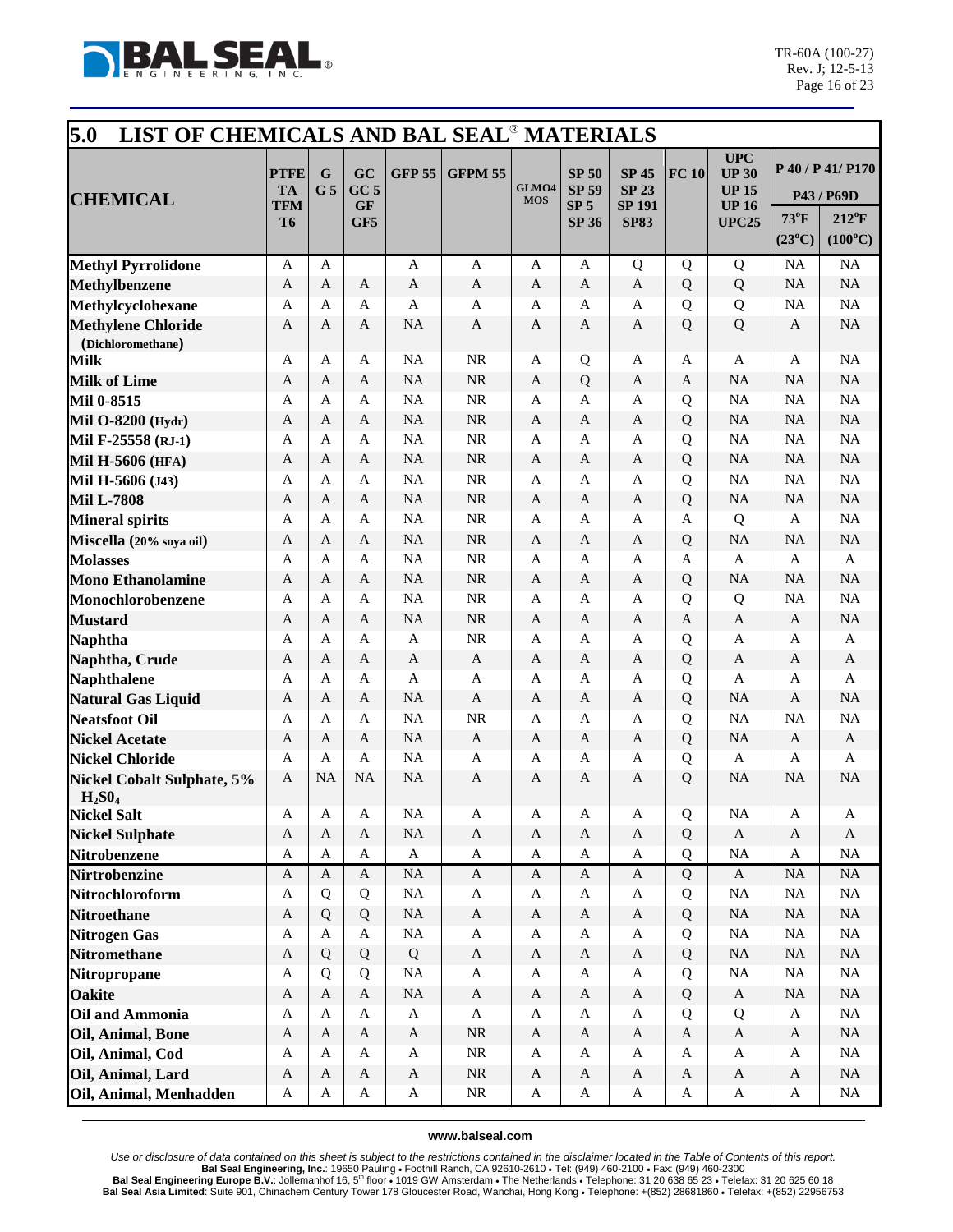

| 5.0<br>LIST OF CHEMICALS AND BAL SEAL <sup>®</sup> MATERIALS |                                 |                               |                                    |               |                |                     |                                                 |                                               |                |                                                            |                 |                                 |
|--------------------------------------------------------------|---------------------------------|-------------------------------|------------------------------------|---------------|----------------|---------------------|-------------------------------------------------|-----------------------------------------------|----------------|------------------------------------------------------------|-----------------|---------------------------------|
| <b>CHEMICAL</b>                                              | <b>PTFE</b><br><b>TA</b><br>TFM | $\mathbf G$<br>G <sub>5</sub> | GC<br>GC <sub>5</sub><br><b>GF</b> | <b>GFP 55</b> | <b>GFPM 55</b> | GLMO4<br><b>MOS</b> | <b>SP 50</b><br><b>SP 59</b><br>SP <sub>5</sub> | <b>SP 45</b><br><b>SP 23</b><br><b>SP 191</b> | FC 10          | <b>UPC</b><br><b>UP 30</b><br><b>UP 15</b><br><b>UP 16</b> |                 | P 40 / P 41/ P170<br>P43 / P69D |
|                                                              | T <sub>6</sub>                  |                               | GF5                                |               |                |                     | <b>SP 36</b>                                    | <b>SP83</b>                                   |                | <b>UPC25</b>                                               | 73°F            | $212^{\circ}F$                  |
|                                                              |                                 |                               |                                    |               |                |                     |                                                 |                                               |                |                                                            | $(23^{\circ}C)$ | $(100^{\circ}C)$                |
| Oil, Animal, Neatsfoot                                       | $\mathbf{A}$                    | A                             | A                                  | $\mathbf{A}$  | $\rm NR$       | A                   | A                                               | $\mathbf{A}$                                  | A              | $\mathbf{A}$                                               | A               | NA                              |
| Oil, Animal, Whale                                           | A                               | A                             | A                                  | $\mathbf{A}$  | $\rm NR$       | A                   | A                                               | A                                             | A              | $\mathbf{A}$                                               | A               | NA                              |
| Oil, Bunker "C"                                              | A                               | A                             | A                                  | $\mathbf{A}$  | $\mathbf{A}$   | A                   | $\mathbf{A}$                                    | A                                             | Q              | <b>NA</b>                                                  | A               | NA                              |
| Oil, Coal Tar                                                | A                               | A                             | A                                  | $\mathbf{A}$  | A              | A                   | A                                               | A                                             | Q              | $\mathbf{A}$                                               | A               | NA                              |
| <b>Oil, Creosote, Sweet</b>                                  | A                               | A                             | A                                  | $\mathbf{A}$  | $\rm NR$       | A                   | $\mathbf{A}$                                    | A                                             | Q              | <b>NA</b>                                                  | A               | NA                              |
| Oil, Crude, Sweet                                            | A                               | A                             | A                                  | $\mathbf{A}$  | NR             | A                   | A                                               | A                                             | Q              | NA                                                         | A               | NA                              |
| Oil, Diesel, #2D                                             | A                               | A                             | A                                  | NA            | <b>NR</b>      | A                   | A                                               | A                                             | Q              | NA                                                         | A               | A                               |
| Oil, Diesel, #3D                                             | A                               | A                             | $\mathbf{A}$                       | <b>NA</b>     | $\mathbf{A}$   | A                   | A                                               | A                                             | Q              | NA                                                         | A               | A                               |
| Oil, Diesel, #4D                                             | A                               | A                             | A                                  | NA            | $\mathbf{A}$   | A                   | A                                               | A                                             | Q              | NA                                                         | A               | A                               |
| Oil, Diesel, #5D                                             | A                               | A                             | A                                  | <b>NA</b>     | A              | A                   | $\mathbf{A}$                                    | A                                             | Q              | NA                                                         | A               | A                               |
| Oil, Essential                                               | $\mathbf{A}$                    | A                             | A                                  | <b>NA</b>     | $\mathbf{A}$   | A                   | A                                               | A                                             | Q              | Q                                                          | A               | $\mathbf{A}$                    |
| Oil, Fed. Spec. #20                                          | A                               | A                             | A                                  | A             | A              | A                   | A                                               | A                                             | Q              | <b>NA</b>                                                  | A               | A                               |
| Oil, Fed. Spec. #30                                          | A                               | A                             | A                                  | A             | $\mathbf{A}$   | A                   | A                                               | A                                             | Q              | NA                                                         | A               | A                               |
| Oil, Fed. Spec. #9170                                        | A                               | A                             | A                                  | A             | A              | A                   | A                                               | A                                             | Q              | NA                                                         | A               | $\mathbf{A}$                    |
| Oil, Fed. Spec. #9250                                        | A                               | A                             | A                                  | A             | A              | A                   | A                                               | A                                             | Q              | NA                                                         | A               | A                               |
| Oil, Fed. Spec. #9370                                        | A                               | A                             | A                                  | $\mathbf{A}$  | $\mathbf{A}$   | A                   | $\mathbf{A}$                                    | A                                             | Q              | <b>NA</b>                                                  | A               | A                               |
| Oil, Fed. Spec. #9500                                        | A                               | A                             | A                                  | $\mathbf{A}$  | A              | A                   | A                                               | A                                             | Q              | NA                                                         | A               | A                               |
| Oil, Fed. Spec. SAE 140                                      | A                               | A                             | A                                  | $\mathbf{A}$  | $\mathbf{A}$   | A                   | $\mathbf{A}$                                    | A                                             | Q              | <b>NA</b>                                                  | A               | A                               |
| Oil, Fed. Spec. SAE 20                                       | A                               | A                             | A                                  | $\mathbf{A}$  | $\mathbf{A}$   | A                   | A                                               | A                                             | Q              | NA                                                         | A               | A                               |
| Oil, Fed. Spec. SAE 250                                      | A                               | A                             | A                                  | A             | $\mathbf{A}$   | A                   | $\mathbf{A}$                                    | A                                             | Q              | NA                                                         | A               | A                               |
| Oil, Fed. Spec. SAE 30                                       | A                               | A                             | A                                  | A             | $\mathbf{A}$   | A                   | A                                               | A                                             | Q              | NA                                                         | A               | A                               |
| Oil, Fed. Spec. SAE 40                                       | $\mathbf{A}$                    | <b>NA</b>                     | <b>NA</b>                          | <b>NA</b>     | $\mathbf{A}$   | A                   | A                                               | A                                             | Q              | <b>NA</b>                                                  | A               | $\mathbf{A}$                    |
| Oil, Fed. Spec. SAE 50                                       | $\overline{A}$                  | <b>NA</b>                     | <b>NA</b>                          | <b>NA</b>     | $\mathbf{A}$   | A                   | A                                               | A                                             | Q              | NA                                                         | A               | $\mathbf{A}$                    |
| Oil, Fed. Spec. SAE 60                                       | A                               | <b>NA</b>                     | NA                                 | <b>NA</b>     | $\mathbf{A}$   | A                   | $\mathbf{A}$                                    | $\mathbf{A}$                                  | Q              | NA                                                         | A               | $\mathbf{A}$                    |
| Oil, Fed. Spec. SAE 70                                       | A                               | <b>NA</b>                     | <b>NA</b>                          | <b>NA</b>     | $\mathbf{A}$   | A                   | A                                               | A                                             | Q              | NA                                                         | A               | A                               |
| Oil, Fed. Spec. SAE 90                                       | A                               | <b>NA</b>                     | <b>NA</b>                          | <b>NA</b>     | A              | A                   | A                                               | A                                             | Q              | <b>NA</b>                                                  | A               | $\mathbf{A}$                    |
| Oil, Fuel #1                                                 | A                               | A                             | A                                  | $\mathbf{A}$  | $\mathbf{A}$   | A                   | A                                               | A                                             | Q              | $\mathbf{A}$                                               | A               | A                               |
| Oil, Fuel #2                                                 | A                               | A                             | A                                  | A             | A              | A                   | A                                               | A                                             | Q              | $\mathbf{A}$                                               | A               | A                               |
| Oil, Fuel #3                                                 | A                               | A                             | $\mathbf{A}$                       | A             | A              | A                   | A                                               | A                                             | Q              | A                                                          | A               | A                               |
| Oil, Fuel #5A                                                | $\mathbf{A}$                    | $\mathbf{A}$                  | $\mathbf{A}$                       | $\mathbf{A}$  | $\mathbf A$    | $\mathbf A$         | $\mathbf{A}$                                    | $\mathbf{A}$                                  | Q              | $\mathbf A$                                                | $\mathbf{A}$    | $\mathbf{A}$                    |
| Oil, Fuel #5B                                                | $\mathbf{A}$                    | A                             | $\mathbf{A}$                       | $\mathbf A$   | $\mathbf A$    | $\mathbf{A}$        | $\mathbf{A}$                                    | A                                             | $\overline{Q}$ | $\mathbf{A}$                                               | A               | A                               |
| Oil, Fuel #6                                                 | $\mathbf{A}$                    | $\mathbf{A}$                  | $\mathbf{A}$                       | $\mathbf{A}$  | $\mathbf{A}$   | $\mathbf{A}$        | $\mathbf A$                                     | $\mathbf{A}$                                  | $\overline{Q}$ | $\mathbf{A}$                                               | $\mathbf{A}$    | $\mathbf{A}$                    |
| Oil, Insulating                                              | $\mathbf{A}$                    | A                             | $\mathbf{A}$                       | NA            | $\mathbf A$    | $\mathbf{A}$        | A                                               | A                                             | Q              | $\mathbf{A}$                                               | A               | $\rm NA$                        |
| Oil, Kerosene                                                | $\mathbf{A}$                    | A                             | A                                  | $\mathbf{A}$  | $\mathbf{A}$   | $\mathbf{A}$        | A                                               | $\mathbf{A}$                                  | Q              | $\mathbf{A}$                                               | $\mathbf{A}$    | $\rm NA$                        |
| Oil, Lean                                                    | $\mathbf{A}$                    | A                             | A                                  | $\rm NA$      | A              | A                   | A                                               | $\mathbf{A}$                                  | Q              | NA                                                         | A               | $\mathbf{A}$                    |
| <b>Oil, Linseed</b>                                          | $\mathbf{A}$                    | $\mathbf{A}$                  | $\mathbf{A}$                       | $\rm NA$      | $\mathbf A$    | $\mathbf{A}$        | $\mathbf{A}$                                    | $\mathbf{A}$                                  | Q              | $\mathbf{A}$                                               | $\mathbf{A}$    | $\rm NA$                        |
| <b>Oil, Lubricating Diesel</b><br>#9110                      | $\mathbf A$                     | NA                            | $\rm NA$                           | $_{\rm NA}$   | $\mathbf{A}$   | $\mathbf{A}$        | A                                               | $\mathbf{A}$                                  | Q              | $\mathbf{A}$                                               | $\mathbf{A}$    | NA                              |
| Oil, Lubricating #8                                          | $\boldsymbol{A}$                | NA                            | $\rm NA$                           | $\mathbf{A}$  | $\mathbf{A}$   | $\mathbf{A}$        | $\mathbf{A}$                                    | $\mathbf{A}$                                  | Q              | $\mathbf{A}$                                               | $\mathbf{A}$    | $\rm NA$                        |
| Oil, Mineral Lard Cutting,                                   | $\mathbf A$                     | <b>NA</b>                     | $\rm NA$                           | $\mathbf{A}$  | $\mathbf{A}$   | $\mathbf{A}$        | $\mathbf{A}$                                    | $\mathbf{A}$                                  | Q              | NA                                                         | A               | NA                              |
| Fed. Spec. #1                                                |                                 |                               |                                    |               |                |                     |                                                 |                                               |                |                                                            |                 |                                 |
| Oil, Mineral Lard Cutting,<br>Fed. Spec. #2                  | $\mathbf{A}$                    | $\rm NA$                      | NA                                 | $\mathbf{A}$  | $\mathbf{A}$   | $\mathbf{A}$        | $\mathbf{A}$                                    | $\mathbf{A}$                                  | Q              | NA                                                         | A               | $\rm NA$                        |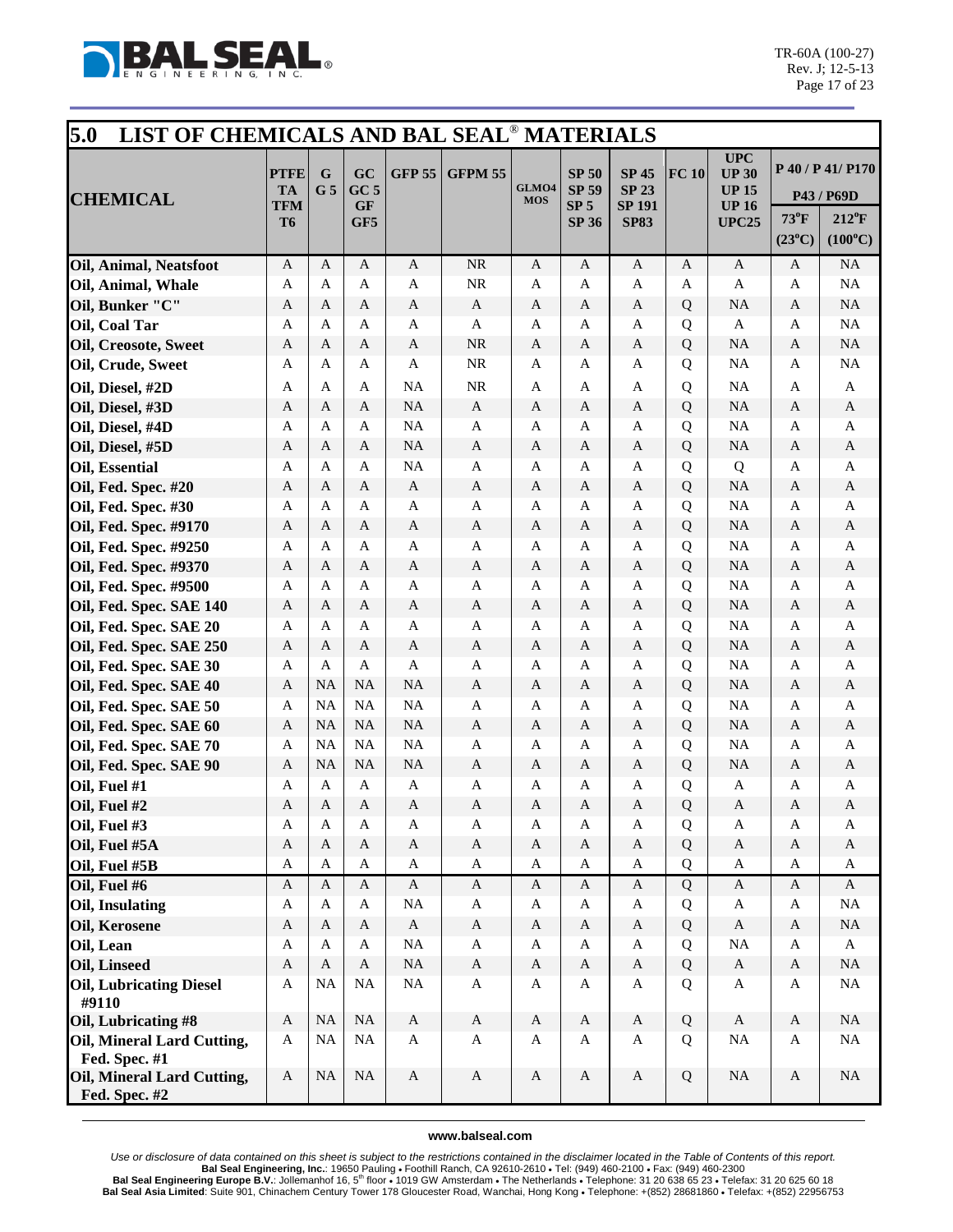

| 5.0<br>LIST OF CHEMICALS AND BAL SEAL <sup>®</sup> MATERIALS |                                              |                     |                                  |                        |                           |                           |                                                                 |                                                              |        |                                                                     |                         |                                                                       |
|--------------------------------------------------------------|----------------------------------------------|---------------------|----------------------------------|------------------------|---------------------------|---------------------------|-----------------------------------------------------------------|--------------------------------------------------------------|--------|---------------------------------------------------------------------|-------------------------|-----------------------------------------------------------------------|
| <b>CHEMICAL</b>                                              | <b>PTFE</b><br><b>TA</b><br>TFM<br><b>T6</b> | G<br>G <sub>5</sub> | GC<br>$GC$ 5<br><b>GF</b><br>GF5 | <b>GFP 55</b>          | <b>GFPM 55</b>            | GLMO4<br><b>MOS</b>       | <b>SP 50</b><br><b>SP 59</b><br>SP <sub>5</sub><br><b>SP 36</b> | <b>SP 45</b><br><b>SP 23</b><br><b>SP 191</b><br><b>SP83</b> | FC 10  | UPC<br><b>UP 30</b><br><b>UP 15</b><br><b>UP 16</b><br><b>UPC25</b> | 73°F<br>$(23^{\circ}C)$ | P 40 / P 41/ P170<br>P43 / P69D<br>$212^{\circ}F$<br>$(100^{\circ}C)$ |
| Oil, Mineral SAE 10                                          | A                                            | <b>NA</b>           | <b>NA</b>                        | A                      | A                         | A                         | A                                                               | A                                                            | Q      | A                                                                   | A                       | NA                                                                    |
| Oil, Navy Spec., Navy II                                     | A                                            | A                   | A                                | <b>NA</b>              | $\mathbf{A}$              | A                         | A                                                               | A                                                            | Q      | <b>NA</b>                                                           | A                       | NA                                                                    |
| Oil, Quenching                                               | A                                            | A                   | A                                | <b>NA</b>              | A                         | A                         | A                                                               | A                                                            | Q      | NA                                                                  | A                       | NA                                                                    |
| Oil, Rich                                                    | A                                            | A                   | A                                | <b>NA</b>              | A                         | A                         | A                                                               | A                                                            | Q      | <b>NA</b>                                                           | A                       | NA                                                                    |
| Oil, Turbine Lube                                            | $\mathbf{A}$                                 | A                   | A                                | <b>NA</b>              | $\mathbf{A}$              | A                         | A                                                               | $\mathbf{A}$                                                 | Q      | <b>NA</b>                                                           | A                       | NA                                                                    |
| Oil, Vegetable, Castor                                       | A                                            | A                   | A                                | A                      | <b>NR</b>                 | A                         | A                                                               | A                                                            | A      | $\mathbf{A}$                                                        | A                       | A                                                                     |
| Oil, Vegetable, Chinawood                                    | A                                            | A                   | A                                | <b>NA</b>              | <b>NR</b>                 | A                         | A                                                               | A                                                            | A      | A                                                                   | A                       | A                                                                     |
| Oil, Vegetable, Coconut                                      | A                                            | A                   | A                                | <b>NA</b>              | <b>NR</b>                 | A                         | A                                                               | A                                                            | A      | $\mathbf{A}$                                                        | A                       | $\mathbf{A}$                                                          |
| Oil, Vegetable, Corn                                         | $\mathbf{A}$                                 | A                   | A                                | <b>NA</b>              | <b>NR</b>                 | A                         | A                                                               | A                                                            | A      | A                                                                   | A                       | A                                                                     |
| Oil, Vegetable, Cottonseed                                   | A                                            | A                   | A                                | $\mathbf{A}$           | <b>NR</b>                 | A                         | $\mathbf{A}$                                                    | A                                                            | A      | $\mathbf{A}$                                                        | A                       | A                                                                     |
| Oil, Vegetable, Linseed                                      | A                                            | A                   | A                                | NA                     | <b>NR</b>                 | A                         | A                                                               | A                                                            | A      | A                                                                   | A                       | A                                                                     |
| Oil, Vegetable, Palm                                         | A                                            | A                   | A                                | <b>NA</b>              | <b>NR</b>                 | A                         | A                                                               | A                                                            | A      | $\mathbf{A}$                                                        | A                       | A                                                                     |
| Oil, Vegetable, Peanut                                       | $\mathbf{A}$                                 | A                   | A                                | <b>NA</b>              | <b>NR</b>                 | A                         | A                                                               | $\mathbf{A}$                                                 | A      | A                                                                   | A                       | A                                                                     |
| Oil, Vegetable, Rapeseed                                     | A                                            | A                   | A                                | <b>NA</b>              | <b>NR</b>                 | A                         | A                                                               | A                                                            | A      | $\mathbf{A}$                                                        | A                       | A                                                                     |
| Oil, vegetable, Rosin                                        | A                                            | <b>NA</b>           | <b>NA</b>                        | <b>NA</b>              | NR                        | A                         | A                                                               | A                                                            | A      | A                                                                   | A                       | A                                                                     |
| Oil, Vegetable, Sesame                                       | $\mathbf{A}$                                 | <b>NA</b>           | <b>NA</b>                        | <b>NA</b>              | <b>NR</b>                 | A                         | A                                                               | A                                                            | A      | $\mathbf{A}$                                                        | A                       | A                                                                     |
| Oil, Vegetable, Soya Bean                                    | A                                            | A                   | $\mathbf{A}$                     | <b>NA</b>              | <b>NR</b>                 | A                         | A                                                               | A                                                            | A      | A                                                                   | A                       | A                                                                     |
| Olefin, Crude                                                | A                                            | A                   | $\mathbf{A}$                     | <b>NA</b>              | NR                        | A                         | A                                                               | A                                                            | Q      | <b>NA</b>                                                           | <b>NA</b>               | NA                                                                    |
| <b>Oleums</b>                                                | A                                            | A                   | <b>NR</b>                        | Q                      | <b>NR</b>                 | A                         | Q                                                               | Q                                                            | Q      | <b>NR</b>                                                           | <b>NR</b>               | <b>NR</b>                                                             |
| <b>Ortho-Dichlorobenzene</b>                                 | A                                            | A                   | A                                | <b>NA</b>              | $\mathbf{A}$              | A                         | $\mathbf{A}$                                                    | $\mathbf{A}$                                                 | Q      | <b>NA</b>                                                           | <b>NA</b>               | NA                                                                    |
| <b>Ortho-Xylene</b>                                          | A                                            | <b>NA</b>           | <b>NA</b>                        | <b>NA</b>              | $\mathbf{A}$              | A                         | A                                                               | A                                                            | Q      | <b>NA</b>                                                           | <b>NA</b>               | NA                                                                    |
| OS 45 Type IV                                                | A                                            | Q<br><b>NR</b>      | Q<br><b>NR</b>                   | <b>NA</b><br><b>NA</b> | $\mathbf{A}$<br>A         | A                         | A                                                               | A                                                            | Q      | <b>NA</b><br>NA                                                     | <b>NA</b>               | NA<br>NA                                                              |
| Oxygen, Liquid                                               | A<br>A                                       | A                   | $\mathbf{A}$                     | <b>NA</b>              | $\mathbf{A}$              | A<br>A                    | A<br>A                                                          | A<br>A                                                       | Q      | <b>NA</b>                                                           | A<br><b>NA</b>          | NA                                                                    |
| Paracymene<br>Paraffin, Liquid                               | A                                            | A                   | A                                | <b>NA</b>              | A                         | A                         | A                                                               | A                                                            | Q<br>Q | NA                                                                  | A                       | A                                                                     |
| Pectin, Liquor                                               | A                                            | A                   | A                                | <b>NA</b>              | <b>NR</b>                 | A                         | A                                                               | A                                                            | Q      | <b>NA</b>                                                           | NA                      | NA                                                                    |
| Penicillin, Liquid                                           | A                                            | A                   | A                                | <b>NA</b>              | <b>NR</b>                 | A                         | A                                                               | A                                                            | A      | <b>NA</b>                                                           | <b>NA</b>               | NA                                                                    |
| Pentachlorophenol                                            | A                                            | Α                   | A                                | <b>NA</b>              | A                         | A                         | A                                                               | A                                                            | Q      | <b>NA</b>                                                           | <b>NA</b>               | NA                                                                    |
| Pentane                                                      | $\mathbf{A}$                                 | $\mathbf A$         | $\boldsymbol{\mathsf{A}}$        | NA                     | $\boldsymbol{\mathsf{A}}$ | $\boldsymbol{\mathsf{A}}$ | $\boldsymbol{\mathsf{A}}$                                       | $\boldsymbol{\mathsf{A}}$                                    | Q      | $\rm NA$                                                            | $\mathbf A$             | $\rm NA$                                                              |
| <b>Pentasol</b>                                              | $\mathbf{A}$                                 | $\mathbf{A}$        | $\mathbf{A}$                     | NA                     | $\mathbf A$               | $\mathbf A$               | $\boldsymbol{A}$                                                | $\mathbf{A}$                                                 | Q      | $\rm NA$                                                            | NA                      | $\rm NA$                                                              |
| Perchloroethylene                                            | $\mathbf{A}$                                 | $\mathbf{A}$        | $\mathbf{A}$                     | $\mathbf A$            | $\mathbf A$               | $\mathbf{A}$              | $\mathbf A$                                                     | $\mathbf{A}$                                                 | Q      | Q                                                                   | $\mathbf A$             | $\rm NA$                                                              |
| Petrolatum                                                   | $\mathbf{A}$                                 | $\mathbf{A}$        | $\mathbf{A}$                     | NA                     | $\mathbf{A}$              | $\mathbf A$               | $\mathbf{A}$                                                    | $\mathbf{A}$                                                 | Q      | NA                                                                  | $\rm NA$                | $\rm NA$                                                              |
| <b>Petroleum Ether</b>                                       | A                                            | $\mathbf{A}$        | $\mathbf{A}$                     | <b>NA</b>              | $\mathbf{A}$              | A                         | $\mathbf{A}$                                                    | A                                                            | Q      | $\mathbf{A}$                                                        | $\mathbf{A}$            | NA                                                                    |
| <b>Phenol</b> (Carbolic Acid)                                | $\boldsymbol{A}$                             | $\mathbf{A}$        | $\mathbf{A}$                     | $\mathbf{A}$           | $\mathbf{A}$              | $\mathbf{A}$              | $\mathbf{A}$                                                    | $\mathbf{A}$                                                 | Q      | $\mathbf{A}$                                                        | <b>NR</b>               | NR                                                                    |
| <b>Phenol, Formaldehyde Mix</b>                              | A                                            | A                   | A                                | $\mathbf{A}$           | $\mathbf{A}$              | A                         | $\mathbf{A}$                                                    | A                                                            | Q      | $\rm NA$                                                            | A                       | NA                                                                    |
| <b>Phosphorous Trichloride</b><br>(Dry)                      | $\mathbf{A}$                                 | Q                   | Q                                | Q                      | $\mathbf A$               | $\mathbf{A}$              | $\mathbf{A}$                                                    | $\mathbf{A}$                                                 | Q      | $\mathbf A$                                                         | <b>NA</b>               | $\rm NA$                                                              |
| <b>Photographic Developers</b>                               | A                                            | A                   | A                                | NA                     | $\mathbf{A}$              | $\mathbf{A}$              | A                                                               | A                                                            | Q      | $\mathbf{A}$                                                        | <b>NA</b>               | NA                                                                    |
| <b>Phthalic Anhydride</b>                                    | $\mathbf{A}$                                 | $\mathbf{A}$        | $\mathbf{A}$                     | <b>NA</b>              | $\mathbf A$               | $\mathbf{A}$              | $\mathbf{A}$                                                    | $\mathbf{A}$                                                 | Q      | $\rm NA$                                                            | $\rm NA$                | $\rm NA$                                                              |
| <b>Phthalic Esters</b>                                       | A                                            | A                   | $\mathbf{A}$                     | $\rm NA$               | $\mathbf{A}$              | $\mathbf{A}$              | A                                                               | A                                                            | Q      | $\mathbf{A}$                                                        | $_{\rm NA}$             | NA                                                                    |
| <b>Plasticizer</b>                                           | $\mathbf{A}$                                 | $\mathbf{A}$        | $\mathbf{A}$                     | <b>NA</b>              | $\mathbf{A}$              | $\mathbf{A}$              | $\mathbf{A}$                                                    | $\mathbf{A}$                                                 | Q      | $\mathbf{A}$                                                        | $\rm NA$                | $\rm NA$                                                              |
| <b>Plating Solutions, Chrome</b>                             | $\mathbf{A}$                                 | Q                   | Q                                | Q                      | $\mathbf{A}$              | $\mathbf{A}$              | A                                                               | A                                                            | Q      | $_{\rm NA}$                                                         | NA                      | NA                                                                    |
| <b>Plating Solutions, Others</b>                             | A                                            | $\mathbf{A}$        | $\mathbf{A}$                     | Q                      | $\mathbf{A}$              | A                         | A                                                               | $\mathbf{A}$                                                 | Q      | $\rm NA$                                                            | <b>NA</b>               | NA                                                                    |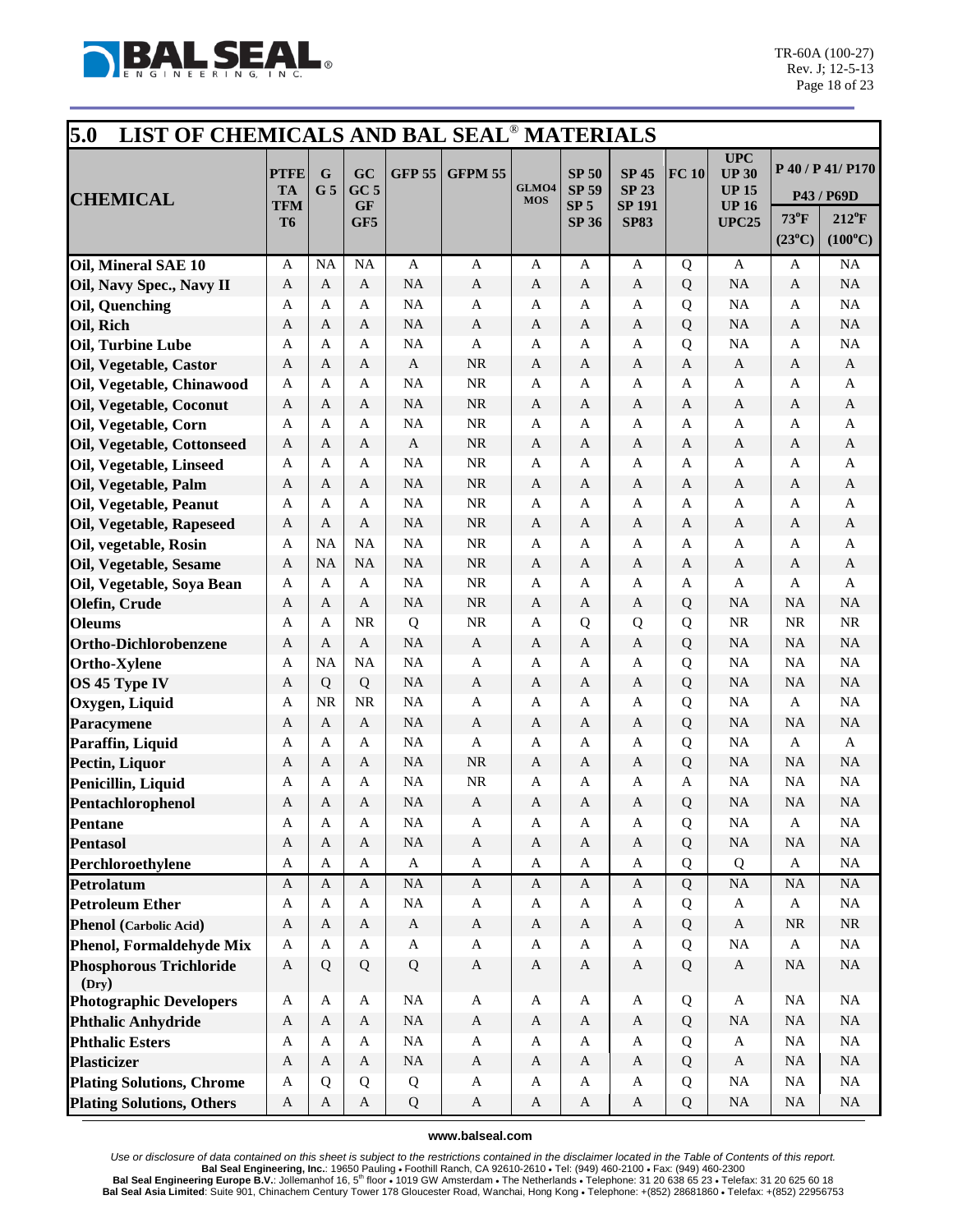

| 5.0<br>LIST OF CHEMICALS AND BAL SEAL <sup>®</sup> MATERIALS |                                       |                     |                                           |                           |                                           |                                        |                                                                 |                                                              |             |                                                                     |                          |                                                   |
|--------------------------------------------------------------|---------------------------------------|---------------------|-------------------------------------------|---------------------------|-------------------------------------------|----------------------------------------|-----------------------------------------------------------------|--------------------------------------------------------------|-------------|---------------------------------------------------------------------|--------------------------|---------------------------------------------------|
| <b>CHEMICAL</b>                                              | <b>PTFE</b><br><b>TA</b><br>TFM<br>T6 | G<br>G <sub>5</sub> | GC<br>GC <sub>5</sub><br><b>GF</b><br>GF5 | <b>GFP 55</b>             | <b>GFPM 55</b>                            | GLMO4<br><b>MOS</b>                    | <b>SP 50</b><br><b>SP 59</b><br>SP <sub>5</sub><br><b>SP 36</b> | <b>SP 45</b><br><b>SP 23</b><br><b>SP 191</b><br><b>SP83</b> | FC 10       | UPC<br><b>UP 30</b><br><b>UP 15</b><br><b>UP 16</b><br><b>UPC25</b> | $73^{\circ}$ F           | P 40 / P 41/ P170<br>P43 / P69D<br>$212^{\circ}F$ |
|                                                              |                                       |                     |                                           |                           |                                           |                                        |                                                                 |                                                              |             |                                                                     | $(23^{\circ}C)$          | $(100^{\circ}C)$                                  |
| <b>Poly Glycols</b>                                          | A                                     | A                   | A                                         | <b>NA</b>                 | A                                         | A                                      | A                                                               | A                                                            | Q           | A                                                                   | NA                       | NA                                                |
| <b>Poly Vinyl Acetate</b>                                    | A                                     | A                   | A                                         | <b>NA</b>                 | $\mathbf{A}$                              | A                                      | A                                                               | A                                                            | Q           | <b>NA</b>                                                           | NA                       | NA                                                |
| <b>Polyester Resins</b>                                      | A                                     | A                   | A                                         | A                         | $\mathbf{A}$                              | A                                      | A                                                               | A                                                            | Q           | Q                                                                   | <b>NA</b>                | NA                                                |
| <b>Potash Alum (Aqueous)</b>                                 | A                                     | A                   | $\mathbf{A}$                              | <b>NA</b>                 | $\mathbf{A}$                              | A                                      | A                                                               | A                                                            | Q           | $\mathbf{A}$                                                        | <b>NA</b>                | NA                                                |
| <b>Potash Sulphide</b>                                       | A                                     | A                   | A                                         | <b>NA</b>                 | $\mathbf{A}$                              | A                                      | A                                                               | A                                                            | Q           | <b>NA</b>                                                           | <b>NA</b>                | NA                                                |
| Potash (Plant Liquor)                                        | $\mathbf{A}$                          | A                   | A                                         | $\mathbf{A}$              | $\mathbf{A}$                              | A                                      | A                                                               | A                                                            | Q           | $\mathbf{A}$                                                        | <b>NA</b>                | NA                                                |
| Potassium                                                    | Q                                     | Q                   | Q                                         | Q                         | <b>NR</b>                                 | Q                                      | A                                                               | A                                                            | Q           | Q                                                                   | NA                       | NA                                                |
| <b>Potassium</b> (Elevated                                   | <b>NR</b>                             | <b>NR</b>           | <b>NR</b>                                 | <b>NR</b>                 | <b>NR</b>                                 | <b>NR</b>                              | <b>NR</b>                                                       | <b>NR</b>                                                    | <b>NR</b>   | <b>NR</b>                                                           | <b>NA</b>                | <b>NA</b>                                         |
| Temperature)                                                 |                                       |                     |                                           |                           |                                           |                                        |                                                                 |                                                              |             |                                                                     |                          |                                                   |
| Potassium, Bichromate                                        | $\mathbf{A}$                          | Q                   | Q                                         | <b>NA</b>                 | <b>NR</b>                                 | A                                      | A                                                               | $\mathbf{A}$                                                 | Q           | <b>NA</b>                                                           | <b>NA</b>                | $\rm NA$                                          |
| (aqueous)                                                    |                                       |                     |                                           |                           |                                           |                                        |                                                                 |                                                              |             |                                                                     |                          |                                                   |
| <b>Potassium Bromide</b>                                     | $\mathbf{A}$                          | A                   | $\mathbf{A}$                              | <b>NA</b>                 | <b>NR</b>                                 | A                                      | A                                                               | $\mathbf{A}$                                                 | Q           | $\mathbf{A}$                                                        | A                        | $\mathbf{A}$                                      |
| <b>Potassium Carbonate</b>                                   | $\mathbf{A}$                          | A                   | A                                         | <b>NA</b>                 | <b>NR</b>                                 | Q                                      | A                                                               | A                                                            | Q           | A                                                                   | A                        | A                                                 |
| (aqueous)                                                    |                                       |                     |                                           |                           |                                           |                                        |                                                                 |                                                              |             |                                                                     |                          |                                                   |
| <b>Potassium Chlorate</b>                                    | A                                     | <b>NR</b>           | <b>NR</b>                                 | <b>NR</b>                 | <b>NR</b>                                 | A                                      | <b>NR</b>                                                       | NR                                                           | Q           | $\mathbf{A}$                                                        | A                        | A                                                 |
| <b>Potassium Chloride</b>                                    | $\mathbf{A}$                          | A                   | $\mathbf{A}$                              | A                         | <b>NR</b>                                 | A                                      | A                                                               | A                                                            | Q           | $\mathbf{A}$                                                        | A                        | NA                                                |
| (Aqueous)(Sylvite)<br><b>Potassium Cyanides (Aqueous)</b>    | $\mathbf{A}$                          | A                   | A                                         | <b>NA</b>                 | <b>NR</b>                                 | A                                      | A                                                               | A                                                            | Q           | $\mathbf{A}$                                                        | NA                       |                                                   |
| <b>Potassium Dichromate</b>                                  | A                                     | Q                   | Q                                         | Q                         | <b>NR</b>                                 | A                                      | A                                                               | A                                                            | Q           | A                                                                   | A                        | NA                                                |
| <b>Potassium Hydroxide</b>                                   | A                                     | A                   | A                                         | A                         | <b>NR</b>                                 | Q                                      | A                                                               | A                                                            | $\mathbf Q$ | A                                                                   | A                        | <b>NA</b>                                         |
| (Aqueous)                                                    |                                       |                     |                                           |                           |                                           |                                        |                                                                 |                                                              |             |                                                                     |                          |                                                   |
| <b>Potassium Nitrate</b>                                     | $\mathbf{A}$                          | Q                   | Q                                         | <b>NA</b>                 | <b>NR</b>                                 | A                                      | A                                                               | A                                                            | Q           | A                                                                   | A                        | A                                                 |
| (Aqueous)(Saltpeter)                                         |                                       |                     |                                           |                           |                                           |                                        |                                                                 |                                                              |             |                                                                     |                          |                                                   |
| <b>Potassium Perflouro Acetate</b>                           | A                                     | A                   | A                                         | <b>NA</b>                 | <b>NR</b>                                 | NA                                     | A                                                               | A                                                            | Q           | <b>NA</b>                                                           | NA                       | NA                                                |
| <b>Potassium Permanganate</b>                                | A                                     | A                   | $\mathbf{A}$                              | $\mathbf{A}$              | <b>NR</b>                                 | NA                                     | A                                                               | A                                                            | Q           | $\mathbf{A}$                                                        | $\mathbf{A}$             | NA                                                |
| <b>Potassium Phosphate</b>                                   | A                                     | A                   | A                                         | <b>NA</b>                 | NR                                        | NA                                     | A                                                               | A                                                            | Q           | <b>NA</b>                                                           | NA                       | NA                                                |
| <b>Potassium Sulphate</b>                                    | A                                     | А                   | A                                         | <b>NA</b>                 | <b>NR</b>                                 | A                                      | A                                                               | A                                                            | Q           | A                                                                   | A                        | A                                                 |
| (Aqueous)(Arconite)                                          |                                       |                     |                                           |                           |                                           |                                        |                                                                 |                                                              |             |                                                                     |                          |                                                   |
| Propane                                                      | A                                     | A                   | A                                         | <b>NA</b>                 | A                                         | A                                      | A                                                               | A                                                            | Q           | <b>NA</b>                                                           | A                        | <b>NA</b>                                         |
| Propanol-1                                                   | A                                     | A                   | $\boldsymbol{\mathsf{A}}$                 | <b>NA</b>                 | $\mathbf{A}$                              | $\boldsymbol{A}$                       | A                                                               | A                                                            | Q           | $\boldsymbol{\mathsf{A}}$                                           | A                        | $\rm NA$                                          |
| Propanol-2                                                   | A                                     | A                   | $\mathbf{A}$                              | <b>NA</b>                 | A                                         | A                                      | A                                                               | A                                                            | Q<br>Q      | A                                                                   | $\mathbf{A}$<br>$\rm NA$ | <b>NA</b><br>$\rm NA$                             |
| Propiolactone, Beta                                          | $\boldsymbol{A}$                      | $\mathbf{A}$<br>A   | $\mathbf{A}$<br>$\mathbf{A}$              | $\mathbf A$<br><b>NA</b>  | $\boldsymbol{\mathsf{A}}$                 | $\boldsymbol{\mathsf{A}}$<br><b>NA</b> | $\boldsymbol{A}$                                                | $\mathbf{A}$                                                 | Q           | $\mathbf{A}$<br>NA                                                  | $\rm NA$                 | $\rm NA$                                          |
| Propionaldehyde (Propanal)                                   | A<br>$\mathbf{A}$                     | $\mathbf{A}$        | $\mathbf{A}$                              | <b>NA</b>                 | $\mathbf{A}$<br>$\boldsymbol{\mathsf{A}}$ | $\mathbf{A}$                           | A<br>$\mathbf{A}$                                               | A<br>$\mathbf{A}$                                            | Q           | <b>NA</b>                                                           | $\rm NA$                 | $\rm NA$                                          |
| <b>Propylene Carbonate</b>                                   | $\mathbf A$                           | A                   | $\mathbf{A}$                              | $\boldsymbol{\mathsf{A}}$ | $\mathbf{A}$                              | $\mathbf A$                            | A                                                               | $\mathbf{A}$                                                 | Q           | $\rm NR$                                                            | $\rm NA$                 | $\rm NA$                                          |
| <b>Propylene Dichloride</b>                                  | $\mathbf{A}$                          | $\mathbf{A}$        | $\mathbf{A}$                              | <b>NA</b>                 | $\mathbf A$                               | $\boldsymbol{\mathsf{A}}$              | $\mathbf A$                                                     | $\mathbf{A}$                                                 |             | $\mathbf A$                                                         | $\rm NA$                 | $\rm NA$                                          |
| <b>Propylene Glycol</b>                                      | A                                     | A                   | $\mathbf{A}$                              | <b>NA</b>                 | $\mathbf{A}$                              | A                                      | A                                                               | A                                                            | Q<br>Q      | $\mathbf{A}$                                                        | $\rm NA$                 | $\rm NA$                                          |
| <b>Propylene Oxide</b><br>Propylene (Propene)                | $\boldsymbol{A}$                      | $\mathbf{A}$        | $\mathbf{A}$                              | <b>NA</b>                 | $\boldsymbol{\mathsf{A}}$                 | $\mathbf A$                            | $\boldsymbol{A}$                                                | $\mathbf{A}$                                                 | Q           | NA                                                                  | $\rm NA$                 | $\rm NA$                                          |
| Pseudocumene                                                 | A                                     | A                   | $\mathbf{A}$                              | $\mathbf{A}$              | $\mathbf{A}$                              | A                                      | $\mathbf A$                                                     | A                                                            | Q           | Q                                                                   | NA                       | $\rm NA$                                          |
| <b>Pyridine</b>                                              | $\boldsymbol{A}$                      | $\mathbf{A}$        | $\mathbf{A}$                              | $\mathbf{A}$              | $\mathbf{A}$                              | $\mathbf{A}$                           | $\boldsymbol{A}$                                                | $\mathbf{A}$                                                 | Q           | $\mathbf{A}$                                                        | $\mathbf{A}$             | $\mathbf{A}$                                      |
| <b>Raffinate</b>                                             | A                                     | A                   | A                                         | NA                        | $\mathbf{A}$                              | A                                      | A                                                               | A                                                            | Q           | <b>NA</b>                                                           | NA                       | $\rm NA$                                          |
| <b>Rosin</b>                                                 | $\mathbf{A}$                          | A                   | A                                         | NA                        | $\boldsymbol{\mathsf{A}}$                 | $\mathbf{A}$                           | $\mathbf{A}$                                                    | $\mathbf{A}$                                                 | Q           | NA                                                                  | <b>NA</b>                | $\rm NA$                                          |
| Sal Ammoniac (Ammonium                                       | A                                     | A                   | $\mathbf{A}$                              | NA                        | $\mathbf{A}$                              | $\mathbf A$                            | A                                                               | $\mathbf A$                                                  | Q           | $\rm NA$                                                            | $\mathbf{A}$             | $\mathbf{A}$                                      |
| Chloride)                                                    |                                       |                     |                                           |                           |                                           |                                        |                                                                 |                                                              |             |                                                                     |                          |                                                   |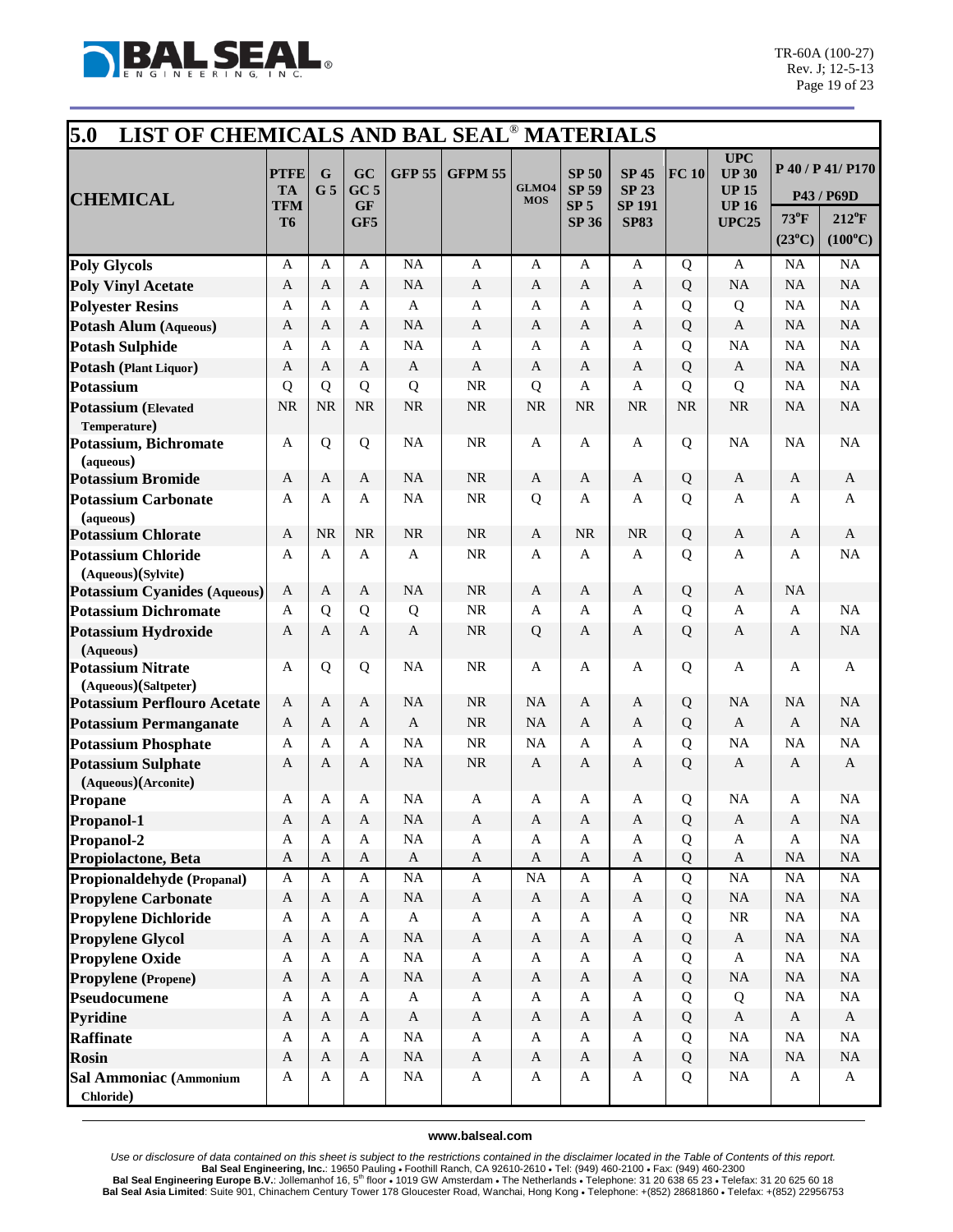

| 5.0<br>LIST OF CHEMICALS AND BAL SEAL <sup>®</sup> MATERIALS |                                              |                               |                                           |               |                |                     |                                                                 |                                                              |                |                                                                            |                                   |                                                                       |
|--------------------------------------------------------------|----------------------------------------------|-------------------------------|-------------------------------------------|---------------|----------------|---------------------|-----------------------------------------------------------------|--------------------------------------------------------------|----------------|----------------------------------------------------------------------------|-----------------------------------|-----------------------------------------------------------------------|
| <b>CHEMICAL</b>                                              | <b>PTFE</b><br><b>TA</b><br>TFM<br><b>T6</b> | $\mathbf G$<br>G <sub>5</sub> | GC<br>GC <sub>5</sub><br><b>GF</b><br>GF5 | <b>GFP 55</b> | <b>GFPM 55</b> | GLMO4<br><b>MOS</b> | <b>SP 50</b><br><b>SP 59</b><br>SP <sub>5</sub><br><b>SP 36</b> | <b>SP 45</b><br><b>SP 23</b><br><b>SP 191</b><br><b>SP83</b> | FC 10          | <b>UPC</b><br><b>UP 30</b><br><b>UP 15</b><br><b>UP 16</b><br><b>UPC25</b> | $73^{\circ}$ F<br>$(23^{\circ}C)$ | P 40 / P 41/ P170<br>P43 / P69D<br>$212^{\circ}F$<br>$(100^{\circ}C)$ |
| <b>Salt Cake</b>                                             | $\mathbf{A}$                                 | A                             | $\mathbf{A}$                              | <b>NA</b>     | NR             | $\mathbf{A}$        | A                                                               | $\mathbf{A}$                                                 | A              | NA                                                                         | NA                                | NA                                                                    |
| <b>Salt Cake (Aqueous)</b>                                   | $\mathbf{A}$                                 | A                             | A                                         | <b>NA</b>     | <b>NR</b>      | A                   | A                                                               | A                                                            | A              | NA                                                                         | NA                                | NA                                                                    |
| <b>Salt Water</b>                                            | A                                            | A                             | A                                         | A             | <b>NR</b>      | A                   | A                                                               | A                                                            | <b>NR</b>      | A                                                                          | A                                 | A                                                                     |
| <b>Sea Water</b>                                             | $\mathbf{A}$                                 | A                             | A                                         | $\mathbf{A}$  | <b>NR</b>      | A                   | A                                                               | A                                                            | NR             | A                                                                          | A                                 | A                                                                     |
| <b>Sewage</b>                                                | A                                            | A                             | $\mathbf{A}$                              | <b>NA</b>     | $\mathbf{A}$   | A                   | A                                                               | A                                                            | Q              | <b>NA</b>                                                                  | A                                 | $\mathbf{A}$                                                          |
| <b>Silicone Oils and Greases</b>                             | $\mathbf{A}$                                 | A                             | $\mathbf{A}$                              | $\mathbf{A}$  | $\mathbf{A}$   | $\mathbf{A}$        | A                                                               | A                                                            | Q              | $\mathbf{A}$                                                               | A                                 | A                                                                     |
| <b>Silver Nitride</b>                                        | A                                            | <b>NA</b>                     | <b>NA</b>                                 | <b>NA</b>     | $\mathbf{A}$   | A                   | A                                                               | A                                                            | Q              | A                                                                          | A                                 | A                                                                     |
| <b>Skydrol 500</b>                                           | $\mathbf{A}$                                 | A                             | A                                         | <b>NA</b>     | $\mathbf{A}$   | A                   | A                                                               | A                                                            | Q              | NA                                                                         | A                                 | NA                                                                    |
| <b>Skydrol 7000</b>                                          | $\mathbf{A}$                                 | A                             | A                                         | <b>NA</b>     | $\mathbf{A}$   | A                   | A                                                               | A                                                            | Q              | <b>NA</b>                                                                  | A                                 | NA                                                                    |
| Soap, Liquors                                                | $\mathbf{A}$                                 | A                             | A                                         | <b>NA</b>     | A              | $\mathbf{A}$        | A                                                               | A                                                            | Q              | <b>NA</b>                                                                  | A                                 | NA                                                                    |
| <b>Soap, Solutions</b>                                       | A                                            | A                             | A                                         | $\mathbf{A}$  | $\mathbf{A}$   | A                   | A                                                               | A                                                            | Q              | $\mathbf{A}$                                                               | A                                 | NA                                                                    |
| Soda Ash                                                     | $\mathbf{A}$                                 | $\mathbf{A}$                  | A                                         | <b>NA</b>     | A              | A                   | A                                                               | A                                                            | Q              | <b>NA</b>                                                                  | A                                 | NA                                                                    |
| <b>Sodium</b> (Elevated Temperature)                         | <b>NR</b>                                    | <b>NR</b>                     | <b>NR</b>                                 | <b>NR</b>     | <b>NR</b>      | <b>NR</b>           | <b>NR</b>                                                       | <b>NR</b>                                                    | NR             | <b>NR</b>                                                                  | <b>NR</b>                         | NR                                                                    |
| <b>Sodium Acetate (Anhydrous)</b>                            | $\mathbf{A}$                                 | $\mathbf{A}$                  | $\mathbf{A}$                              | $\mathbf{A}$  | <b>NR</b>      | A                   | $\mathbf{A}$                                                    | A                                                            | Q              | NA                                                                         | $\mathbf{A}$                      | NA                                                                    |
| <b>Sodium Aluminate</b>                                      | A                                            | A                             | A                                         | <b>NA</b>     | <b>NR</b>      | A                   | A                                                               | A                                                            | Q              | <b>NA</b>                                                                  | <b>NA</b>                         | <b>NA</b>                                                             |
| <b>Sodium Bicarbonate</b>                                    | A                                            | A                             | A                                         | A             | NR             | A                   | A                                                               | A                                                            | A              | A                                                                          | A                                 | NA                                                                    |
| (Aqueous)<br><b>Sodium Bisulfate</b>                         | $\mathbf{A}$                                 | A                             | A                                         | <b>NA</b>     | <b>NR</b>      | A                   | A                                                               | A                                                            | Q              | A                                                                          | <b>NA</b>                         | NA                                                                    |
| <b>Sodium Bisulfite</b>                                      | A                                            | A                             | A                                         | <b>NA</b>     | NR             | A                   | A                                                               | A                                                            | Q              | A                                                                          | <b>NA</b>                         | NA                                                                    |
| <b>Sodium Borate</b>                                         | $\mathbf{A}$                                 | A                             | A                                         | <b>NA</b>     | <b>NR</b>      | A                   | A                                                               | $\mathbf{A}$                                                 | Q              | $\mathbf{A}$                                                               | <b>NA</b>                         | NA                                                                    |
| <b>Sodium Carbonate (Aqueous)</b>                            | $\mathbf{A}$                                 | A                             | A                                         | $\mathbf{A}$  | <b>NR</b>      | A                   | A                                                               | A                                                            | Q              | A                                                                          | A                                 | NA                                                                    |
| Sodium Chloride Sol.                                         | A                                            | A                             | A                                         | A             | <b>NR</b>      | A                   | A                                                               | A                                                            | Q              | A                                                                          | A                                 | NA                                                                    |
| (Common Salt)                                                |                                              |                               |                                           |               |                |                     |                                                                 |                                                              |                |                                                                            |                                   |                                                                       |
| <b>Sodium Cyanamide</b>                                      | $\mathbf{A}$                                 | A                             | A                                         | <b>NA</b>     | NR             | A                   | A                                                               | A                                                            | Q              | <b>NA</b>                                                                  | <b>NA</b>                         | NA                                                                    |
| <b>Sodium Cyanide (Aqueous)</b>                              | A                                            | A                             | $\mathbf{A}$                              | <b>NA</b>     | $\rm NR$       | $\mathbf{A}$        | A                                                               | $\mathbf{A}$                                                 | Q              | <b>NA</b>                                                                  | <b>NA</b>                         | NA                                                                    |
| Sodium Hydrosulfite                                          | $\mathbf{A}$                                 | A                             | A                                         | <b>NA</b>     | NR             | A                   | A                                                               | A                                                            | Q              | NA                                                                         | <b>NA</b>                         | NA                                                                    |
| <b>Sodium Hydroxide solution</b>                             | A                                            | A                             | A                                         | $\mathbf{A}$  | <b>NR</b>      | <b>NA</b>           | A                                                               | A                                                            | Q              | $\mathbf{A}$                                                               | A                                 | NA                                                                    |
| Sodium Hydroxide (Aqueous)                                   | $\mathbf{A}$                                 | A                             | A                                         | A             | <b>NR</b>      | Q                   | A                                                               | A                                                            | Q              | $\mathbf{A}$                                                               | <b>NA</b>                         | NA                                                                    |
| <b>Sodium Hypochlorite</b>                                   | A                                            | 0                             | Q                                         | Q             | <b>NR</b>      | A                   | A                                                               | A                                                            | ${\bf Q}$      | A                                                                          | A                                 | A                                                                     |
| <b>Sodium Metaphosphate</b>                                  | A                                            | A                             | A                                         | NA            | $\rm NR$       | A                   | A                                                               | A                                                            | Q              | NA                                                                         | <b>NA</b>                         | NA                                                                    |
| <b>Sodium Metasilicate</b>                                   | $\mathbf{A}$                                 | $\mathbf{A}$                  | $\mathbf{A}$                              | <b>NA</b>     | <b>NR</b>      | $\mathbf{A}$        | $\mathbf{A}$                                                    | $\mathbf{A}$                                                 | Q              | <b>NA</b>                                                                  | NA                                | NA                                                                    |
| <b>Sodium Nitrate</b>                                        | $\boldsymbol{\mathsf{A}}$                    | Q                             | Q                                         | Q             | $\rm NR$       | $\mathbf{A}$        | A                                                               | A                                                            | $\overline{Q}$ | $\mathbf{A}$                                                               | A                                 | $\mathbf{A}$                                                          |
| (Aqueous)(Soda Niter)                                        |                                              |                               |                                           |               |                |                     |                                                                 |                                                              |                |                                                                            |                                   |                                                                       |
| <b>Sodium Perborate</b>                                      | $\mathbf{A}$                                 | $\mathbf Q$                   | Q                                         | NA            | $\rm NR$       | $\mathbf{A}$        | $\mathbf{A}$                                                    | $\mathbf A$                                                  | Q              | $\mathbf{A}$                                                               | NA                                | $\rm NA$                                                              |
| <b>Sodium Peroxide, Aqueous</b>                              | $\mathbf{A}$                                 | Q                             | Q                                         | NA            | $\rm NR$       | A                   | A                                                               | A                                                            | Q              | Q                                                                          | $\mathbf{A}$                      | $\mathbf{A}$                                                          |
| <b>Sodium Phosphate, (Aqueous)</b>                           | $\mathbf{A}$                                 | $\mathbf{A}$                  | $\mathbf{A}$                              | <b>NA</b>     | $\rm NR$       | $\mathbf{A}$        | $\mathbf{A}$                                                    | $\mathbf{A}$                                                 | Q              | $\mathbf{A}$                                                               | $\mathbf{A}$                      | $\mathbf{A}$                                                          |
| <b>Sodium Plumbite (Aqueous)</b>                             | $\mathbf{A}$                                 | $\mathbf{A}$                  | $\mathbf{A}$                              | NA            | $\rm NR$       | A                   | A                                                               | A                                                            | Q              | <b>NA</b>                                                                  | <b>NA</b>                         | NA                                                                    |
| <b>Sodium Silicate</b>                                       | $\mathbf{A}$                                 | A                             | $\mathbf{A}$                              | A             | <b>NR</b>      | $\mathbf A$         | A                                                               | A                                                            | Q              | A                                                                          | $\mathbf{A}$                      | $\mathbf{A}$                                                          |
| (Aqueous)(Water Glass)<br><b>Sodium Sulfide</b>              | $\mathbf{A}$                                 | $\mathbf{A}$                  | $\mathbf{A}$                              | $\mathbf{A}$  | $\rm NR$       | $\mathbf{A}$        | $\mathbf{A}$                                                    | $\mathbf{A}$                                                 | Q              | $\mathbf{A}$                                                               | A                                 | $\mathbf{A}$                                                          |
|                                                              | A                                            | A                             | $\mathbf{A}$                              | $\mathbf{A}$  | $\rm NR$       | A                   | A                                                               | A                                                            | Q              | NA                                                                         | A                                 | A                                                                     |
| <b>Sodium Sulfite (Aqueous)</b>                              | $\mathbf{A}$                                 | $\mathbf{A}$                  | $\mathbf{A}$                              |               | $\rm NR$       | $\mathbf{A}$        | $\mathbf{A}$                                                    | $\mathbf{A}$                                                 |                |                                                                            | A                                 |                                                                       |
| <b>Sodium Sulphate</b><br>(Aqueous)(Glaubers Salt)           |                                              |                               |                                           | $\mathbf{A}$  |                |                     |                                                                 |                                                              | Q              | $\mathbf{A}$                                                               |                                   | A                                                                     |
| <b>Sodium Tetraborate</b>                                    | A                                            | $\mathbf{A}$                  | $\mathbf{A}$                              | NA            | NR             | A                   | $\mathbf{A}$                                                    | A                                                            | Q              | NA                                                                         | NA                                | NA                                                                    |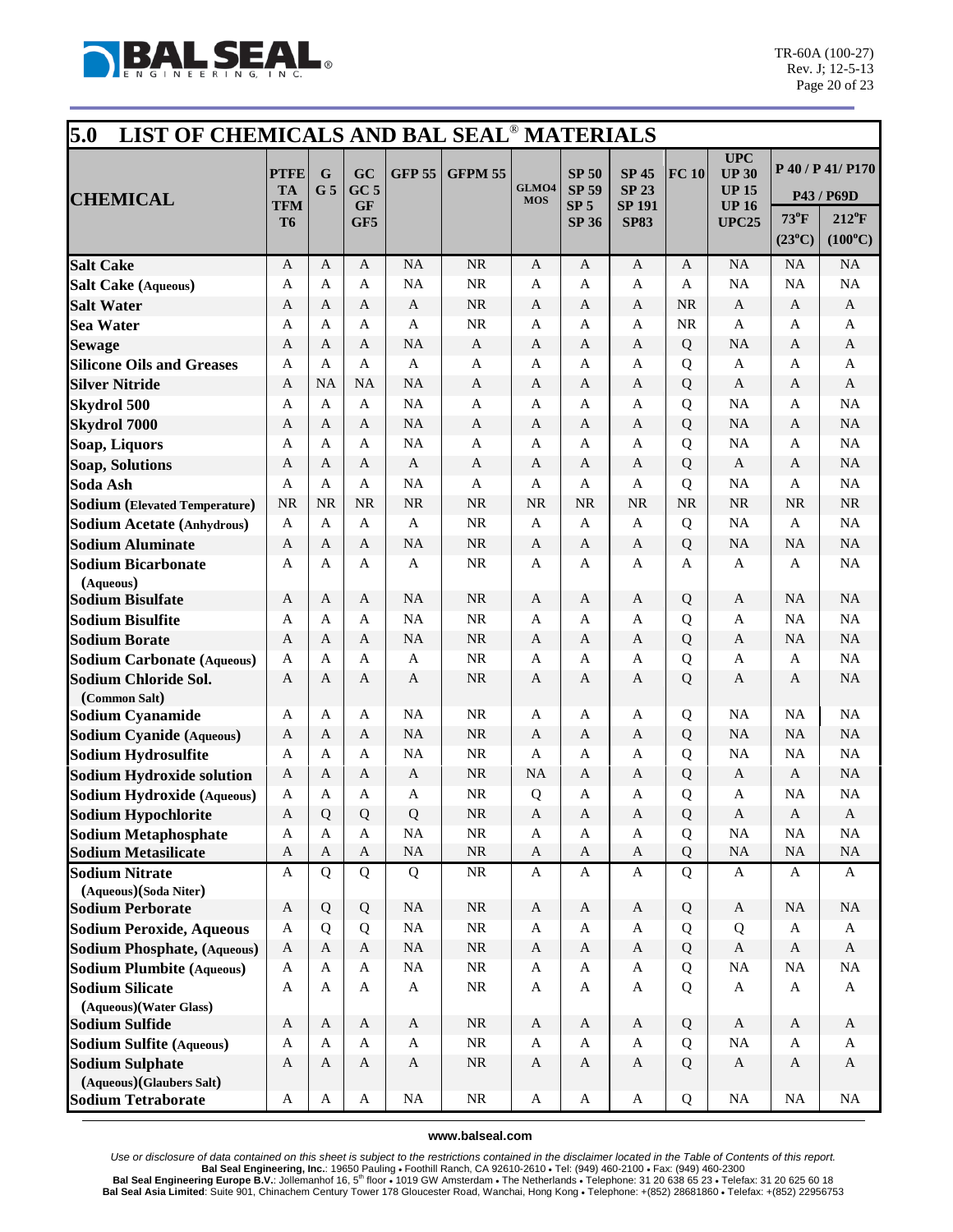

| 5.0<br>LIST OF CHEMICALS AND BAL SEAL <sup>®</sup> MATERIALS |                                              |                               |                                           |                           |                              |                     |                                                                 |                                                              |                        |                                                                            |                           |                                                   |
|--------------------------------------------------------------|----------------------------------------------|-------------------------------|-------------------------------------------|---------------------------|------------------------------|---------------------|-----------------------------------------------------------------|--------------------------------------------------------------|------------------------|----------------------------------------------------------------------------|---------------------------|---------------------------------------------------|
| <b>CHEMICAL</b>                                              | <b>PTFE</b><br><b>TA</b><br>TFM<br><b>T6</b> | $\mathbf G$<br>G <sub>5</sub> | GC<br>GC <sub>5</sub><br><b>GF</b><br>GF5 | <b>GFP 55</b>             | <b>GFPM 55</b>               | GLMO4<br><b>MOS</b> | <b>SP 50</b><br><b>SP 59</b><br>SP <sub>5</sub><br><b>SP 36</b> | <b>SP 45</b><br><b>SP 23</b><br><b>SP 191</b><br><b>SP83</b> | FC 10                  | <b>UPC</b><br><b>UP 30</b><br><b>UP 15</b><br><b>UP 16</b><br><b>UPC25</b> | 73°F                      | P 40 / P 41/ P170<br>P43 / P69D<br>$212^{\circ}F$ |
|                                                              |                                              |                               |                                           |                           |                              |                     |                                                                 |                                                              |                        |                                                                            | $(23^{\circ}C)$           | $(100^{\circ}C)$                                  |
| <b>Sodium Thiosulfate</b>                                    | $\mathbf{A}$                                 | A                             | A                                         | $\mathbf{A}$              | NR                           | A                   | A                                                               | $\mathbf{A}$                                                 | Q                      | $\mathbf{A}$                                                               | <b>NA</b>                 | NA                                                |
| Solvasol 1, 2 and 3                                          | A                                            | A                             | A                                         | <b>NA</b>                 | NR                           | A                   | A                                                               | A                                                            | Q                      | <b>NA</b>                                                                  | <b>NA</b>                 | NA                                                |
| <b>Solvasol 73, 74</b>                                       | A                                            | A                             | A                                         | <b>NA</b>                 | <b>NR</b>                    | A                   | A                                                               | A                                                            | Q                      | <b>NA</b>                                                                  | <b>NA</b>                 | NA                                                |
| <b>Sorbitol</b>                                              | A                                            | A                             | A                                         | <b>NA</b>                 | NR                           | A                   | A                                                               | A                                                            | Q                      | <b>NA</b>                                                                  | <b>NA</b>                 | NA                                                |
| <b>Stain Removers</b>                                        | A                                            | A                             | A                                         | A                         | $\mathbf{A}$                 | A                   | A                                                               | A                                                            | $\mathbf{A}$           | Q                                                                          | <b>NA</b>                 | NA                                                |
| <b>Starch</b>                                                | $\mathbf{A}$                                 | A                             | A                                         | <b>NA</b>                 | <b>NR</b>                    | A                   | A                                                               | $\mathbf{A}$                                                 | Q                      | A                                                                          | A                         | NA                                                |
| <b>Steam</b>                                                 | A                                            | A                             | A                                         | A                         | A                            | A                   | A                                                               | A                                                            | Q                      | A                                                                          | A                         | NA                                                |
| <b>Stoddard Solvent</b>                                      | A                                            | A                             | A                                         | A                         | A                            | A                   | A                                                               | A                                                            | Q                      | <b>NA</b>                                                                  | <b>NA</b>                 | NA                                                |
| <b>Styrene</b>                                               | A                                            | A                             | A                                         | <b>NA</b>                 | A                            | A                   | A                                                               | A                                                            | Q                      | Q                                                                          | A                         | NA                                                |
| (Monomer)(Vinylbenzene)                                      |                                              |                               |                                           |                           |                              |                     |                                                                 |                                                              |                        |                                                                            |                           |                                                   |
| <b>Sugar</b> (Aqueous)                                       | A                                            | A                             | A                                         | <b>NA</b>                 | A                            | A                   | A                                                               | A                                                            | A                      | <b>NA</b>                                                                  | A                         | <b>NA</b>                                         |
| <b>Sulfur Chloride (Aqueous)</b>                             | A                                            | A                             | A                                         | <b>NA</b>                 | A                            | A                   | A                                                               | A                                                            | Q                      | <b>NA</b>                                                                  | A                         | $\mathbf{A}$                                      |
| <b>Sulfur Dioxide and Water</b>                              | A                                            | A                             | A                                         | $\mathbf{A}$              | A                            | A                   | A                                                               | A                                                            | Q                      | A                                                                          | A                         | A                                                 |
| <b>Sulfur Dioxide (Dry)</b>                                  | A                                            | A                             | A                                         | A                         | $\mathbf{A}$                 | A                   | A                                                               | A                                                            | Q                      | $\mathbf{A}$                                                               | A                         | A                                                 |
| <b>Sulfur Trioxide (Dry)</b>                                 | A                                            | Q                             | Q                                         | <b>NA</b>                 | A                            | A                   | A                                                               | A                                                            | Q                      | <b>NR</b>                                                                  | A                         | A                                                 |
| <b>Sulfur Trioxide (Wet)</b>                                 | A                                            | <b>NR</b>                     | <b>NR</b>                                 | <b>NR</b>                 | A                            | A                   | A                                                               | A                                                            | Q                      | <b>NR</b>                                                                  | A                         | A                                                 |
| <b>Sulfur, Molten</b>                                        | A                                            | A                             | $\mathsf{A}$                              | <b>NA</b>                 | <b>NR</b>                    | A                   | A                                                               | $\mathbf{A}$                                                 | Q                      | <b>NA</b>                                                                  | NA                        | NA                                                |
| <b>Sulfonated Fatty Alcohol</b>                              | A                                            | A                             | A                                         | <b>NA</b>                 | A                            | A                   | A                                                               | A                                                            | Q                      | <b>NA</b>                                                                  | <b>NA</b>                 | NA                                                |
| <b>Sulfonated Vegetable Oils</b>                             | A                                            | <b>NA</b>                     | <b>NA</b>                                 | <b>NA</b>                 | $\mathbf{A}$                 | A                   | A                                                               | A                                                            | A                      | NA                                                                         | <b>NA</b>                 | NA                                                |
| <b>Sulfuric Chlorohydrin</b>                                 | A                                            | A                             | A                                         | <b>NA</b>                 | A                            | A                   | A                                                               | A                                                            | Q                      | <b>NA</b>                                                                  | <b>NA</b>                 | NA                                                |
| <b>Sulfuric Ether</b>                                        | $\mathbf{A}$                                 | A                             | $\mathbf{A}$                              | $\mathbf{A}$              | A                            | A                   | A                                                               | $\mathbf{A}$                                                 | Q                      | Q                                                                          | NA                        | NA                                                |
| <b>Sulfuryl Chloride</b>                                     | A                                            | A                             | A                                         | A                         | $\mathbf{A}$                 | A                   | A                                                               | A                                                            | Q                      | $\mathbf{A}$                                                               | <b>NA</b>                 | NA                                                |
| Syrup, (Sucrose Soln.)                                       | A                                            | A                             | A                                         | <b>NA</b>                 | A                            | A                   | A                                                               | A                                                            | Q                      | A                                                                          | A                         | NA                                                |
| <b>Tall Oil</b>                                              | A                                            | A                             | A                                         | <b>NA</b>                 | A                            | A                   | A                                                               | A                                                            | Q                      | <b>NA</b>                                                                  | <b>NA</b>                 | NA                                                |
| <b>Tallow</b>                                                | A                                            | A                             | $\overline{A}$                            | <b>NA</b><br><b>NA</b>    | $\mathbf{A}$<br>$\mathbf{A}$ | A                   | A                                                               | A                                                            | Q                      | $\mathbf{A}$<br><b>NA</b>                                                  | $\mathbf{A}$<br><b>NA</b> | $\mathbf{A}$<br>NA                                |
| <b>Tanning Liquors</b>                                       | A                                            | A                             | A                                         | <b>NA</b>                 |                              | A                   | A                                                               | A                                                            | Q                      | <b>NA</b>                                                                  |                           | NA                                                |
| <b>Tar and Ammonia with</b><br>Water                         | A                                            | A                             | A                                         |                           | A                            | A                   | A                                                               | A                                                            | Q                      |                                                                            | A                         |                                                   |
| <b>Tar, Bituminous</b>                                       | A                                            | A                             | $\boldsymbol{A}$                          | <b>NA</b>                 | A                            | A                   | A                                                               | A                                                            | ${\bf Q}$              | <b>NA</b>                                                                  | A                         | <b>NA</b>                                         |
| Tar, Pine                                                    | A                                            | A                             | $\mathbf{A}$                              | $\rm NA$                  | $\mathbf{A}$                 | A                   | A                                                               | A                                                            | Q                      | $_{\rm NA}$                                                                | A                         | NA                                                |
| <b>Tetra Ethyl Lead</b>                                      | $\mathbf{A}$                                 | $\mathbf{A}$                  | $\mathbf{A}$                              | <b>NA</b>                 | $\rm NR$                     | $\mathbf{A}$        | $\mathbf{A}$                                                    | $\mathbf{A}$                                                 | Q                      | $\mathbf{A}$                                                               | $\mathbf{A}$              | NA                                                |
| <b>Tetrabromoethane</b>                                      | NA                                           | NA                            | NA                                        | NA                        | NR                           | NA                  | $\rm NR$                                                        | $\rm NR$                                                     | $\overline{\text{NR}}$ | $\rm NR$                                                                   | $\rm NA$                  | $\rm NA$                                          |
| <b>Tetrachloro Ethane</b>                                    | $\mathbf{A}$                                 | $\mathbf{A}$                  | $\mathbf{A}$                              | NA                        | $\rm NR$                     | $\mathbf A$         | $\mathbf A$                                                     | $\mathbf{A}$                                                 | Q                      | $\rm NR$                                                                   | <b>NA</b>                 | NA                                                |
| <b>Tetrachloro Ethylene</b>                                  | $\mathbf A$                                  | $\mathbf{A}$                  | $\mathbf{A}$                              | $\rm NA$                  | $\rm NR$                     | $\mathbf{A}$        | $\mathbf{A}$                                                    | $\mathbf{A}$                                                 | Q                      | $\rm NR$                                                                   | $_{\rm NA}$               | $\rm NA$                                          |
| Tetrafluoroborate                                            | $\mathbf{A}$                                 | $\mathbf{A}$                  | Q                                         | $\mathbf{A}$              | $\mathbf A$                  | A                   | A                                                               | Q                                                            | Q                      | $\rm NR$                                                                   | <b>NA</b>                 | NA                                                |
| <b>Tetrahydrofuran (THF)</b>                                 | A                                            | A                             | $\mathbf{A}$                              | $\boldsymbol{\mathsf{A}}$ | $\rm NR$                     | $\mathbf{A}$        | $\mathbf A$                                                     | $\mathbf{A}$                                                 | Q                      | Q                                                                          | $\mathbf{A}$              | NA                                                |
| <b>Tetraphenyl</b>                                           | $\mathbf{A}$                                 | $\mathbf{A}$                  | $\mathbf{A}$                              | NA                        | $\rm NR$                     | A                   | A                                                               | $\mathbf{A}$                                                 | Q                      | NA                                                                         | <b>NA</b>                 | $\rm NA$                                          |
| Therminol #1, 2 and 3                                        | A                                            | $\mathbf{A}$                  | $\mathbf{A}$                              | <b>NA</b>                 | $\rm NR$                     | $\mathbf{A}$        | $\mathbf{A}$                                                    | $\mathbf{A}$                                                 | Q                      | $_{\rm NA}$                                                                | $_{\rm NA}$               | NA                                                |
| <b>Thionyl Chloride</b>                                      | <b>NA</b>                                    | NA                            | NA                                        | NA                        | $\rm NR$                     | $\rm NA$            | $\mathbf{A}$                                                    | $\mathbf{A}$                                                 | Q                      | $\rm NR$                                                                   | <b>NA</b>                 | NA                                                |
| <b>Thiophene</b>                                             | <b>NA</b>                                    | <b>NA</b>                     | NA                                        | <b>NA</b>                 | $\rm NR$                     | $\rm NA$            | $\mathbf{A}$                                                    | $\mathbf{A}$                                                 | Q                      | Q                                                                          | $_{\rm NA}$               | $\rm NA$                                          |
| <b>Titanium Tetrachloride</b>                                | $\mathbf A$                                  | $\mathbf{A}$                  | $\mathbf A$                               | NA                        | $\rm NR$                     | $\mathbf{A}$        | $\rm NA$                                                        | <b>NA</b>                                                    | Q                      | $\rm NA$                                                                   | <b>NA</b>                 | $\rm NA$                                          |
| <b>Toluene</b>                                               | A                                            | <b>NA</b>                     | $\rm NA$                                  | $\rm NA$                  | $\rm NR$                     | $\mathbf{A}$        | $_{\rm NA}$                                                     | <b>NA</b>                                                    | Q                      | Q                                                                          | $\bf{A}$                  | NA                                                |
| <b>Tomato Pulp</b>                                           | $\boldsymbol{A}$                             | $\mathbf{A}$                  | A                                         | $\mathbf{A}$              | $\rm NR$                     | A                   | $\mathbf{A}$                                                    | $\mathbf{A}$                                                 | Q                      | $\mathbf A$                                                                | $\rm NA$                  | $\rm NA$                                          |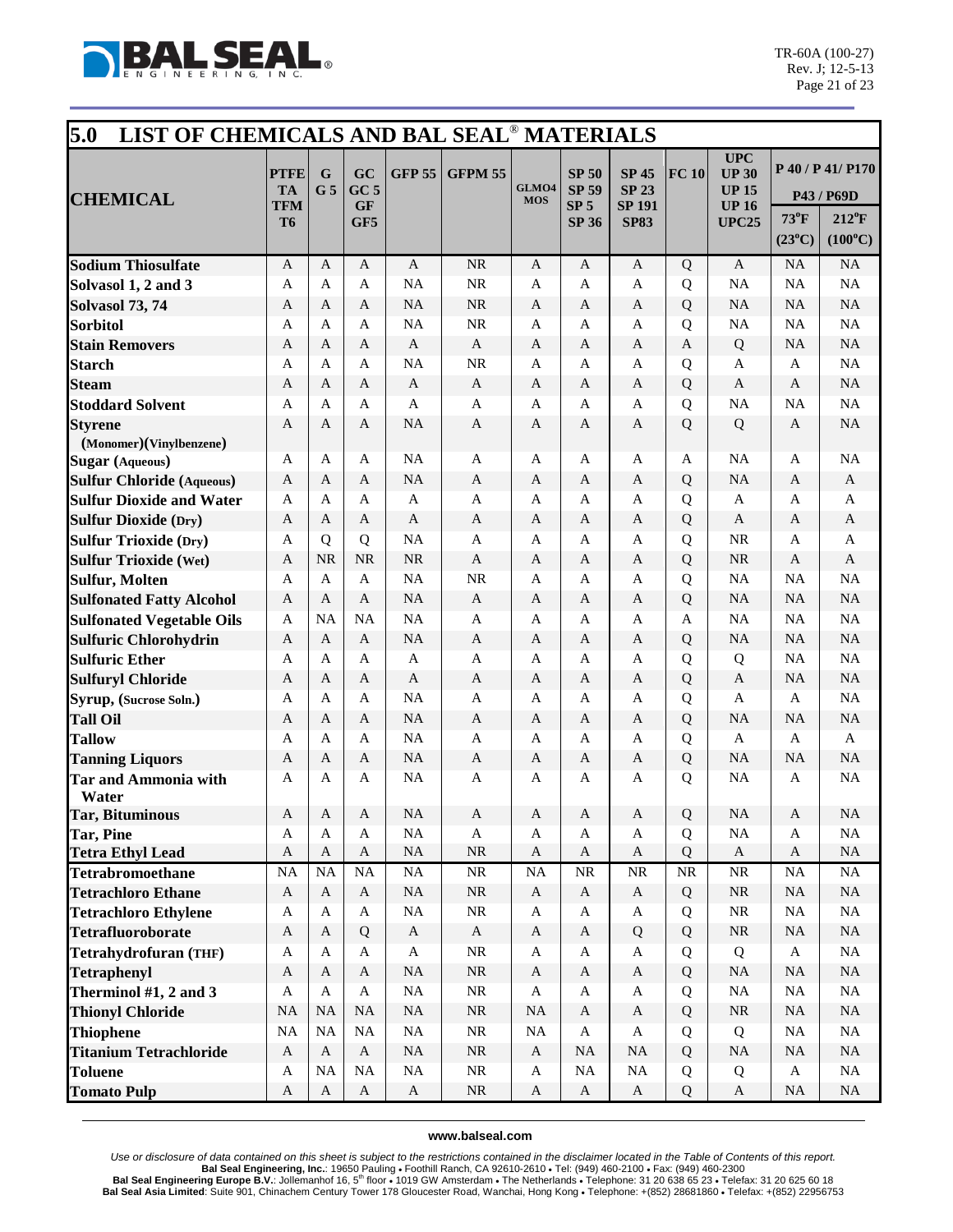

| 5.0<br>LIST OF CHEMICALS AND BAL SEAL <sup>®</sup> MATERIALS |                                        |                               |                                    |               |                |                     |                                                 |                                               |              |                                                            |                 |                                                   |
|--------------------------------------------------------------|----------------------------------------|-------------------------------|------------------------------------|---------------|----------------|---------------------|-------------------------------------------------|-----------------------------------------------|--------------|------------------------------------------------------------|-----------------|---------------------------------------------------|
| <b>CHEMICAL</b>                                              | <b>PTFE</b><br><b>TA</b><br><b>TFM</b> | $\mathbf G$<br>G <sub>5</sub> | GC<br>GC <sub>5</sub><br><b>GF</b> | <b>GFP 55</b> | <b>GFPM 55</b> | GLMO4<br><b>MOS</b> | <b>SP 50</b><br><b>SP 59</b><br>SP <sub>5</sub> | <b>SP 45</b><br><b>SP 23</b><br><b>SP 191</b> | FC 10        | <b>UPC</b><br><b>UP 30</b><br><b>UP 15</b><br><b>UP 16</b> | $73^{\circ}$ F  | P 40 / P 41/ P170<br>P43 / P69D<br>$212^{\circ}F$ |
|                                                              | <b>T6</b>                              |                               | GF5                                |               |                |                     | <b>SP 36</b>                                    | <b>SP83</b>                                   |              | <b>UPC25</b>                                               | $(23^{\circ}C)$ | $(100^{\circ}C)$                                  |
| <b>Toxaphene</b>                                             | A                                      | A                             | $\mathbf{A}$                       | <b>NA</b>     | $\mathbf{A}$   | A                   | A                                               | $\mathbf{A}$                                  | Q            | <b>NA</b>                                                  | <b>NA</b>       | NA                                                |
| Trichlorobenzene                                             | $\mathbf{A}$                           | A                             | A                                  | <b>NA</b>     | $\mathbf{A}$   | A                   | A                                               | A                                             | Q            | <b>NR</b>                                                  | <b>NA</b>       | NA                                                |
| <b>Trichloroethane</b> (Dry)                                 | A                                      | A                             | A                                  | <b>NA</b>     | <b>NR</b>      | A                   | A                                               | A                                             | Q            | <b>NA</b>                                                  | <b>NA</b>       | NA                                                |
| Trichloroethane (Wet)                                        | A                                      | A                             | A                                  | <b>NA</b>     | <b>NR</b>      | A                   | A                                               | A                                             | Q            | <b>NA</b>                                                  | <b>NA</b>       | NA                                                |
| Trichloronitromethane                                        | A                                      | A                             | A                                  | <b>NA</b>     | <b>NR</b>      | A                   | A                                               | A                                             | Q            | <b>NA</b>                                                  | <b>NA</b>       | NA                                                |
| Trichloroethylene (Dry)                                      | A                                      | A                             | A                                  | ${\bf Q}$     | <b>NR</b>      | A                   | A                                               | $\mathbf{A}$                                  | Q            | Q                                                          | A               | $\mathbf{A}$                                      |
| Trichloroethylene (Wet)                                      | A                                      | A                             | A                                  | Q             | <b>NR</b>      | A                   | A                                               | A                                             | Q            | Q                                                          | A               | $\mathbf{A}$                                      |
| Trichlorotrifluoroethane                                     | A                                      | <b>NA</b>                     | <b>NA</b>                          | <b>NA</b>     | <b>NR</b>      | A                   | <b>NA</b>                                       | <b>NA</b>                                     | Q            | NA                                                         | A               | NA                                                |
| <b>Tricresyl Phosphate (TCP)</b>                             | A                                      | A                             | $\mathbf{A}$                       | <b>NA</b>     | <b>NR</b>      | A                   | A                                               | A                                             | Q            | A                                                          | NA              | NA                                                |
| <b>Triethyl Amine</b>                                        | A                                      | A                             | A                                  | <b>NA</b>     | <b>NR</b>      | A                   | A                                               | A                                             | Q            | <b>NA</b>                                                  | <b>NA</b>       | NA                                                |
| <b>Trisodium Phosphate</b>                                   | A                                      | A                             | A                                  | $\mathbf{A}$  | <b>NR</b>      | A                   | A                                               | A                                             | Q            | $\mathbf{A}$                                               | <b>NA</b>       | NA                                                |
| Tri-Fluoro-Vinyl-Chloride                                    | A                                      | A                             | A                                  | <b>NA</b>     | <b>NR</b>      | A                   | A                                               | A                                             | Q            | <b>NA</b>                                                  | NA              | NA                                                |
| <b>Urea and Phenolic Resins</b>                              | A                                      | $\overline{A}$                | A                                  | <b>NA</b>     | A              | A                   | A                                               | A                                             | Q            | <b>NA</b>                                                  | A               | A                                                 |
| Urea, Anhydrous (Carbamide)                                  | A                                      | A                             | A                                  | <b>NA</b>     | A              | A                   | A                                               | A                                             | Q            | <b>NA</b>                                                  | A               | A                                                 |
| <b>Urine</b>                                                 | A                                      | A                             | A                                  | <b>NA</b>     | $\mathbf{A}$   | A                   | Q                                               | A                                             | Q            | $\mathbf{A}$                                               | A               | $\mathbf{A}$                                      |
| Varnish, Aromatic                                            | A                                      | A                             | A                                  | <b>NA</b>     | A              | A                   | $\mathbf{A}$                                    | A                                             | Q            | <b>NA</b>                                                  | A               | NA                                                |
| Varnish, Non-Aromatic                                        | A                                      | A                             | $\mathbf{A}$                       | <b>NA</b>     | A              | A                   | $\mathbf{A}$                                    | $\mathbf{A}$                                  | Q            | <b>NA</b>                                                  | <b>NA</b>       | NA                                                |
| <b>Vaseline</b>                                              | A                                      | A                             | A                                  | A             | $\mathbf{A}$   | A                   | A                                               | A                                             | Q            | Q                                                          | <b>NA</b>       | NA                                                |
| <b>Vegetable Juices</b>                                      | A                                      | A                             | A                                  | <b>NA</b>     | <b>NR</b>      | A                   | A                                               | A                                             | A            | NA                                                         | A               | NA                                                |
| <b>Vetrocoke Solution (Wet)</b>                              | $\mathbf{A}$                           | A                             | $\mathbf{A}$                       | <b>NA</b>     | $\mathbf{A}$   | A                   | A                                               | A                                             | Q            | <b>NA</b>                                                  | <b>NA</b>       | NA                                                |
| <b>Vinegar</b>                                               | A                                      | A                             | A                                  | $\mathbf{A}$  | <b>NR</b>      | A                   | $\mathbf{A}$                                    | A                                             | $\mathbf{A}$ | $\mathbf{A}$                                               | A               | A                                                 |
| <b>Vinyl Chloride (Chloroethene)</b>                         | A                                      | A                             | A                                  | <b>NA</b>     | $\mathbf{A}$   | A                   | A                                               | A                                             | Q            | <b>NA</b>                                                  | <b>NA</b>       | NA                                                |
| <b>Vinyl Pyridine</b>                                        | A                                      | A                             | A                                  | <b>NA</b>     | A              | A                   | A                                               | A                                             | Q            | NA                                                         | <b>NA</b>       | NA                                                |
| <b>Vinylidine Chloride</b>                                   | A                                      | <b>NA</b>                     | <b>NA</b>                          | <b>NA</b>     | $\mathbf{A}$   | A                   | A                                               | A                                             | Q            | <b>NA</b>                                                  | <b>NA</b>       | NA                                                |
| Vitriole, White                                              | A                                      | A                             | $\mathbf{A}$                       | $\mathbf{A}$  | $\mathbf{A}$   | A                   | A                                               | A                                             | Q            | <b>NA</b>                                                  | <b>NA</b>       | NA                                                |
| <b>Water Food Service</b>                                    | A                                      | <b>NA</b>                     | <b>NA</b>                          | <b>NA</b>     | <b>NR</b>      | A                   | Q                                               | A                                             | <b>NR</b>    | <b>NA</b>                                                  | A               | $\mathbf{A}$                                      |
| <b>Water, Boiler Feed</b>                                    | A                                      | A                             | A                                  | A             | <b>NR</b>      | A                   | Q                                               | A                                             | <b>NR</b>    | <b>NA</b>                                                  | A               | A                                                 |
| <b>Water, Brackish</b>                                       | A                                      | A                             | A                                  | $\mathbf{A}$  | <b>NR</b>      | $\mathbf{A}$        | Q                                               | A                                             | <b>NR</b>    | <b>NA</b>                                                  | A               | A                                                 |
| <b>Water, Clean Untreated</b>                                | A                                      | NA                            | NA                                 | $\mathbf{A}$  | $\rm NR$       | $\mathbf{A}$        | Q                                               | $\mathbf{A}$                                  | $\rm NR$     | $_{\rm NA}$                                                | A               | A                                                 |
| <b>Water, Condensate</b>                                     | $\mathbf{A}$                           | $\mathbf{A}$                  | $\mathbf A$                        | $\mathbf{A}$  | $\rm NR$       | $\mathbf{A}$        | $\mathbf Q$                                     | $\mathbf{A}$                                  | NR           | $\rm NA$                                                   | $\mathbf{A}$    | $\mathbf{A}$                                      |
| <b>Water, Cooling Tower</b>                                  | $\mathbf{A}$                           | $\mathbf{A}$                  | $\mathbf{A}$                       | $\mathbf{A}$  | NR             | $\mathbf{A}$        | Q                                               | $\mathbf{A}$                                  | <b>NR</b>    | NA                                                         | A               | A                                                 |
| <b>Water, Distilled</b>                                      | $\mathbf{A}$                           | $\mathbf{A}$                  | $\mathbf{A}$                       | $\mathbf{A}$  | $\rm NR$       | $\mathbf{A}$        | $\overline{Q}$                                  | $\mathbf{A}$                                  | NR           | $\mathbf{A}$                                               | $\mathbf{A}$    | $\mathbf{A}$                                      |
| <b>Water, Fresh</b>                                          | $\mathbf{A}$                           | $\mathbf{A}$                  | $\mathbf{A}$                       | $\mathbf{A}$  | $\rm NR$       | $\mathbf{A}$        | Q                                               | $\mathbf{A}$                                  | $\rm NR$     | NA                                                         | A               | $\mathbf{A}$                                      |
| <b>Water, Heavy</b>                                          | $\mathbf{A}$                           | $\mathbf{A}$                  | $\mathbf{A}$                       | <b>NA</b>     | $\rm NR$       | $\mathbf{A}$        | Q                                               | $\mathbf{A}$                                  | <b>NR</b>    | $\rm NA$                                                   | A               | $\mathbf{A}$                                      |
| Water, Hot                                                   | $\mathbf{A}$                           | A                             | A                                  | $\mathbf{A}$  | $\rm NR$       | A                   | Q                                               | $\mathbf{A}$                                  | <b>NR</b>    | NA                                                         | A               | A                                                 |
| <b>Water, Mine</b>                                           | $\mathbf{A}$                           | $\mathbf{A}$                  | A                                  | $\mathbf{A}$  | $\rm NR$       | $\mathbf{A}$        | $\mathbf Q$                                     | $\mathbf{A}$                                  | <b>NR</b>    | $\rm NA$                                                   | $\mathbf{A}$    | $\mathbf A$                                       |
| <b>Water, River</b>                                          | $\mathbf{A}$                           | A                             | $\mathbf{A}$                       | $\mathbf{A}$  | $\rm NR$       | $\mathbf{A}$        | Q                                               | $\mathbf{A}$                                  | $\rm NR$     | $_{\rm NA}$                                                | $\mathbf N$     | A                                                 |
| Water, Salt and Sea,<br><b>Solution</b>                      | $\mathbf{A}$                           | A                             | $\mathbf{A}$                       | $\mathbf{A}$  | NR             | $\mathbf{A}$        | $\mathbf Q$                                     | $\mathbf{A}$                                  | <b>NR</b>    | $\mathbf{A}$                                               | $\mathbf{A}$    | $\mathbf{A}$                                      |
| <b>Water, Soapy</b>                                          | $\mathbf{A}$                           | $\mathbf{A}$                  | $\mathbf{A}$                       | $\mathbf{A}$  | $\rm NR$       | $\mathbf{A}$        | Q                                               | $\mathbf{A}$                                  | $\rm NR$     | $_{\rm NA}$                                                | A               | $\mathbf{A}$                                      |
| <b>Water, with Soluble Oil</b>                               | $\mathbf{A}$                           | $\mathbf{A}$                  | $\mathbf{A}$                       | $\rm NA$      | $\rm NR$       | $\mathbf{A}$        | Q                                               | $\mathbf{A}$                                  | $\rm NR$     | $\rm NA$                                                   | $\mathbf{A}$    | $\mathbf{A}$                                      |
| <b>Wax Alcohols</b>                                          | $\mathbf{A}$                           | A                             | $\mathbf{A}$                       | $\mathbf{A}$  | $\rm NR$       | A                   | Q                                               | $\mathbf{A}$                                  | A            | Q                                                          | NA              | NA                                                |
| <b>Whiskey</b>                                               | $\boldsymbol{\mathsf{A}}$              | $\mathbf{A}$                  | $\mathbf{A}$                       | NA            | $\rm NR$       | $\mathbf{A}$        | Q                                               | $\mathbf{A}$                                  | $\mathbf{A}$ | $\mathbf{A}$                                               | $\mathbf{A}$    | NA                                                |